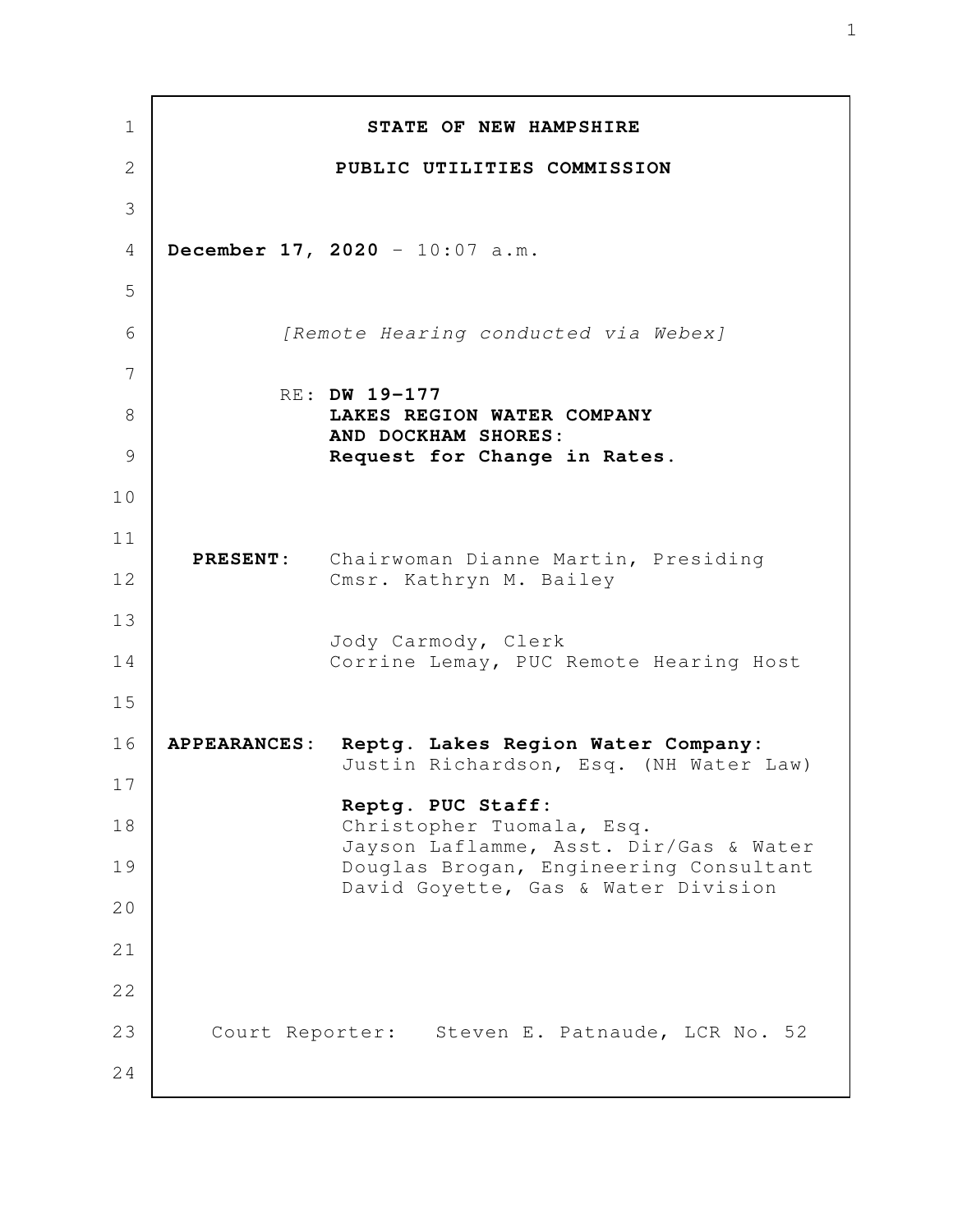**I N D E X PAGE NO.** *OFFICIAL NOTICE TAKEN OF* 7 *STAFF RECOMMENDATION DATED 08-14-20 IN DOCKET DW 19-135* **\* \* \* WITNESS PANEL: THOMAS A. MASON STEPHEN P. ST. CYR JAYSON P. LAFLAMME DOUGLAS W. BROGAN** Direct examination by Mr. Richardson 9, 12 Direct examination by Mr. Tuomala 26, 34 Interrogatories by Cmsr. Bailey 43 **\* \* \* CLOSING STATEMENTS BY:** Mr. Tuomala 54 Mr. Richardson 56 1 2 3 4 5 6 7 8 9 10 11 12 13 14 15 16 17 18 19 20 21 22 23 24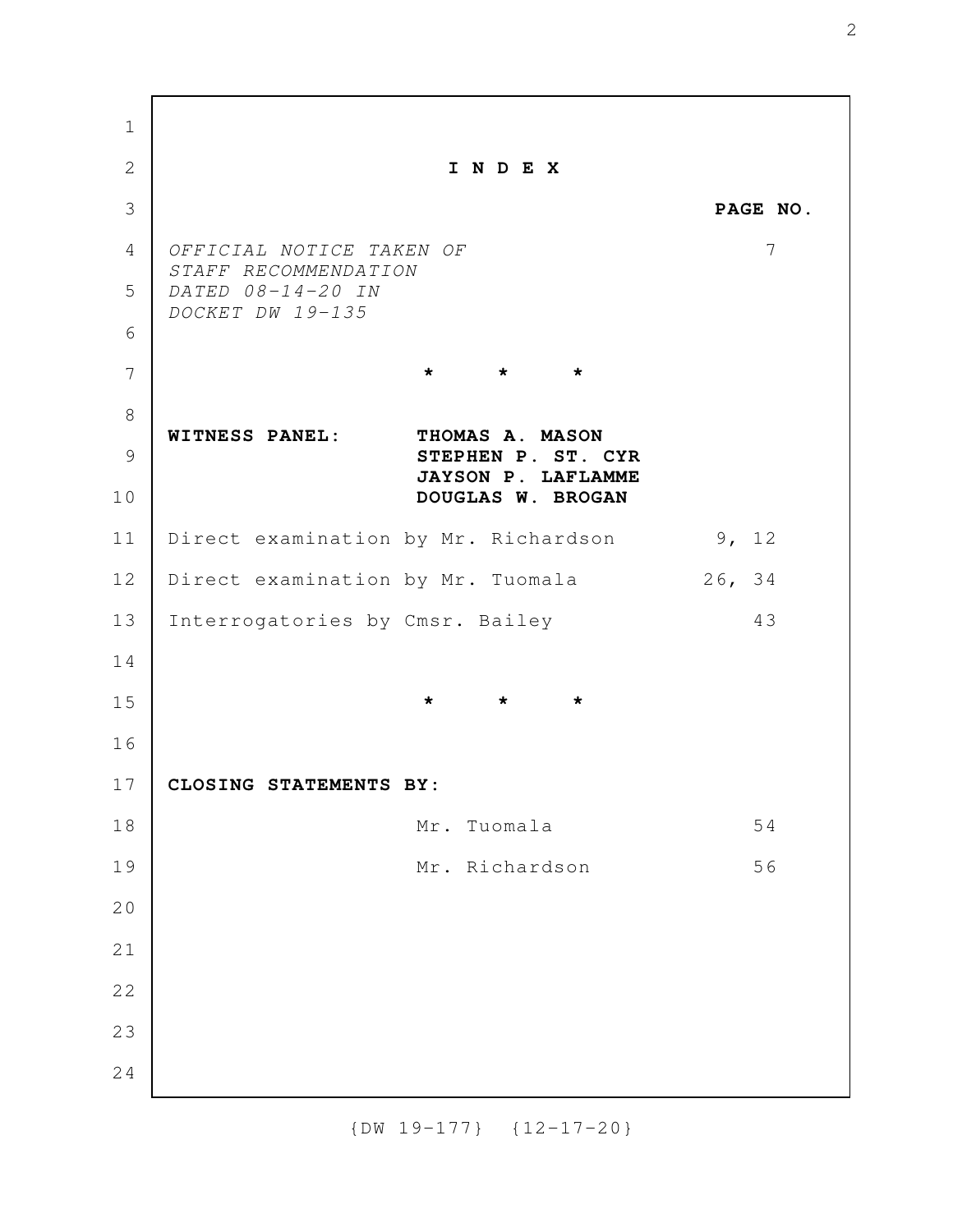**E X H I B I T S EXHIBIT NO. D E S C R I P T I O N PAGE NO.** 1 Settlement Agreement with *premarked* Attachments 2 Direct Testimony of *premarked* Thomas A. Mason, including attachments 3 Direct Testimony of *premarked* Stephen P. St. Cyr, including Schedules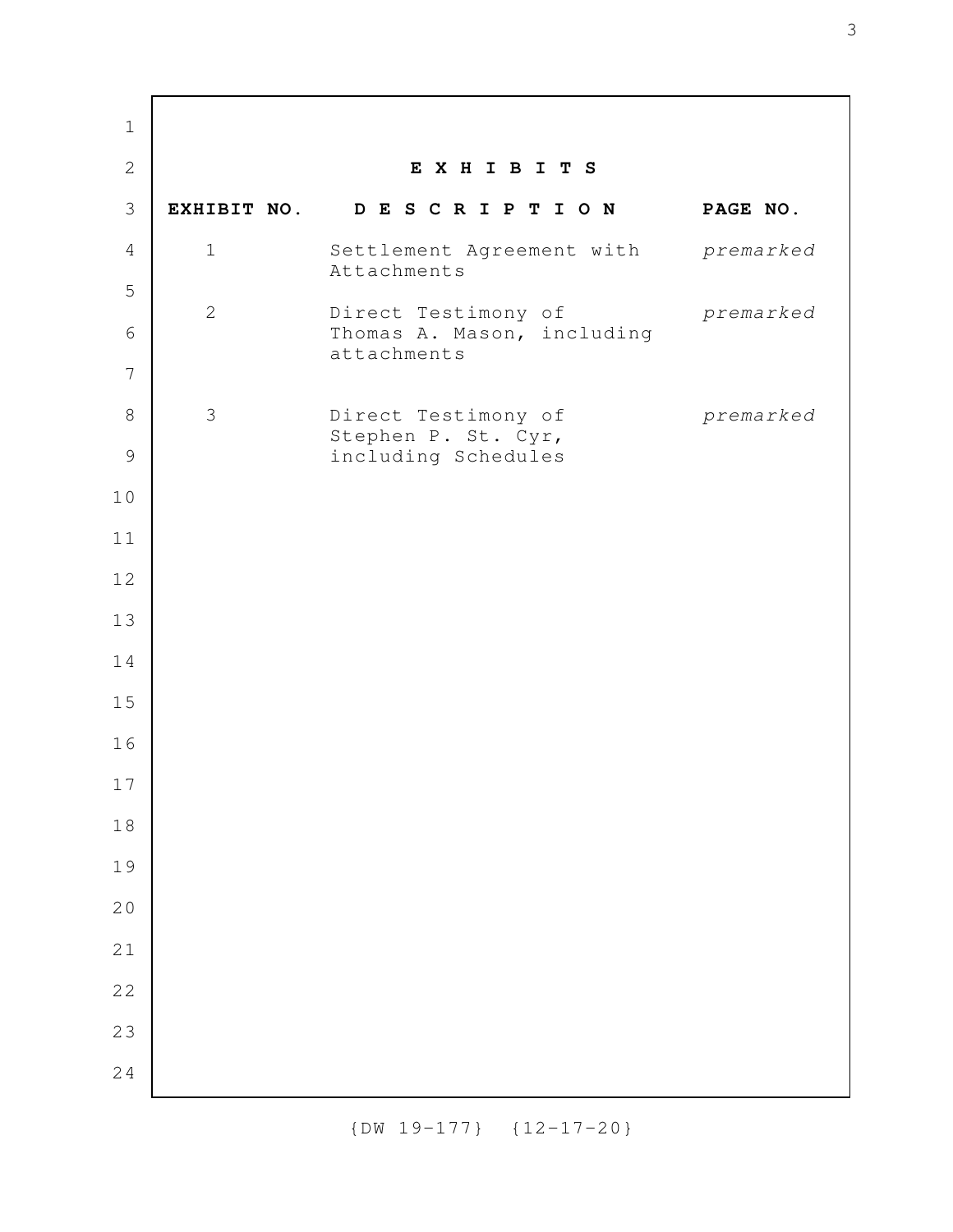**P R O C E E D I N G** CHAIRWOMAN MARTIN: We're here this morning in Docket DW 19-177 for a hearing regarding the Lakes Region Water Company's request for a change in rates. I need to make the necessary findings for a remote hearing. As Chairwoman of the Public Utilities Commission, I find that due to the State of Emergency declared by the Governor as a result of the COVID-19 pandemic, and in accordance with the Governor's Emergency Order Number 12, pursuant to Executive Order 2020-04, this public body is authorized to meet electronically. Please note that there is no physical location to observe and listen contemporaneously to this hearing, which was authorized pursuant to the Governor's Emergency Order. However, in accordance with the Emergency Order, I am confirming that we are utilizing Webex for this electronic hearing. All members of the Commission have the ability to communicate contemporaneously during this hearing, and the public has access to 1 2 3 4 5 6 7 8 9 10 11 12 13 14 15 16 17 18 19 20 21 22 23 24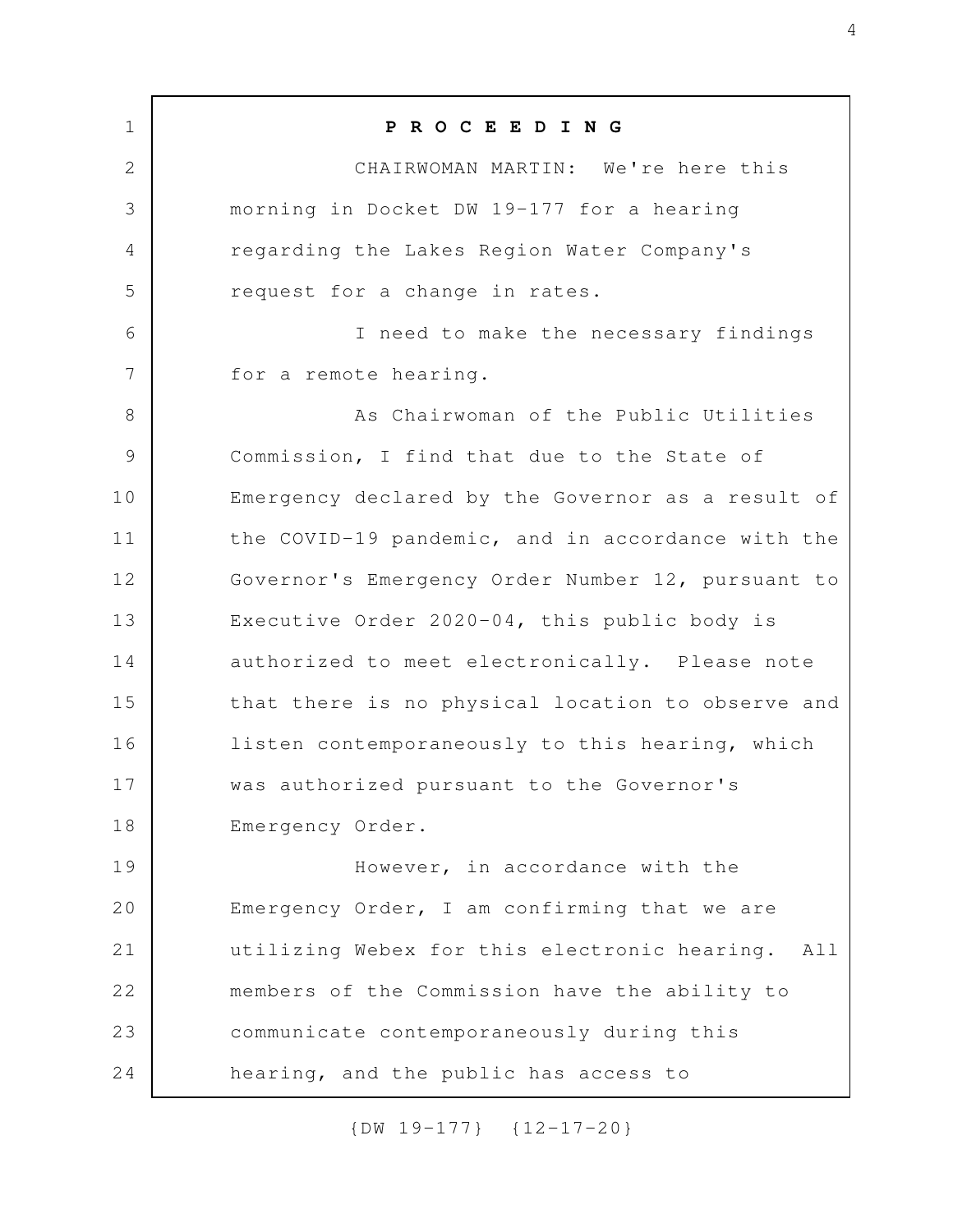contemporaneously listen and, if necessary, participate. We previously gave notice to the public of the necessary information for accessing the hearing in the Order of Notice. If anyone has a problem during the hearing, please call (603) 271-2431. In the event the public is unable to access the hearing, the hearing will be adjourned and rescheduled. Okay. We'll take a roll call attendance of the Commission. My name is Dianne Martin. I am the Chairwoman of the Public Utilities Commission. And I am alone. Commissioner Bailey. CMSR. BAILEY: Good morning, everyone. Commissioner Kathryn Bailey. And I am alone. CHAIRWOMAN MARTIN: Okay. And appearances, Mr. Richardson. MR. RICHARDSON: Good morning, Madam Chairwoman. Justin Richardson, with NH Water Law, here for Lakes Region Water Company. And I believe we have our panel of witnesses with us today present, Tom Mason, and also Stephen St. 1 2 3 4 5 6 7 8 9 10 11 12 13 14 15 16 17 18 19 20 21 22 23 24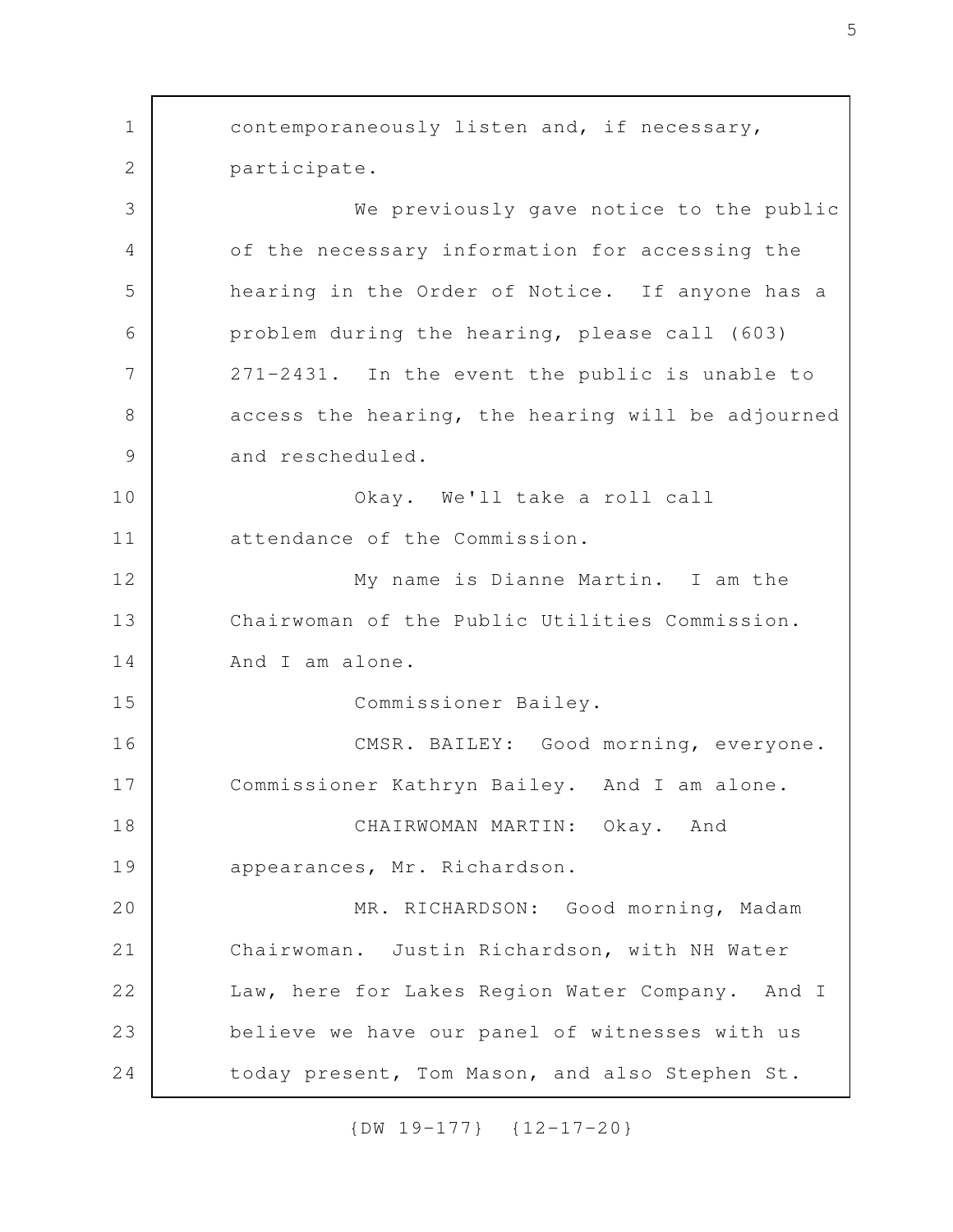Cyr, our utility and rate consultant. Thank you for having us today. CHAIRWOMAN MARTIN: Okay. Thank you. And Mr. Tuomala. MR. TUOMALA: Good morning, Madam Chairwoman, Commissioner Bailey. Christopher Tuomala, Staff Attorney at the New Hampshire Public Utilities Commission. With me today I have Jayson Laflamme, the Assistant Director of the Gas and Water Division, and Douglas Brogan, engineering consultant to the Gas/Water Division. I also have David Goyette, Staff analyst, observing as an audience member today. I don't anticipate calling him as a witness or elevating him up as part of this proceeding. But he will be listening in and can provide any helpful details, if necessary. Thank you. CHAIRWOMAN MARTIN: Okay. Thank you. And, Mr. Tuomala, were you planning on having two separate panels or one panel? MR. TUOMALA: Whatever is easiest for the Commission. When Attorney Richardson and I 1 2 3 4 5 6 7 8 9 10 11 12 13 14 15 16 17 18 19 20 21 22 23 24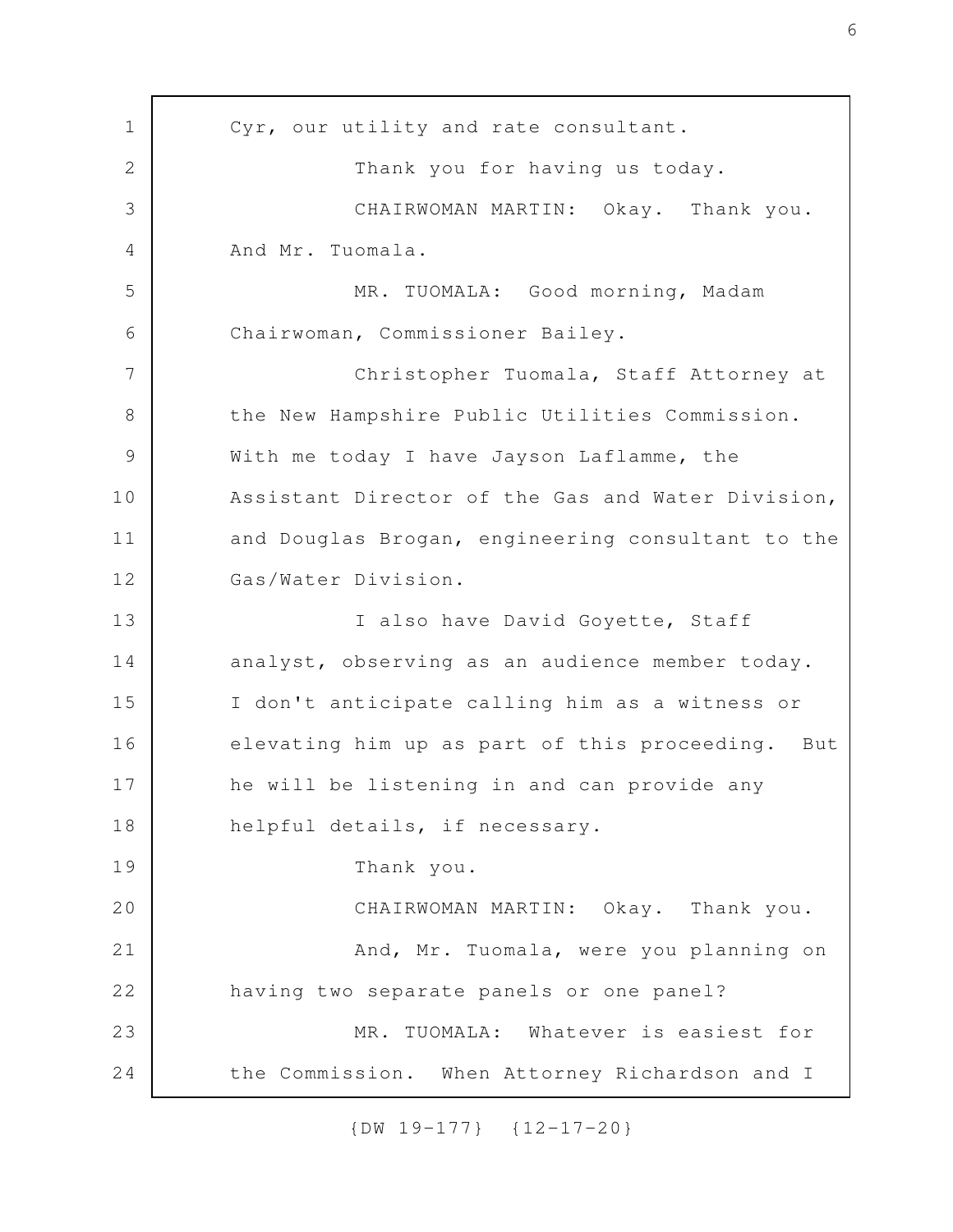had discussed this, we discussed having a panel of all four, but each of us individually addressing our witnesses. So, I would take Mr. Laflamme and Mr. Brogan; Mr. Richardson would take Mr. St. Cyr and Mr. Mason. So, if we could have all of them sworn in at once, and then I would anticipate Mr. Richardson doing preliminary questioning of Mr. St. Cyr and Mr. Mason, and then I would turn and question Mr. Laflamme and Mr. Brogan. CHAIRWOMAN MARTIN: Mr. Richardson, is that okay with you? MR. RICHARDSON: That was the plan, and that is acceptable. Thank you. CHAIRWOMAN MARTIN: Okay. Thank you. I think that makes sense. As preliminary matters, I have that there's a pending assented-to request for official notice of Staff's August 14, 2020 Recommendation in Docket DW 19-135. We will grant that request for official notice to be taken of that document. *[Official notice taken.]* CHAIRWOMAN MARTIN: Also, I have 1 2 3 4 5 6 7 8 9 10 11 12 13 14 15 16 17 18 19 20 21 22 23 24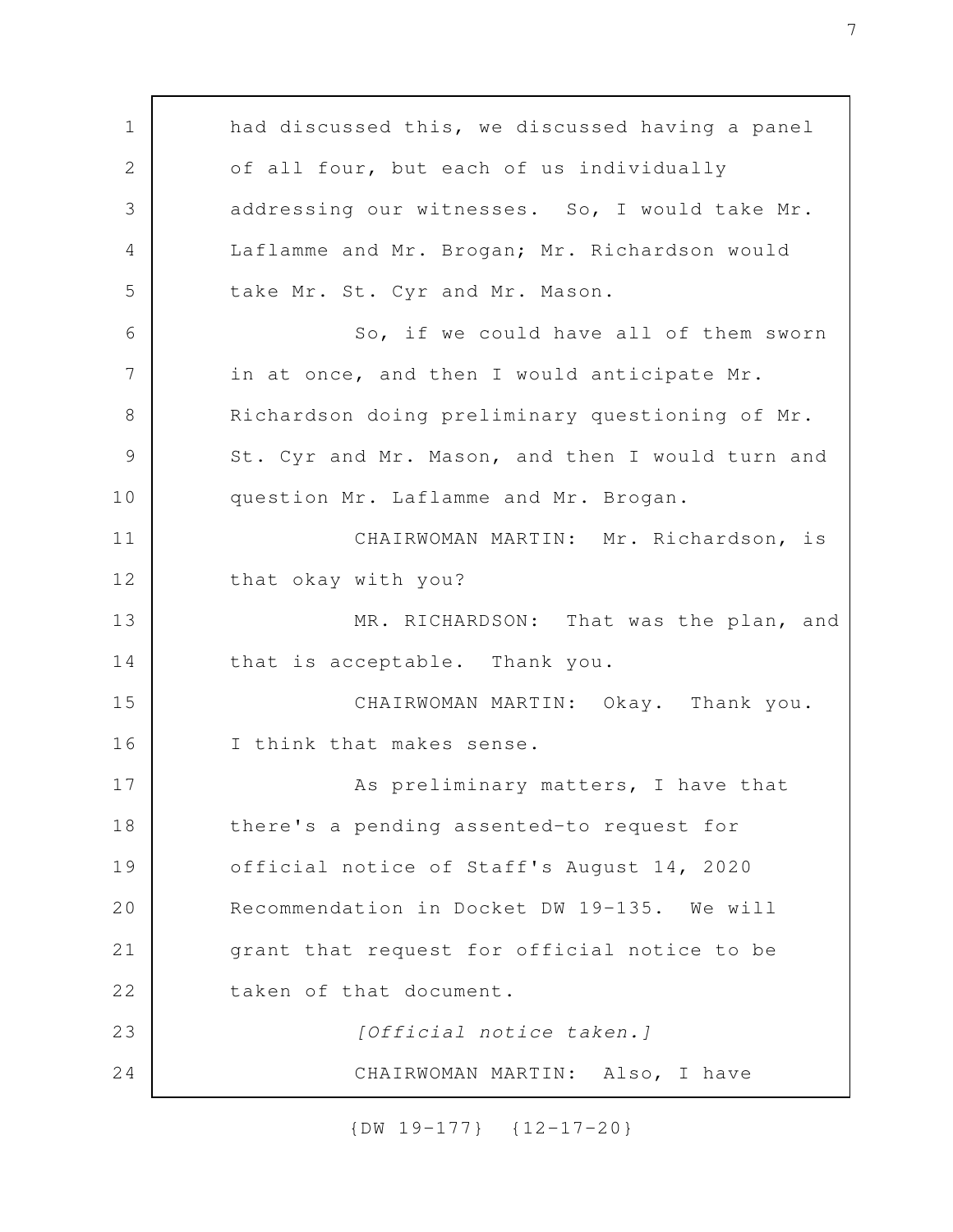Exhibits 1 through 3 prefiled and premarked for identification. Anything changing with exhibits? MR. RICHARDSON: No changes. MR. TUOMALA: No changes, Madam Chairwoman. CHAIRWOMAN MARTIN: Okay. Any other preliminary matters? MR. TUOMALA: None, Madam Chairwoman. CHAIRWOMAN MARTIN: Okay. All right. Then, let's swear in the four witnesses please, Mr. Patnaude. (Whereupon *Thomas A. Mason*, *Stephen P. St. Cyr*, *Jayson P. Laflamme*, and *Douglas W. Brogan* were duly sworn by the Court Reporter.) CHAIRWOMAN MARTIN: Okay. Mr. Richardson. MR. RICHARDSON: Thank you, Madam Chairwoman. **THOMAS A. MASON, SWORN STEPHEN P. ST. CYR, SWORN JAYSON P. LAFLAMME, SWORN DOUGLAS W. BROGAN, SWORN DIRECT EXAMINATION** 1 2 3 4 5 6 7 8 9 10 11 12 13 14 15 16 17 18 19 20 21 22 23 24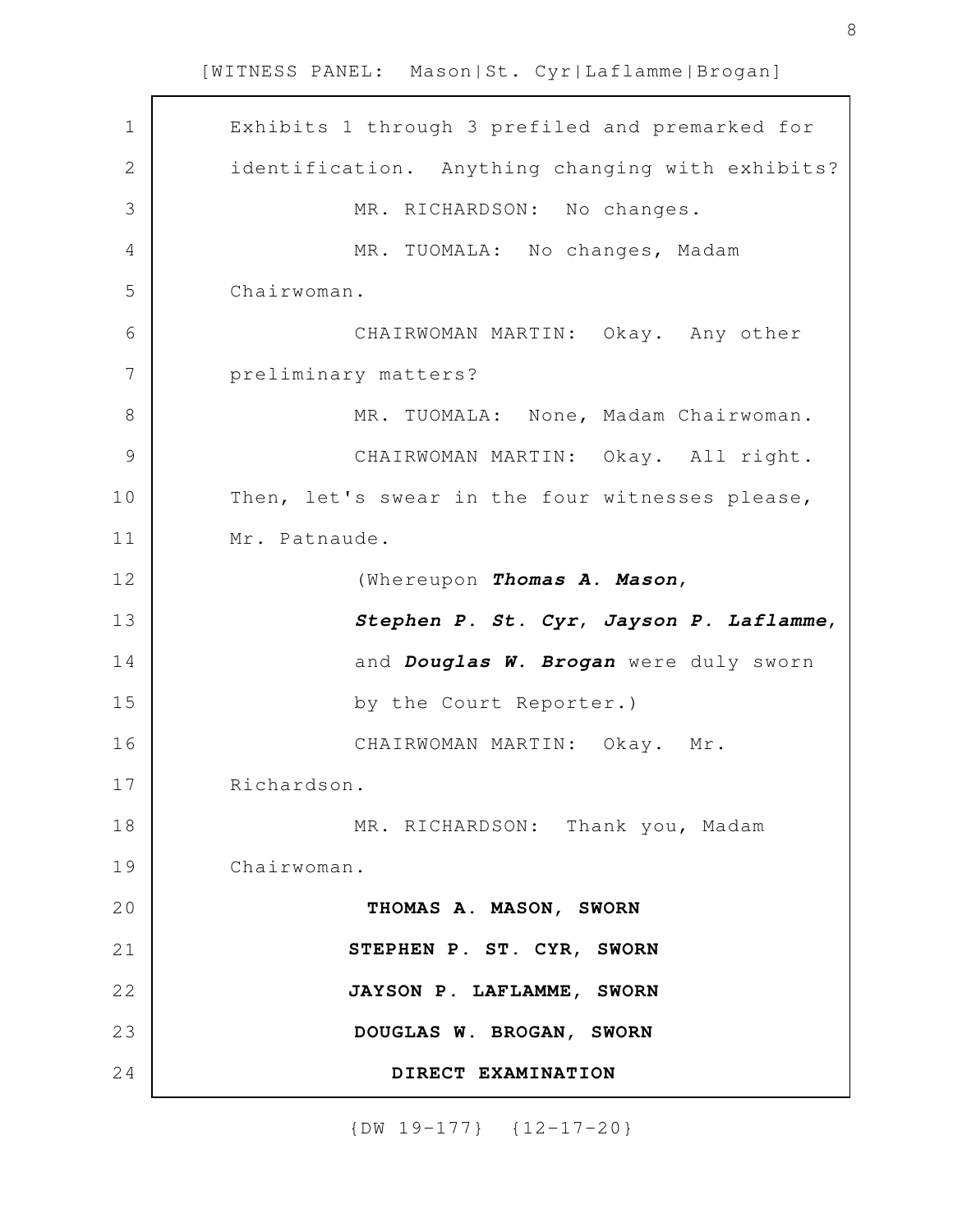| $\mathbf 1$    |   | BY MR. RICHARDSON:                                |
|----------------|---|---------------------------------------------------|
| $\mathbf{2}$   | Q | Mr. Mason and Mr. St. Cyr, could I ask you to     |
| 3              |   | state for the record your name, business address, |
| 4              |   | and professional occupation?                      |
| 5              | A | (Mason) Thomas Mason, President, Lakes Region     |
| 6              |   | Water, 420 Governor Wentworth Highway,            |
| $\overline{7}$ |   | Moultonborough, New Hampshire 03254. And I'm the  |
| $8\,$          |   | president of the --                               |
| $\mathsf 9$    | A | (St. Cyr) My name is Stephen P. St. Cyr. I am     |
| 10             |   | owner and operator of St. Cyr & Associates, at 17 |
| 11             |   | Sky Oaks Drive, Biddeford, Maine. And I am Lakes  |
| 12             |   | Region Water Company's utility, rate, and         |
| 13             |   | financial consultant.                             |
| 14             | Q | Thank you. Mr. Mason, I'll turn to you first.     |
| 15             |   | Your prefiled testimony was filed with the        |
| 16             |   | Commission on December 23rd, 2019. And that's     |
| 17             |   | been marked as "Exhibit 2". Are you familiar      |
| 18             |   | with that document and that testimony?            |
| 19             | Α | (Mason) Yes, I am.                                |
| 20             | Q | And, Mr. St. Cyr, your prefiled testimony was     |
| 21             |   | filed with the Commission also on December 23rd.  |
| 22             |   | And it's been marked as "Exhibit 3". And I        |
| 23             |   | assume you're familiar with your testimony and    |
| 24             |   | have that available before you now?               |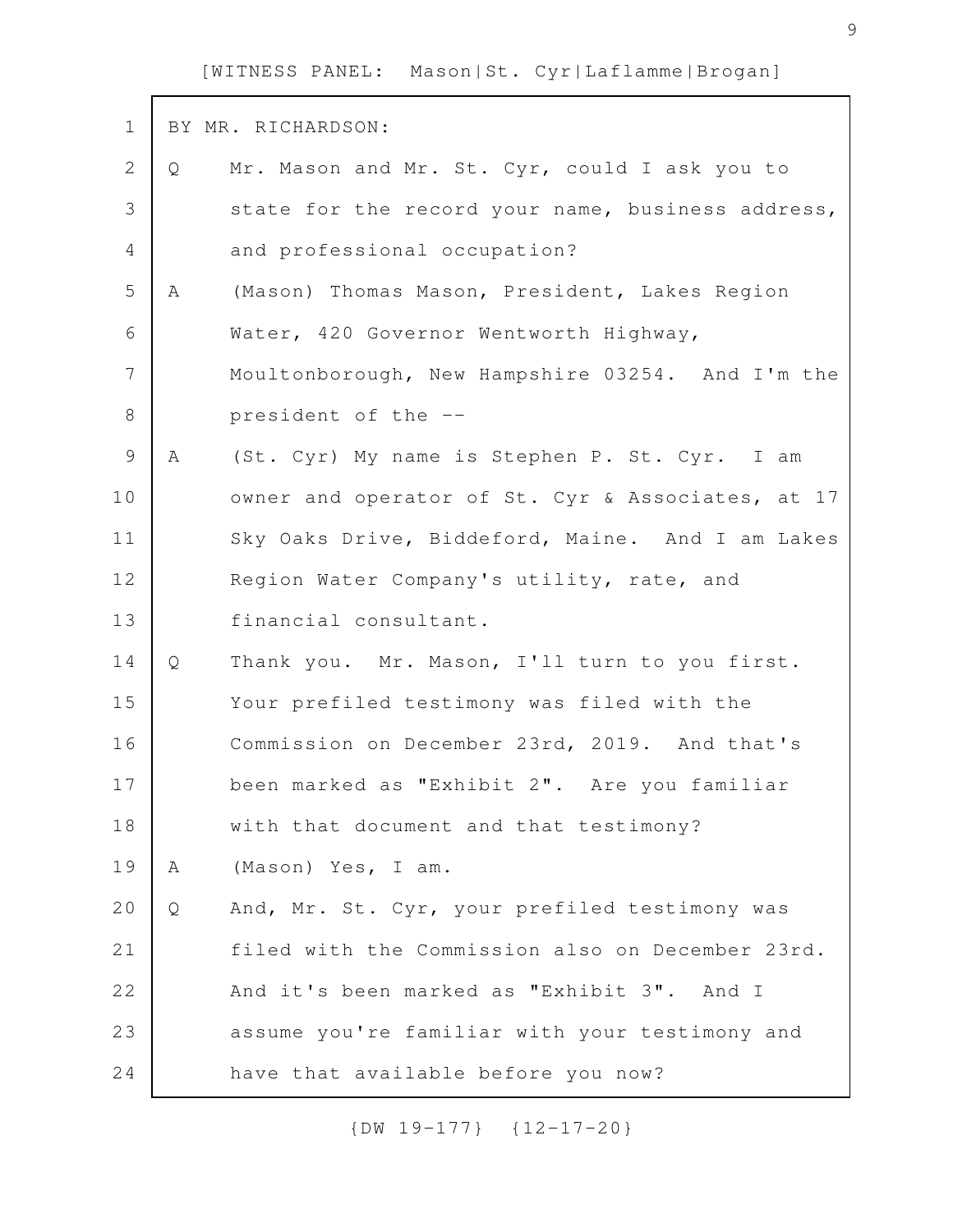| $\mathbf 1$    | A | (St. Cyr) Yes.                                    |
|----------------|---|---------------------------------------------------|
| $\mathbf{2}$   | Q | Okay. I'll ask both of you to adopt or answer     |
| 3              |   | the question -- actually, I'll start with you,    |
| 4              |   | Mr. Mason. Is that testimony true and accurate    |
| 5              |   | to the best of your knowledge and belief?         |
| 6              | Α | (Mason) Yes, it is.                               |
| $\overline{7}$ | Q | Okay. And, Mr. St. Cyr, in your case, I           |
| $8\,$          |   | understand that Exhibit 1 that's also been filed, |
| $\mathcal{G}$  |   | which is the Settlement Agreement, includes an    |
| 10             |   | Audit Report that starts at Page 20, and that the |
| 11             |   | Company accepted that Audit Report after your     |
| 12             |   | testimony and schedules had been filed. Is that   |
| 13             |   | correct?                                          |
| 14             | A | (St. Cyr) Yes.                                    |
| 15             | Q | Okay. And Exhibit 1 also contains, on Page 40, a  |
| 16             |   | "Schedule 1", which the Company has agreed to     |
| 17             |   | permanent rates in this proceeding based on Lakes |
| 18             |   | Region's existing rates.                          |
| 19             |   | And, so, my question to you is, is with           |
| 20             |   | those two caveats or adjustments, is your         |
| 21             |   | testimony in Exhibit 3 true and accurate to the   |
| 22             |   | best of your knowledge and belief?                |
| 23             | A | (St. Cyr) Yes.                                    |
| 24             |   | MR. RICHARDSON: Okay. If I may ask a              |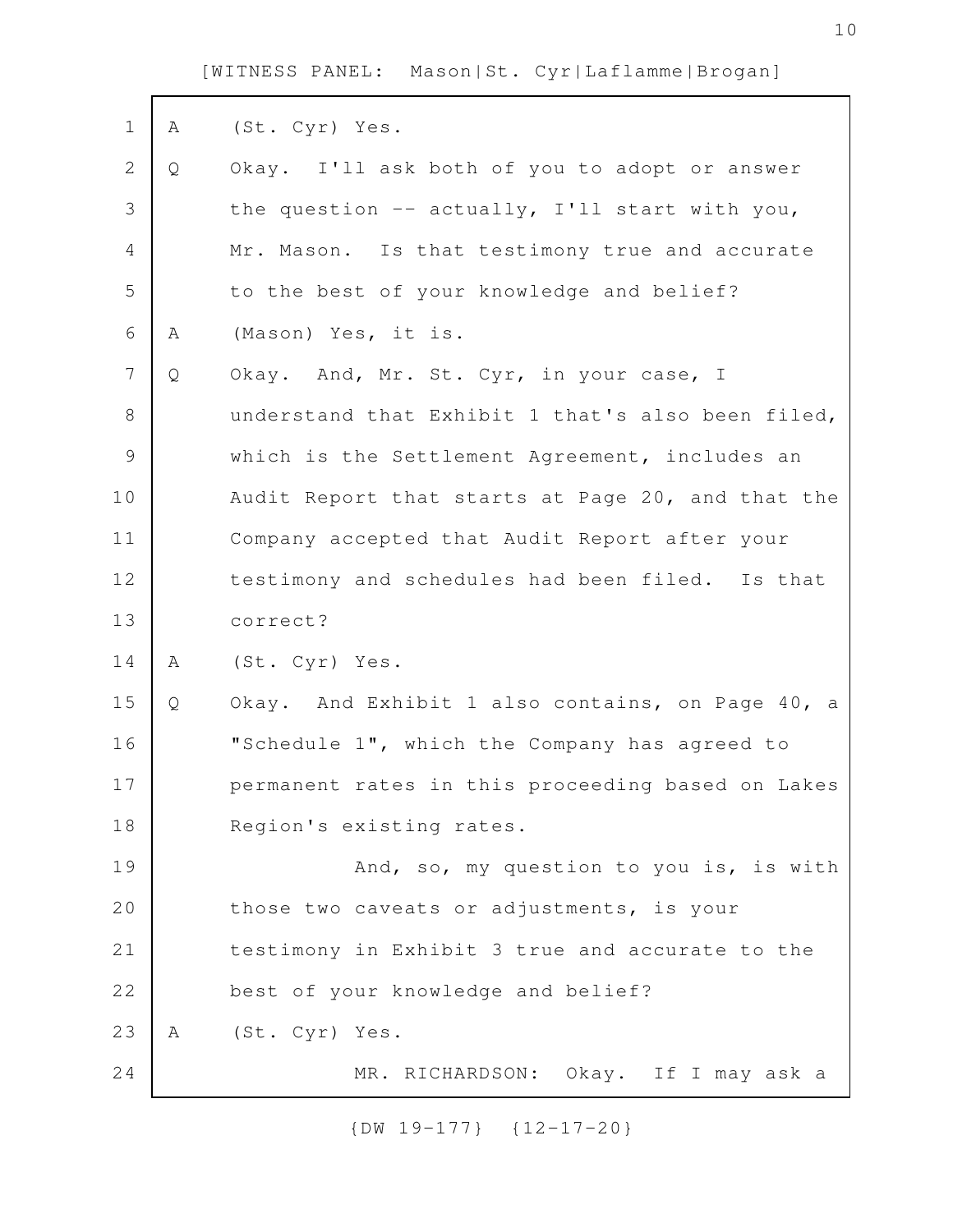| $\mathbf 1$<br>question, Christopher -- Attorney Tuomala, I<br>$\mathbf{2}$<br>think we planned for you to do the Staff<br>3<br>introductions before I went into the details? Or<br>$\overline{4}$<br>would you like me to ask the few questions I have<br>5<br>of these witnesses at this point?<br>6<br>MR. TUOMALA: Thank you,<br>$\overline{7}$<br>Mr. Richardson. On my end, I cannot see Witness<br>Jayson Laflamme. So, I'd leave it up to Madam<br>8<br>9<br>Chairwoman, at this time, if you would like<br>10<br>Attorney Richardson to continue with his two<br>11<br>witnesses until we address the issue with Mr.<br>12<br>Laflamme? But I cannot do any kind of<br>13<br>introductory questioning to him.<br>CHAIRWOMAN MARTIN: I can't see him<br>14<br>15<br>either. And I would turn it back to you, as to<br>whether you want to proceed without having him be<br>16<br>able to hear and observe the other witnesses'<br>17<br>18<br>testimony?<br>19<br>MR. TUOMALA: Would you mind giving me<br>20<br>one moment, Madam Chairwoman, to see if we could<br>21<br>straighten out this video issue with<br>22<br>Mr. Laflamme?<br>23<br>CHAIRWOMAN MARTIN: No, that's fine.<br>Let's go off the record and try to straighten it<br>24 |  |
|-------------------------------------------------------------------------------------------------------------------------------------------------------------------------------------------------------------------------------------------------------------------------------------------------------------------------------------------------------------------------------------------------------------------------------------------------------------------------------------------------------------------------------------------------------------------------------------------------------------------------------------------------------------------------------------------------------------------------------------------------------------------------------------------------------------------------------------------------------------------------------------------------------------------------------------------------------------------------------------------------------------------------------------------------------------------------------------------------------------------------------------------------------------------------------------------------------------------------------------------------------|--|
|                                                                                                                                                                                                                                                                                                                                                                                                                                                                                                                                                                                                                                                                                                                                                                                                                                                                                                                                                                                                                                                                                                                                                                                                                                                       |  |
|                                                                                                                                                                                                                                                                                                                                                                                                                                                                                                                                                                                                                                                                                                                                                                                                                                                                                                                                                                                                                                                                                                                                                                                                                                                       |  |
|                                                                                                                                                                                                                                                                                                                                                                                                                                                                                                                                                                                                                                                                                                                                                                                                                                                                                                                                                                                                                                                                                                                                                                                                                                                       |  |
|                                                                                                                                                                                                                                                                                                                                                                                                                                                                                                                                                                                                                                                                                                                                                                                                                                                                                                                                                                                                                                                                                                                                                                                                                                                       |  |
|                                                                                                                                                                                                                                                                                                                                                                                                                                                                                                                                                                                                                                                                                                                                                                                                                                                                                                                                                                                                                                                                                                                                                                                                                                                       |  |
|                                                                                                                                                                                                                                                                                                                                                                                                                                                                                                                                                                                                                                                                                                                                                                                                                                                                                                                                                                                                                                                                                                                                                                                                                                                       |  |
|                                                                                                                                                                                                                                                                                                                                                                                                                                                                                                                                                                                                                                                                                                                                                                                                                                                                                                                                                                                                                                                                                                                                                                                                                                                       |  |
|                                                                                                                                                                                                                                                                                                                                                                                                                                                                                                                                                                                                                                                                                                                                                                                                                                                                                                                                                                                                                                                                                                                                                                                                                                                       |  |
|                                                                                                                                                                                                                                                                                                                                                                                                                                                                                                                                                                                                                                                                                                                                                                                                                                                                                                                                                                                                                                                                                                                                                                                                                                                       |  |
|                                                                                                                                                                                                                                                                                                                                                                                                                                                                                                                                                                                                                                                                                                                                                                                                                                                                                                                                                                                                                                                                                                                                                                                                                                                       |  |
|                                                                                                                                                                                                                                                                                                                                                                                                                                                                                                                                                                                                                                                                                                                                                                                                                                                                                                                                                                                                                                                                                                                                                                                                                                                       |  |
|                                                                                                                                                                                                                                                                                                                                                                                                                                                                                                                                                                                                                                                                                                                                                                                                                                                                                                                                                                                                                                                                                                                                                                                                                                                       |  |
|                                                                                                                                                                                                                                                                                                                                                                                                                                                                                                                                                                                                                                                                                                                                                                                                                                                                                                                                                                                                                                                                                                                                                                                                                                                       |  |
|                                                                                                                                                                                                                                                                                                                                                                                                                                                                                                                                                                                                                                                                                                                                                                                                                                                                                                                                                                                                                                                                                                                                                                                                                                                       |  |
|                                                                                                                                                                                                                                                                                                                                                                                                                                                                                                                                                                                                                                                                                                                                                                                                                                                                                                                                                                                                                                                                                                                                                                                                                                                       |  |
|                                                                                                                                                                                                                                                                                                                                                                                                                                                                                                                                                                                                                                                                                                                                                                                                                                                                                                                                                                                                                                                                                                                                                                                                                                                       |  |
|                                                                                                                                                                                                                                                                                                                                                                                                                                                                                                                                                                                                                                                                                                                                                                                                                                                                                                                                                                                                                                                                                                                                                                                                                                                       |  |
|                                                                                                                                                                                                                                                                                                                                                                                                                                                                                                                                                                                                                                                                                                                                                                                                                                                                                                                                                                                                                                                                                                                                                                                                                                                       |  |
|                                                                                                                                                                                                                                                                                                                                                                                                                                                                                                                                                                                                                                                                                                                                                                                                                                                                                                                                                                                                                                                                                                                                                                                                                                                       |  |
|                                                                                                                                                                                                                                                                                                                                                                                                                                                                                                                                                                                                                                                                                                                                                                                                                                                                                                                                                                                                                                                                                                                                                                                                                                                       |  |
|                                                                                                                                                                                                                                                                                                                                                                                                                                                                                                                                                                                                                                                                                                                                                                                                                                                                                                                                                                                                                                                                                                                                                                                                                                                       |  |
|                                                                                                                                                                                                                                                                                                                                                                                                                                                                                                                                                                                                                                                                                                                                                                                                                                                                                                                                                                                                                                                                                                                                                                                                                                                       |  |
|                                                                                                                                                                                                                                                                                                                                                                                                                                                                                                                                                                                                                                                                                                                                                                                                                                                                                                                                                                                                                                                                                                                                                                                                                                                       |  |
|                                                                                                                                                                                                                                                                                                                                                                                                                                                                                                                                                                                                                                                                                                                                                                                                                                                                                                                                                                                                                                                                                                                                                                                                                                                       |  |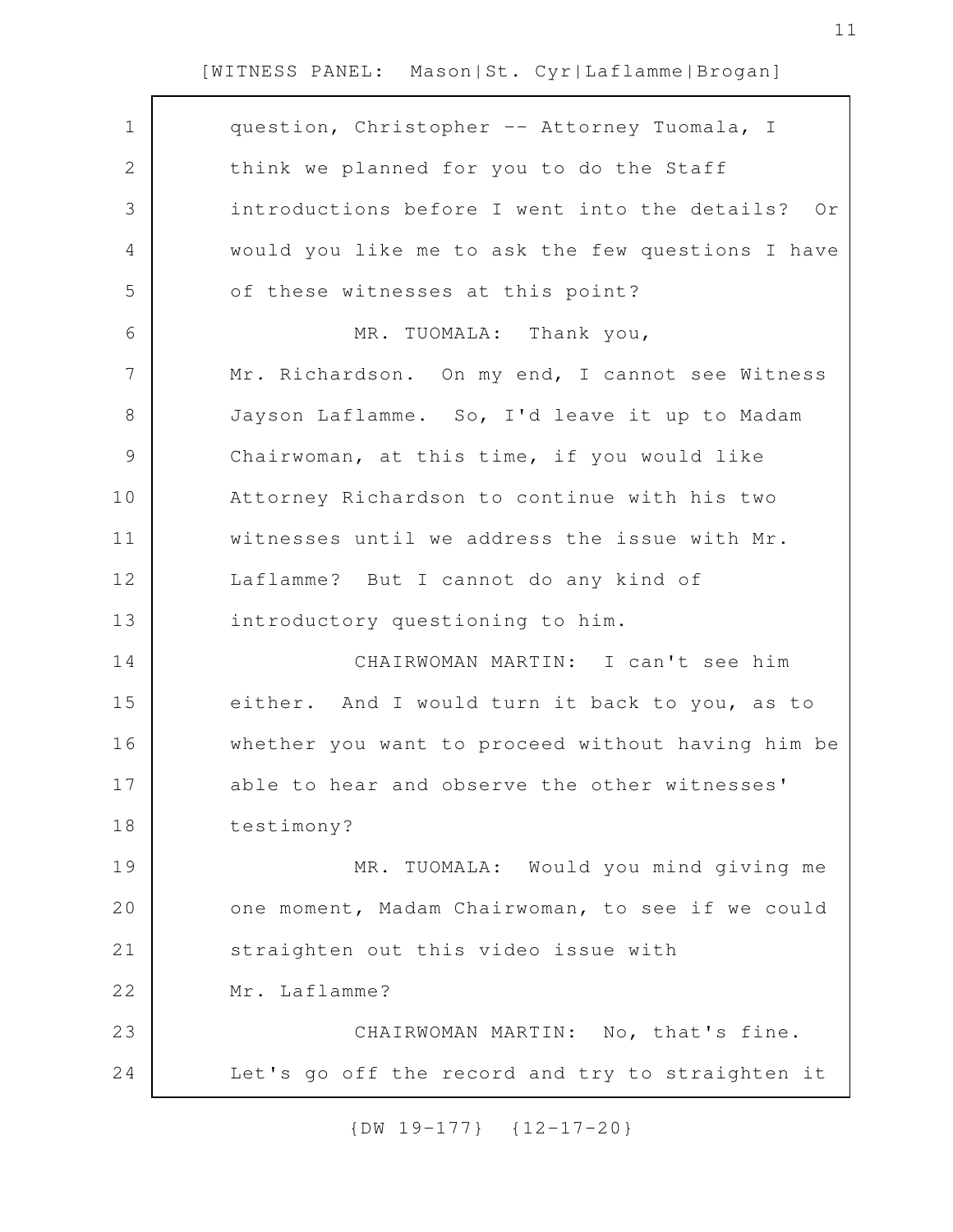| $1\,$          | out.                                                   |
|----------------|--------------------------------------------------------|
| $\mathbf{2}$   | (Recess taken at 10:16 a.m. to try to                  |
| 3              | resolve Witness Laflamme's                             |
| $\overline{4}$ | connectivity issue, and the hearing                    |
| 5              | resumed at $10:21$ a.m.)                               |
| 6              | CHAIRWOMAN MARTIN: Okay. Let's go                      |
| 7              | back on the record. Go ahead, Mr. Tuomala.             |
| 8              | MR. TUOMALA: Thank you, Madam                          |
| $\mathcal{G}$  | Chairwoman. I think it's Mr. Richardson who is         |
| 10             | going to ask some preliminary questions of his         |
| 11             | witnesses.                                             |
| 12             | CHAIRWOMAN MARTIN: Yes. That's right.                  |
| 13             | Mr. Richardson, go ahead and continue. Thank           |
| 14             | you.                                                   |
| 15             | MR. RICHARDSON: Thank you, Madam                       |
| 16             | Chairwoman. I'm really just going to touch base        |
| 17             | and highlight a couple things that are in the          |
| 18             | prefiled testimony with Mr. Mason and Mr. St.          |
| 19             | Cyr. And I hope that's helpful. I can expedite         |
| 20             | it, if I'm covering or going over ground that the      |
| 21             | Commissioners are already familiar with. So,           |
| 22             | please feel free to step in if that's the case.        |
| 23             | BY MR. RICHARDSON:                                     |
| 24             | Now, Mr. Mason, in your testimony, and I'll refer<br>Q |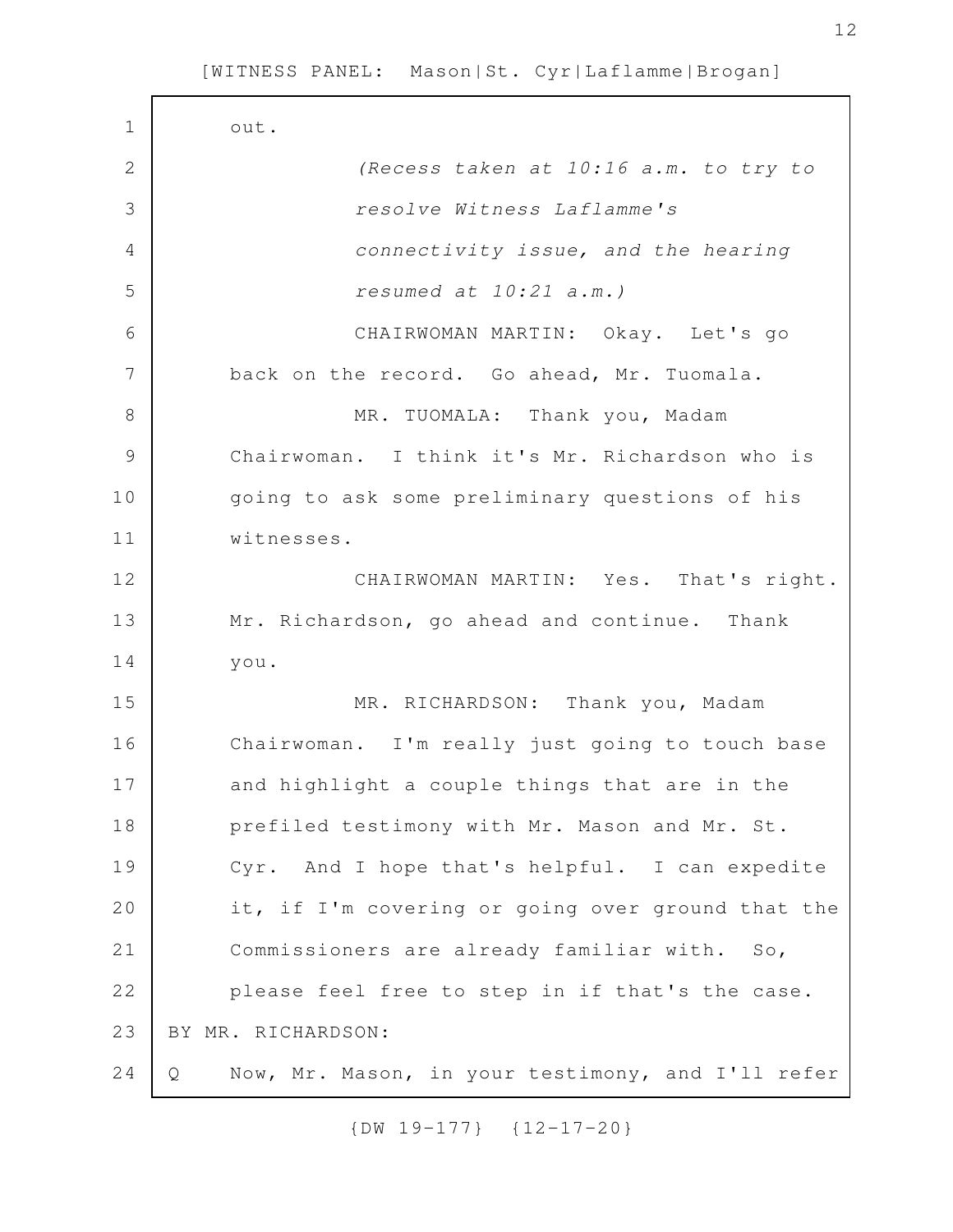you to Page 3 of Exhibit 2, you explain that, after Lakes Region acquired Dockham Shores, "the system was in considerably worse shape than originally believed". That one of the two storage tanks had failed, and the other was deteriorated to the point where it couldn't be repaired. The well yields were lower than expected. And there were also surprisingly frequent -- it shouldn't be surprising today, I suppose, but electric power outages, which interrupted service. Is that true and accurate? And can you elaborate on that for the Commissioners? A (Mason) Yes. What we found out, once we got in there and started to run it a little more, was that the pump station itself was in really bad shape. There were multiple issues, with everything from the water mains that came into it, to the fact that it was underground. It was a confined space. It had tank issues. Everything that was done to it up to that time was kind of just a "fix". It wasn't looking to the future or anything. So, ultimately, we ended up hiring an 1 2 3 4 5 6 7 8 9 10 11 12 13 14 15 16 17 18 19 20 21 22 23 24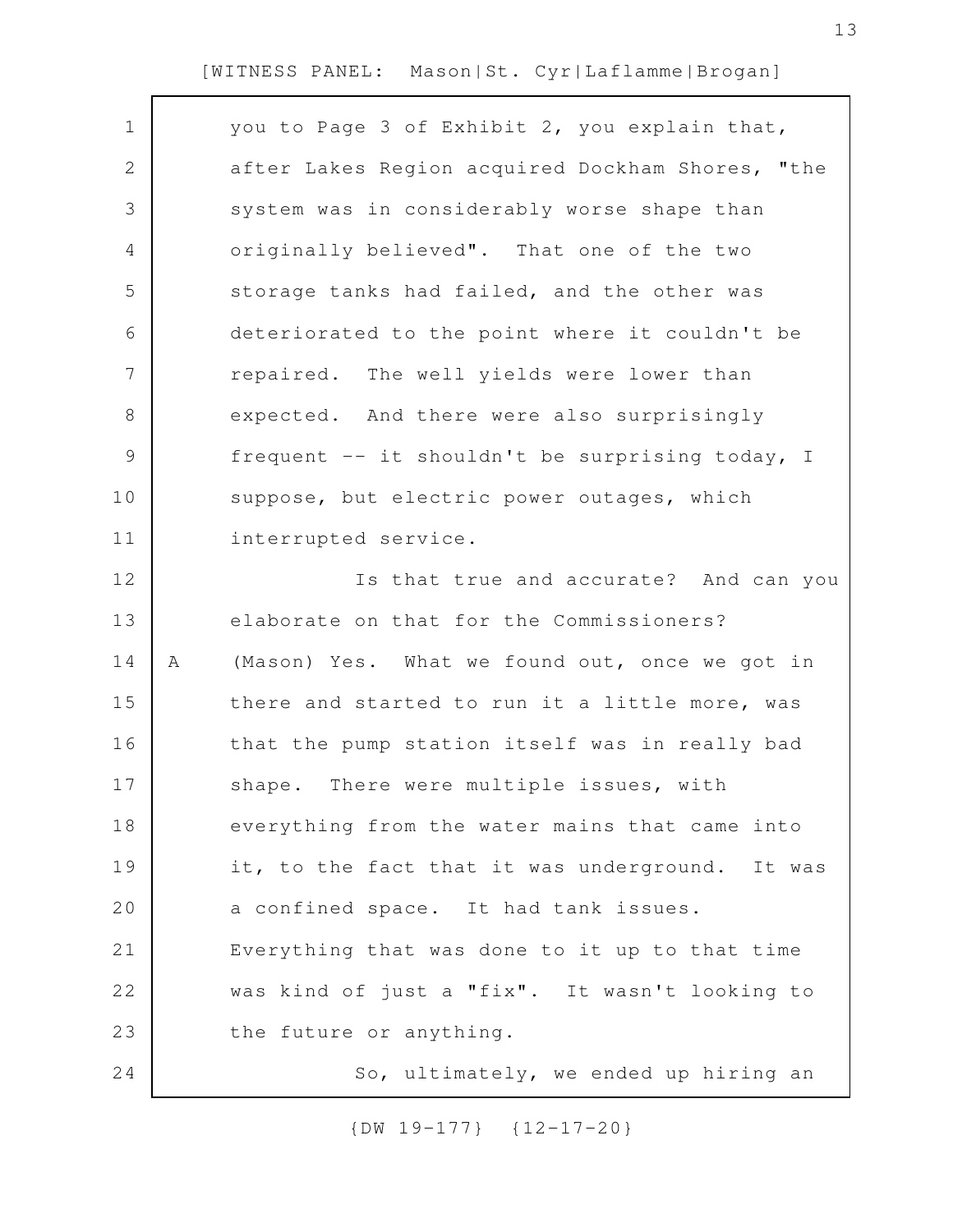| $\mathbf 1$    |   | engineering company to come in and look at it,    |
|----------------|---|---------------------------------------------------|
| $\mathbf{2}$   |   | and evaluate whether it was even worth fixing, or |
| 3              |   | whether we should just say this is not a, you     |
| $\overline{4}$ |   | know, this is not viable going forward.           |
| 5              |   | And that's what we did. And,                      |
| 6              |   | ultimately, we ended up moving the pump station   |
| 7              |   | to a different site and building a completely new |
| $8\,$          |   | one, deepening the wells, and putting more        |
| $\mathsf 9$    |   | storage in.                                       |
| 10             | Q | Thank you. And what's the status of the project   |
| 11             |   | currently?                                        |
| 12             | A | (Mason) It's complete. It has been complete       |
| 13             |   | since -- I actually don't remember the date, but  |
| 14             |   | it's been on line for probably a year and a half. |
| 15             | Q | Uh-huh. And I understand there were benefits      |
| 16             |   | with having backup power, which was added.<br>And |
| 17             |   | I'm just curious, I know I shouldn't ask          |
| 18             |   | questions when I don't know the answer. Is that   |
| 19             |   | being used today? Or is Lakes Region, I know you  |
| 20             |   | have nineteen systems, --                         |
| 21             | Α | (Mason) No. No, I mean, it's an automated         |
| 22             |   | system, and it, literally, for some strange       |
| 23             |   | reason, I don't know if it's where they are in    |
| 24             |   | the electrical system over there, they have       |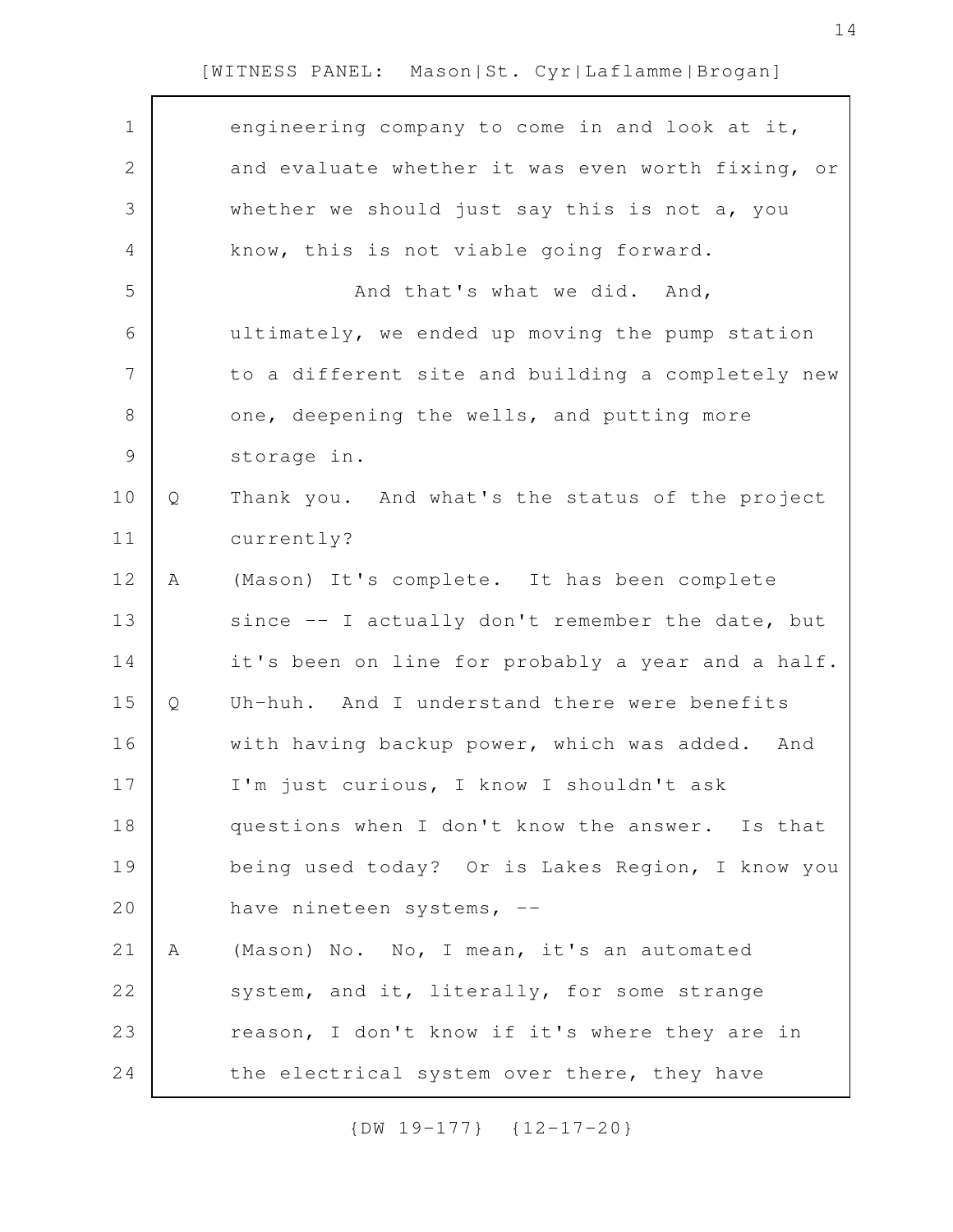| $\mathbf 1$    |   | plenty of outages. Since then, we have been, you  |
|----------------|---|---------------------------------------------------|
| $\overline{2}$ |   | know, the 15 seconds, or whatever it is, after    |
| 3              |   | there's an outage, the generator comes on, and no |
| $\overline{4}$ |   | one even knows they're out of water -- or, out of |
| 5              |   | power. So, it's been a plus.                      |
| $\sqrt{6}$     | Q | Uh-huh.                                           |
| 7              | Α | (Mason) The State of New Hampshire, DES, has been |
| $8\,$          |   | pushing, every sanitary survey we get now,        |
| $\mathsf 9$    |   | there's, at the end of it, it basically asks      |
| 10             |   | everybody to think about putting in backup        |
| 11             |   | generators for all the systems. So, it's          |
| 12             |   | becoming an issue with DES more and more every    |
| 13             |   | year.                                             |
| 14             | Q | Uh-huh. And I don't think there's numbers that    |
| 15             |   | were available at the time with your testimony,   |
| 16             |   | but I understand that the changes have also       |
| 17             |   | increased the well yields. Are you able to        |
| 18             |   | quantify that or can you explain that             |
| 19             |   | qualitatively for the Commissioners what that     |
| 20             |   | change is?                                        |
| 21             | Α | (Mason) Yes. Well, what ended up happening is,    |
| 22             |   | when he took it over, there were no meters to     |
| 23             |   | actually record, well, there were, but they       |
| 24             |   | weren't very accurate, how much water they were   |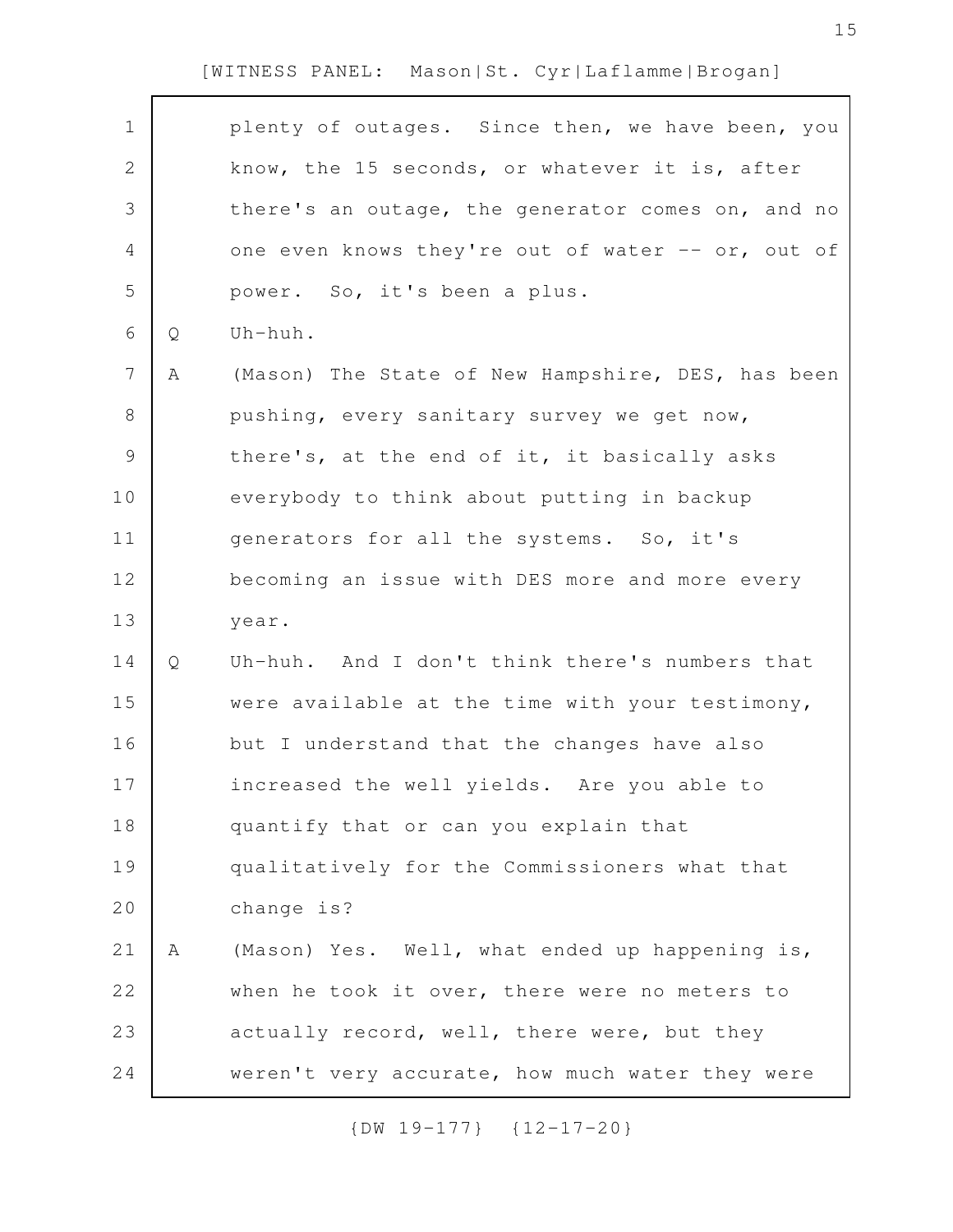| $\mathbf 1$ |   | using. And almost immediately, after we took      |
|-------------|---|---------------------------------------------------|
| 2           |   | over, we realized that they were literally        |
| 3           |   | emptying the tanks every day and then refilling   |
| 4           |   | them at night. So, we came to the conclusion      |
| 5           |   | that the yield wasn't what they said it was       |
| 6           |   | originally, which happens.                        |
| 7           |   | So, when we got the new pump station on           |
| $8\,$       |   | line, with the new metering and the new, you      |
| $\mathsf 9$ |   | know, the automated part of it that records all   |
| 10          |   | that, we ended up deciding to deepen the well and |
| 11          |   | increase the water capacity for the system.       |
| 12          |   | So, since then, we haven't had to have            |
| 13          |   | a, you know, a watering ban or a summertime ban   |
| 14          |   | or anything else. We have plenty of water.        |
| 15          |   | Everything's been going great. Short of, you      |
| 16          |   | know, literally, since we put the new pump        |
| 17          |   | station on line, we've had one leak, which was    |
| 18          |   | the other -- last Friday night, that's the first  |
| 19          |   | leak since in the system itself. So,              |
| 20          |   | everything's going well.                          |
| 21          | Q | Thank you. Mr. Mason, I understand that, in       |
| 22          |   | Exhibit 1, there is a Staff Engineer's Report by  |
| 23          |   | Mr. Brogan. That's dated July 14. And the         |
| 24          |   | Commission has also taken official notice of the  |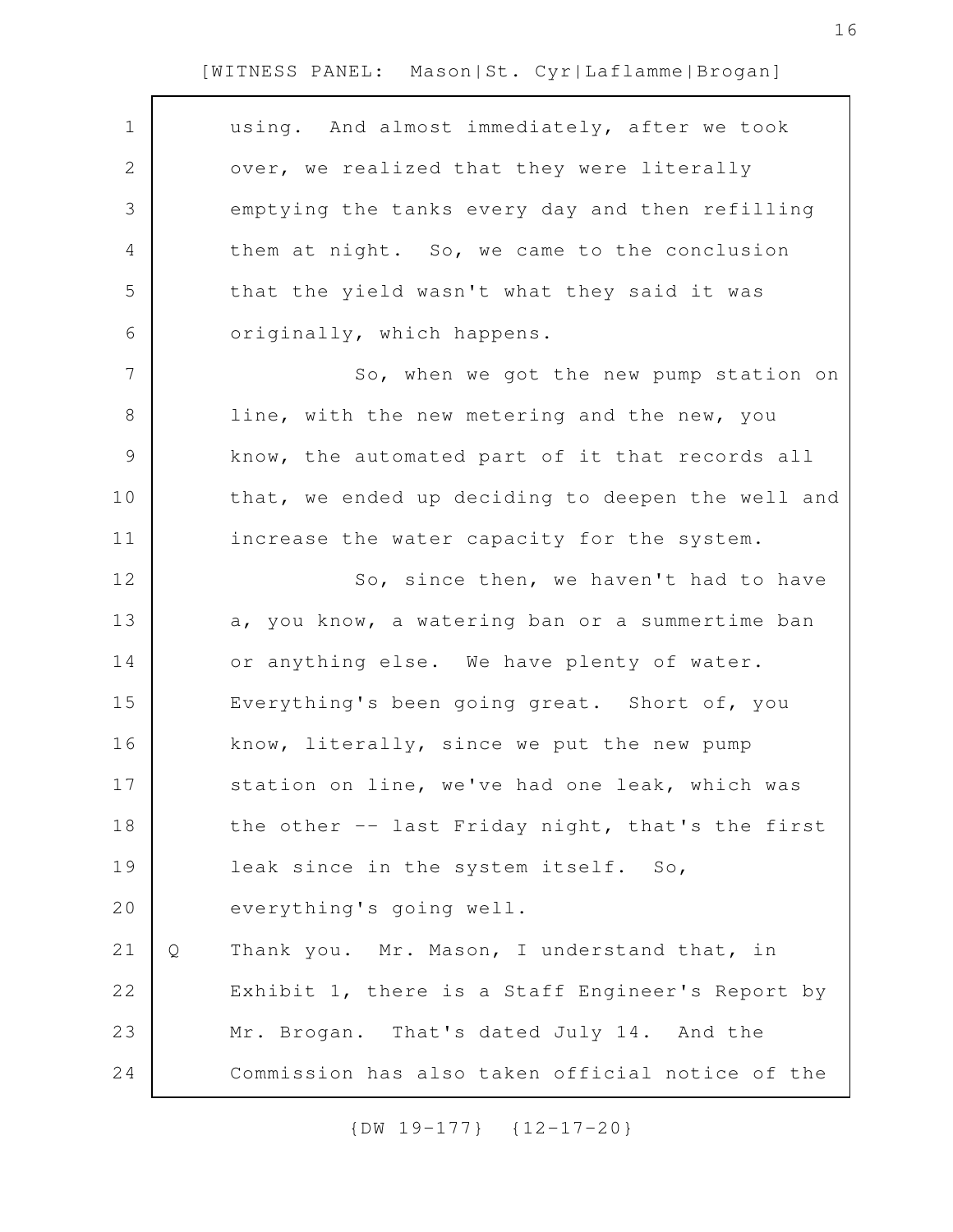| $\mathbf 1$    |   | August 14, 2020 Staff Recommendation in the       |
|----------------|---|---------------------------------------------------|
| $\overline{2}$ |   | financing proceeding, and that's Docket 19-135.   |
| 3              |   | Are you familiar, have you had a chance           |
| 4              |   | to review those Staff recommendations and         |
| 5              |   | reports?                                          |
| 6              | Α | (Mason) Yes.                                      |
| 7              | Q | And are you in agreement with those reports       |
| 8              |   | generally say?                                    |
| $\mathcal{G}$  | Α | (Mason) Yes.                                      |
| 10             | Q | Okay. I know that one of the issues that Staff    |
| 11             |   | looked at, and I'll refer to Page 17 of Exhibit   |
| 12             |   | 1, which reads that Staff evaluated a potential   |
| 13             |   | alternative to the new pump station, I'm          |
| 14             |   | paraphrasing, excuse me, which was an             |
| 15             |   | interconnection to the Laconia Water Works. And   |
| 16             |   | Staff states in its report that such an           |
| 17             |   | interconnection may have been problematic for     |
| 18             |   | several reasons, including cost, the urgency of   |
| 19             |   | repairs, and the investigation of all the options |
| 20             |   | for Laconia to extend or you to extend its        |
| 21             |   | service there.                                    |
| 22             |   | What's your thoughts on that issue?               |
| 23             |   | Was that a viable option?                         |
| 24             | Α | (Mason) It wasn't, really. We looked into it      |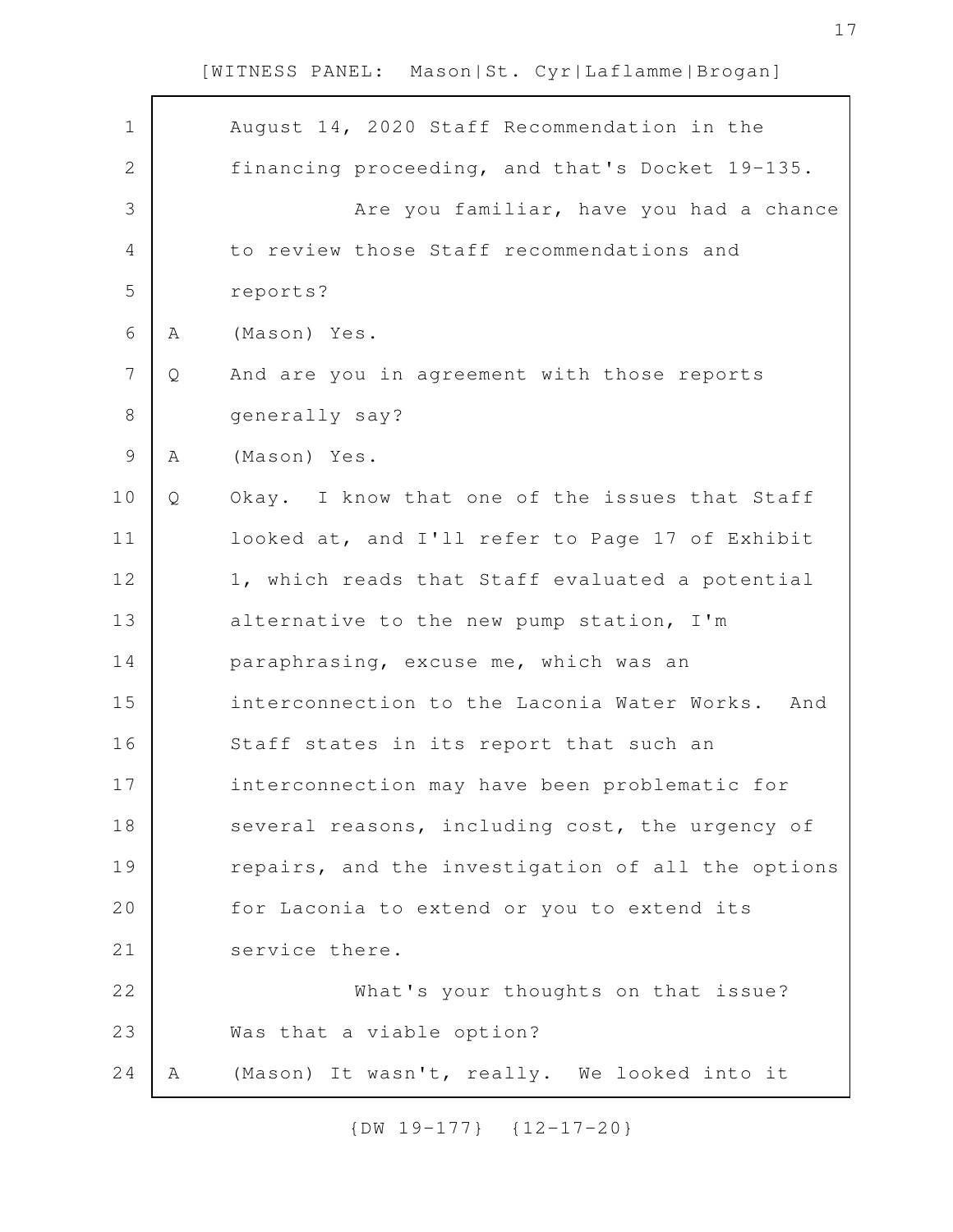| $\mathbf 1$   |   | right at the beginning. Due to the location,      |
|---------------|---|---------------------------------------------------|
| 2             |   | right along Lake Winnipesaukee, it's on a major   |
| 3             |   | road where the water main would have to come      |
| 4             |   | from, and the fact that it's not actually even in |
| 5             |   | the Town of Laconia, it's in Gilford. It would    |
| 6             |   | mean being in the next town over. There were      |
| 7             |   | lots of issues, and, you know, ledge issues. So,  |
| $8\,$         |   | we did talk to the town a little bit, but it      |
| $\mathcal{G}$ |   | never really got very far.                        |
| 10            | Q | Uh-huh. And, on Page 17 of Exhibit 1, Mr. Brogan  |
| 11            |   | concluded that "customers now have well-built     |
| 12            |   | facilities", I'm quoting here, "that are          |
| 13            |   | appropriate to a system of this size and that     |
| 14            |   | will likely eliminate such problems and provide   |
| 15            |   | reliable, cost-effective service for years to     |
| 16            |   | come." I assume you agree with that statement?    |
| 17            | A | (Mason) Yes. Everything is, you know, is all new  |
| 18            |   | technology, you know, variable frequency pumps,   |
| 19            |   | anything we could do to lower the power costs,    |
| 20            |   | LED lighting. Pretty much everything we could do  |
| 21            |   | to do the right thing in 2020, or, at that time,  |
| 22            |   | 2018.                                             |
| 23            | Q | Thank you. And the statute that we are before     |
| 24            |   | the Commission is RSA 378:28. And I'll represent  |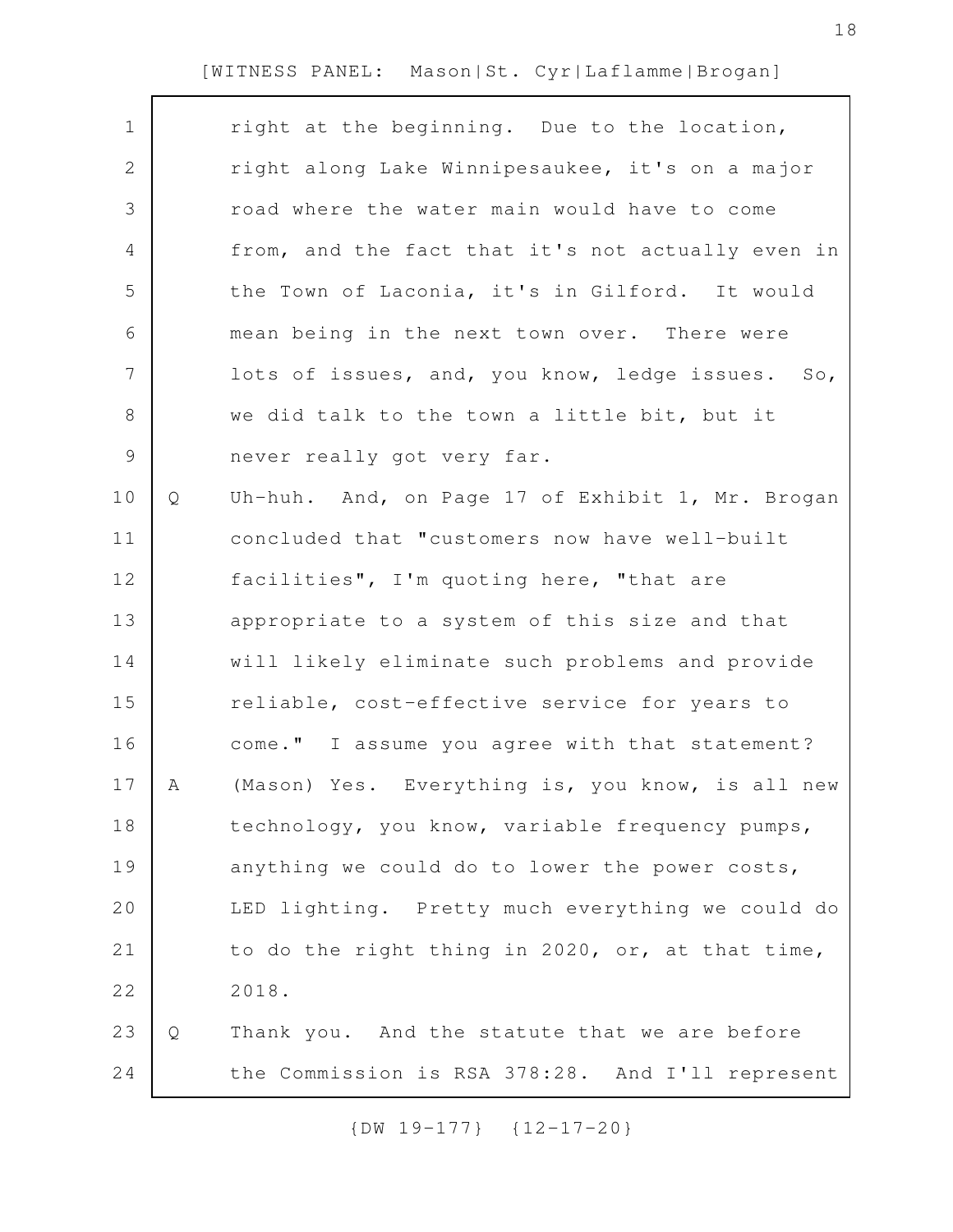| $\mathbf 1$    |   | to you that it requires that the Commission make  |
|----------------|---|---------------------------------------------------|
| $\mathbf{2}$   |   | a finding that the Dockham Shores pump station is |
| 3              |   | prudent, used and useful. And I'll ask, are you   |
| 4              |   | aware of any reason that the Lakes Region's       |
| 5              |   | investment in Dockham Shores' pump station should |
| 6              |   | not be considered prudent, used or useful?        |
| $\overline{7}$ | A | (Mason) No.                                       |
| $\,8\,$        | Q | Okay.                                             |
| $\mathcal{G}$  | A | (Mason) Everything is used and useful.            |
| 10             | Q | Thank you. Mr. St. Cyr, I'll ask my questions to  |
| 11             |   | you now.                                          |
| 12             |   | And let me first start with that                  |
| 13             |   | question. Are you aware of any evidence or        |
| 14             |   | reasons why this pump station should not be       |
| 15             |   | considered prudent, used and useful?              |
| 16             | Α | (St. Cyr) No.                                     |
| 17             | Q | Okay. Now, on Schedule 1 of Exhibit 1, the last   |
| 18             |   | page, I want to ask you about some of those       |
| 19             |   | numbers, if I can. Looking at the lower half,     |
| 20             |   | there's a comparison of Lakes Region's original   |
| 21             |   | request, the temporary existing rates, the        |
| 22             |   | permanent rates that were proposed, and the       |
| 23             |   | Settlement.                                       |
| 24             |   | Could you walk the Commission through             |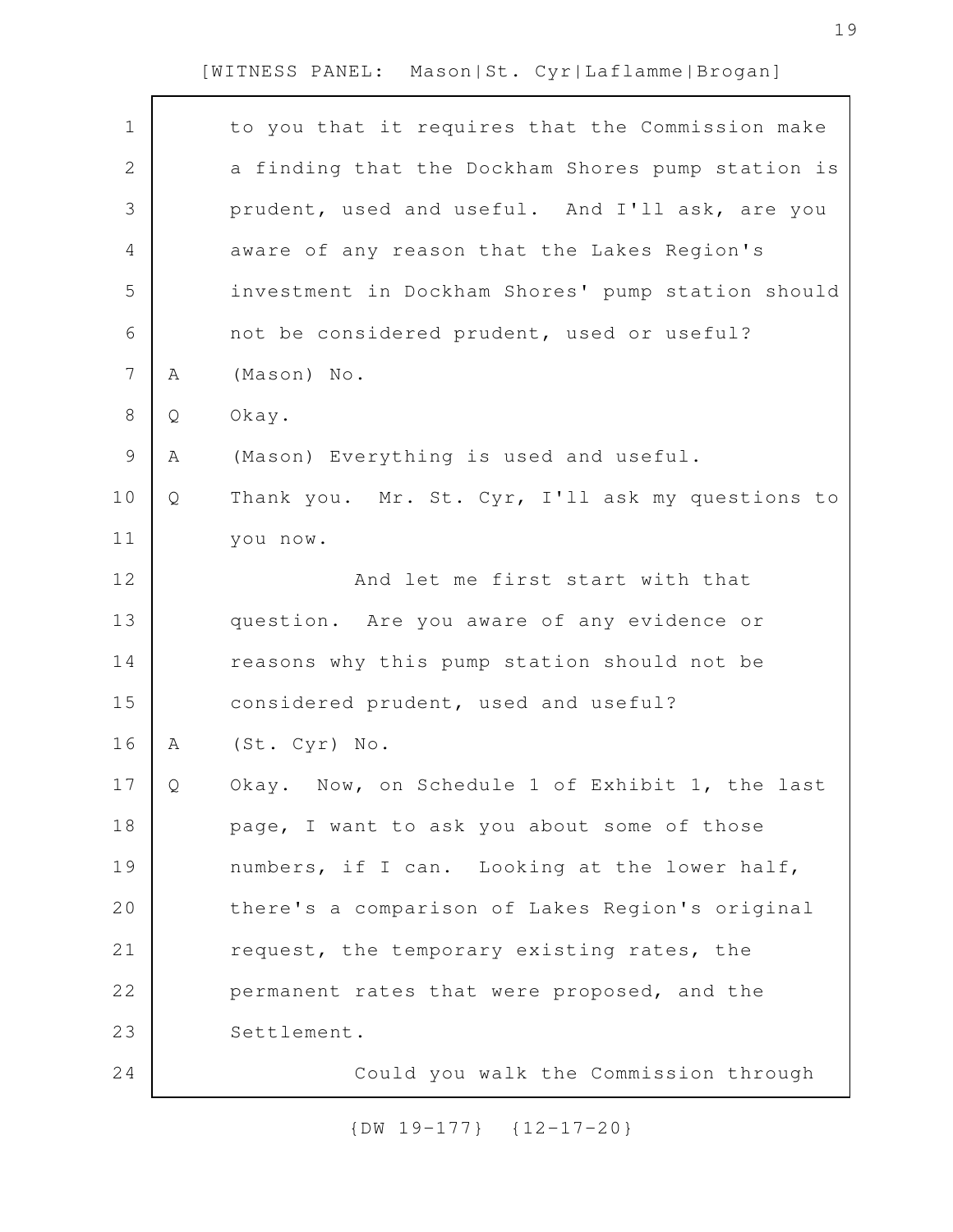| $\mathbf 1$  |   | and just explain what the differences in those    |
|--------------|---|---------------------------------------------------|
| $\mathbf{2}$ |   | numbers are?                                      |
| 3            | Α | (St. Cyr) Sure. Let me start by just giving an    |
| 4            |   | overview of the schedule itself. There's four     |
| 5            |   | columns. Column (1) is the current Dockham        |
| 6            |   | Shores' rates and revenues; Column (2) is what    |
| 7            |   | the Company proposed as temporary rates; Column   |
| 8            |   | (3) is what the Company proposed as permanent     |
| 9            |   | rates; and Column (4) is the Parties' Settlement  |
| 10           |   | rates, which apply Lakes Region's consolidated    |
| 11           |   | rates to Dockham Shores' consumption.             |
| 12           |   | And the top third of the schedule                 |
| 13           |   | addresses customer rate comparisons under those   |
| 14           |   | four scenarios, and also the comparison of the    |
| 15           |   | tariffed rates, kind of the second half of the    |
| 16           |   | top third, if you will. The middle third of the   |
| 17           |   | schedule looks at 2018 consumption data and       |
| 18           |   | applies the rates. And the lower third looks at   |
| 19           |   | the 2019 consumption data and applies the rates.  |
| 20           |   | And I guess what I want to call your              |
| 21           |   | attention to specifically is the last column, the |
| 22           |   | application of Lakes Region's current             |
| 23           |   | consolidated rates to Dockham Shores'             |
| 24           |   | consumption. And what this schedule shows is      |
|              |   |                                                   |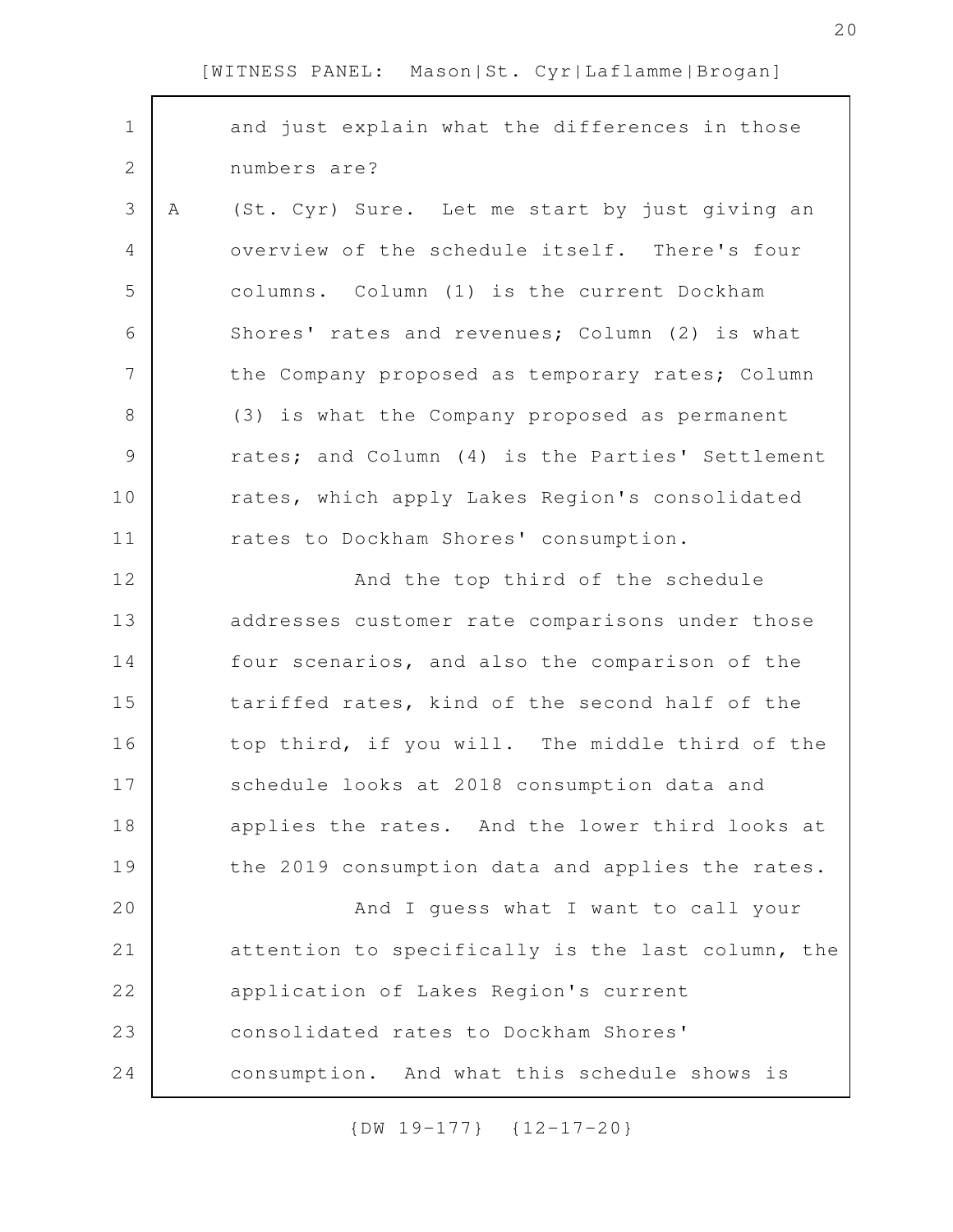| $\mathbf 1$    |   | that the overall revenue requirement, under the   |
|----------------|---|---------------------------------------------------|
| $\mathbf{2}$   |   | Lakes Region's current consolidated rates, would  |
| 3              |   | be "\$54,413". And that's compared to the current |
| $\overline{4}$ |   | consolidated -- the current stand-alone rates for |
| 5              |   | Dockham Shores as shown in Column (1), the        |
| 6              |   | $"42,648"$ .                                      |
| 7              |   | And the difference between the two is             |
| 8              |   | 11,765. The 11,765 represents roughly a 28        |
| $\mathcal{G}$  |   | percent increase over the existing revenue. And   |
| 10             |   | that breaks out, on a per customer basis, just    |
| 11             |   | drop a little bit lower on that bottom third, you |
| 12             |   | can see the "Average Annual Charge per Dockham    |
| 13             |   | Shores Customer" would now be 892.01. And that    |
| 14             |   | compares to the current Dockham Shores rate of    |
| 15             |   | 699.14, and again represents roughly a 28 percent |
| 16             |   | increase.                                         |
| 17             | Q | Uh-huh. So, if I understand correctly, looking    |
| 18             |   | at the 2019 numbers, the Company's original       |
| 19             |   | request, based on a stand-alone operation, was    |
| 20             |   | for an increase of about 106.47 percent, and      |
| 21             |   | that's been dropped down to about 28 percent,     |
| 22             |   | which is what I believe you just testified to.    |
| 23             |   | Is that right?                                    |
| 24             | Α | (St. Cyr) That's correct. The 106.47 percent      |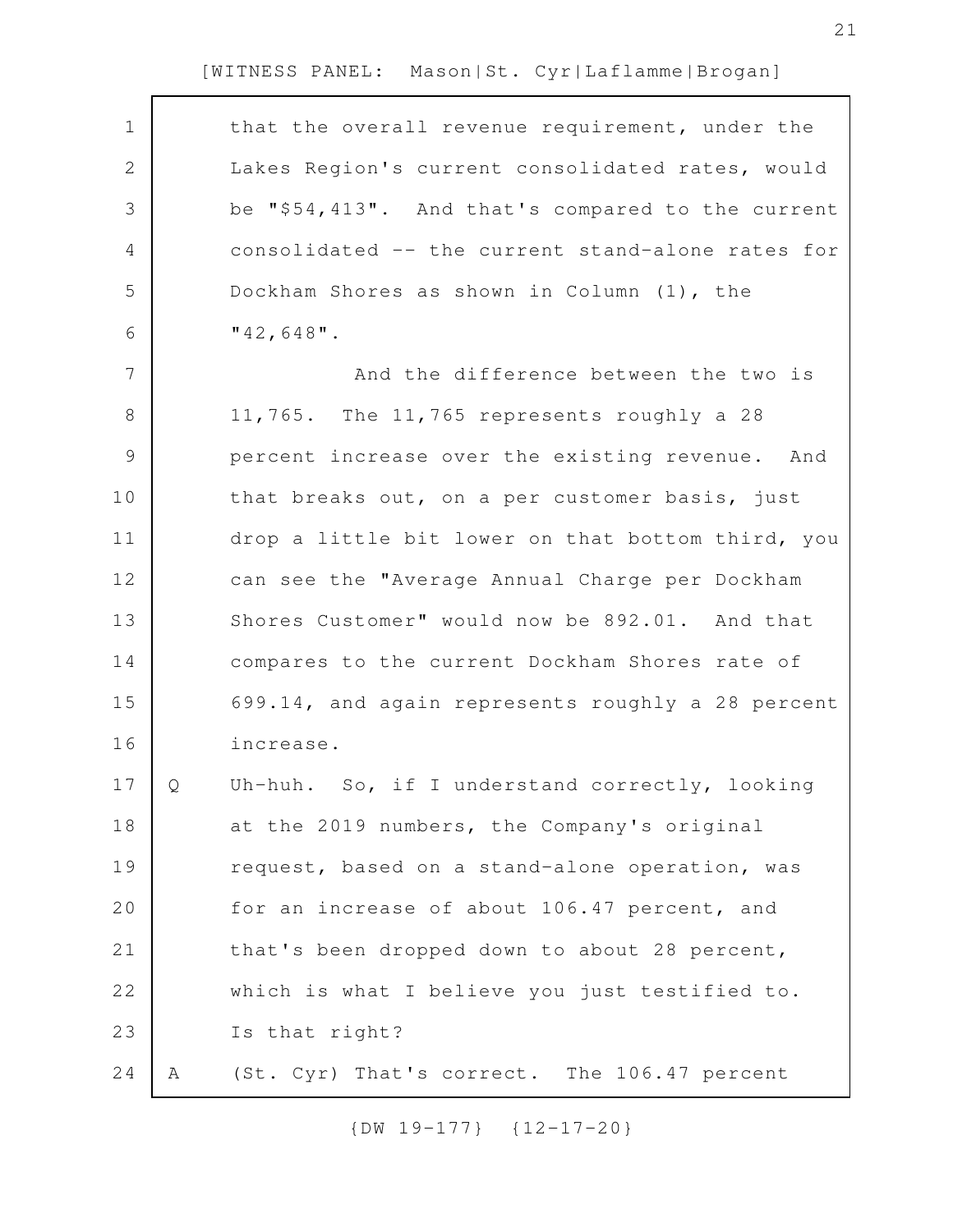| $\mathbf 1$    |   | would be what the Company proposed under          |
|----------------|---|---------------------------------------------------|
| $\mathbf{2}$   |   | permanent rates in its original filing.           |
| $\mathcal{S}$  | Q | And I understand that one of the primary drivers  |
| $\overline{4}$ |   | for reducing that request is to pursue            |
| 5              |   | consolidation in a subsequent rate proceeding to  |
| 6              |   | be filed. Can you explain that?                   |
| $\overline{7}$ | A | (St. Cyr) Yes. So, it's the Company's intent to   |
| $8\,$          |   | include Dockham Shores customers in the           |
| $\mathcal{G}$  |   | consolidation of rates with Lakes Region Water    |
| 10             |   | Company.                                          |
| 11             | Q | I noticed in the Staff Recommendation in the      |
| 12             |   | financing proceeding, this is the August 14th,    |
| 13             |   | 2020 report that was prepared by Mr. Goyette. On  |
| 14             |   | Page 7 of that document, I'm going to read this   |
| 15             |   | to you, so you don't have to pull it up. But he   |
| 16             |   | says that "If the Company were to request         |
| 17             |   | inclusion of both the Dockham Shores and the      |
| 18             |   | Wildwood systems in a consolidated rate, and if   |
| 19             |   | approved by the Commission, the impact of the     |
| 20             |   | financing would result in a 3.59 percent increase |
| 21             |   | to Lakes Region's consolidated revenue            |
| 22             |   | requirement."                                     |
| 23             |   | Now, with the understanding that Lakes            |
| 24             |   | Region is in the process of preparing its own     |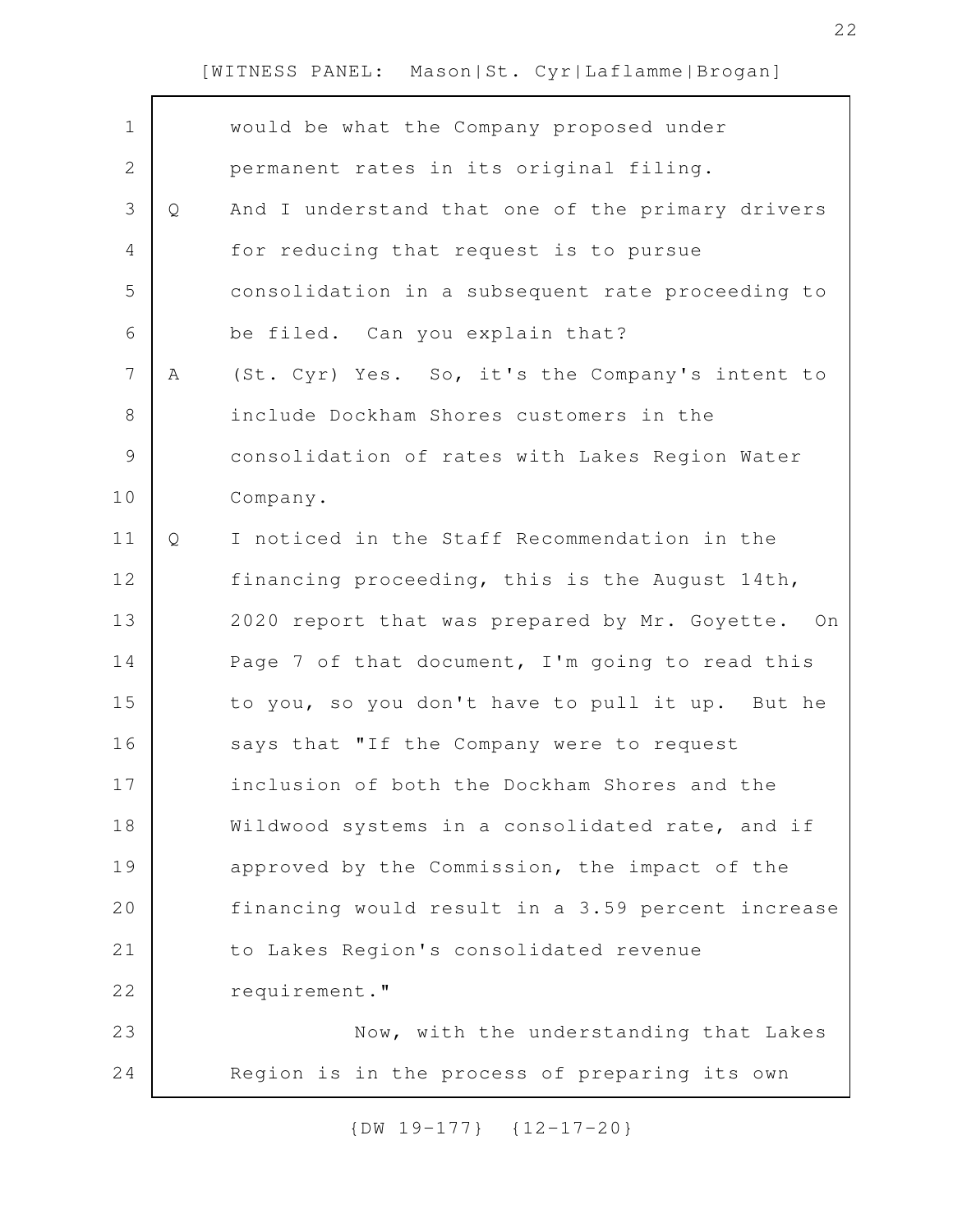|   | schedules and its own numbers, I'm wondering if   |
|---|---------------------------------------------------|
|   | you could comment on that observation, and give   |
|   | your own thoughts to the Commission on what the   |
|   | impacts of consolidation might be on Lakes        |
|   | Region's general customers?                       |
| Α | (St. Cyr) Sure. I would generally agree with      |
|   | that statement. I believe that statement looked   |
|   | at the addition of plant, and it wasn't just      |
|   | plant for Dockham Shores or Wildwood, but also a  |
|   | couple other projects. And it looked at the       |
|   | addition of financing to the capital structure.   |
|   | And then made the determination that, with the    |
|   | addition to plant and the addition to the capital |
|   | structure, this would be the impact.              |
|   | I believe we were looking at 2018 at              |
|   | the time, but it may have been 2019 data. And it  |
|   | was specific to those projects in that financing. |
|   | So, if there were other changes, the other        |
|   | changes wouldn't necessarily be taken in          |
|   | consideration in this determination. But it       |
|   | certainly is generally true.                      |
| Q | Uh-huh. And, if I understand correctly, Mr. St.   |
|   | Cyr, and perhaps you could confirm this for me,   |
|   | one of the ways that Lakes Region is trying to    |
|   |                                                   |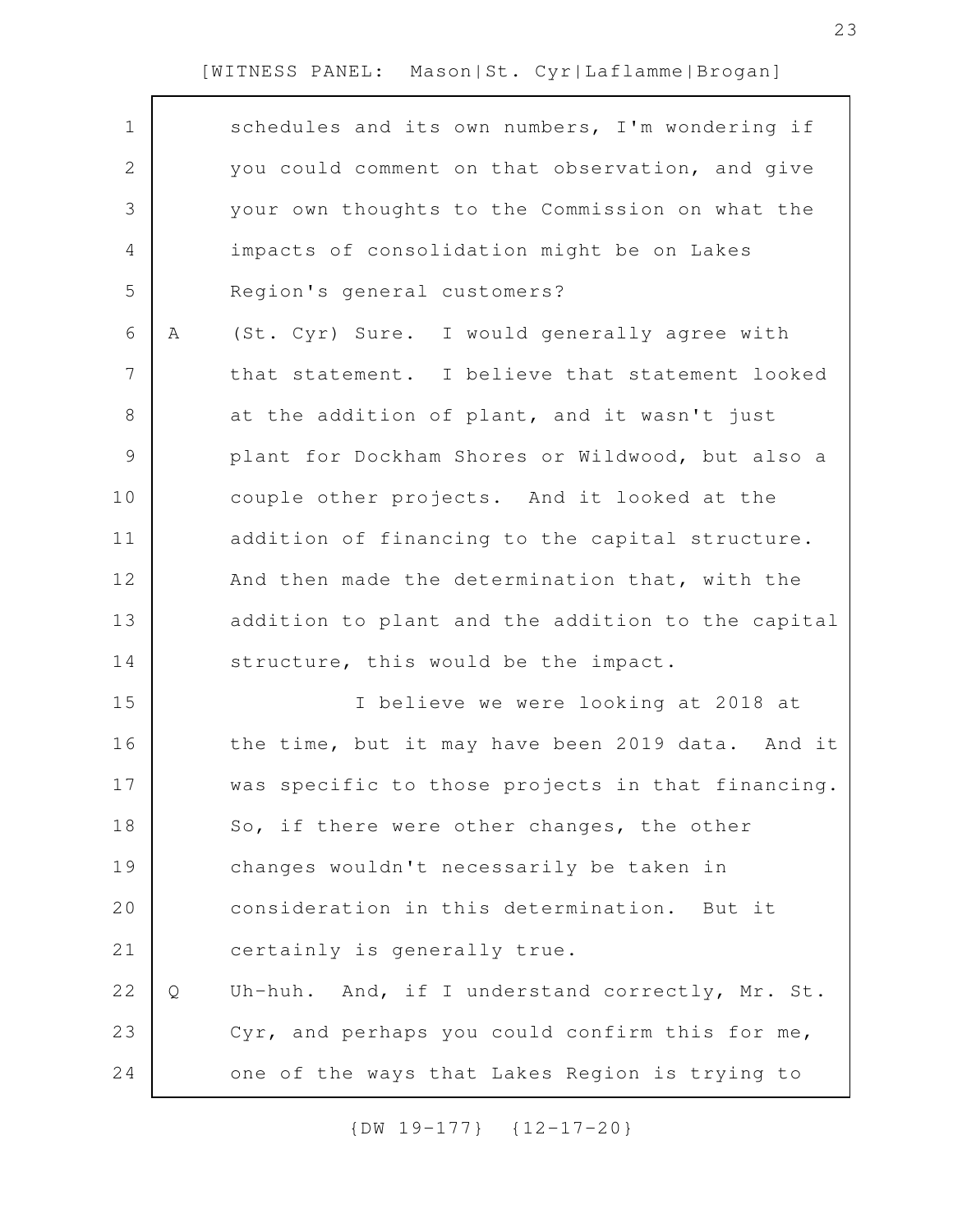| $\mathbf 1$    |   | make this project more affordable and to have     |
|----------------|---|---------------------------------------------------|
| 2              |   | less impact on the customers, is to take the      |
| 3              |   | project, which was built with equity during the   |
| 4              |   | test year, and to essentially refinance it        |
| 5              |   | entirely with debt. This is both Lakes Region --  |
| 6              |   | excuse me, both Dockham and Wildwood. Is that --  |
| $\overline{7}$ |   | is that an important consideration in looking at  |
| 8              |   | those numbers and the effects?                    |
| $\mathsf 9$    | Α | (St. Cyr) Yes. And it's important from a couple   |
| 10             |   | perspectives. You know, at this point, Lakes      |
| 11             |   | Region's overall capital structure is weighted    |
| 12             |   | towards equity, and the addition of this debt     |
| 13             |   | would lower that. And, with the lowering of the   |
| 14             |   | equity capital, the rate of return would also be  |
| 15             |   | lower, due to the lower cost of debt versus       |
| 16             |   | equity.                                           |
| 17             | Q | Uh-huh. And, so, in some sense, the financing     |
| 18             |   | approval that's still pending is an important     |
| 19             |   | component to the numbers and the projections for  |
| 20             |   | rates that are in the financing proceeding.<br>Ιs |
| 21             |   | that correct or could you explain that please?    |
| 22             | Α | (St. Cyr) That is correct.                        |
| 23             | Q | Okay. Can you -- what's your view? I mean, is     |
| 24             |   | this a just and reasonable result that the        |
|                |   |                                                   |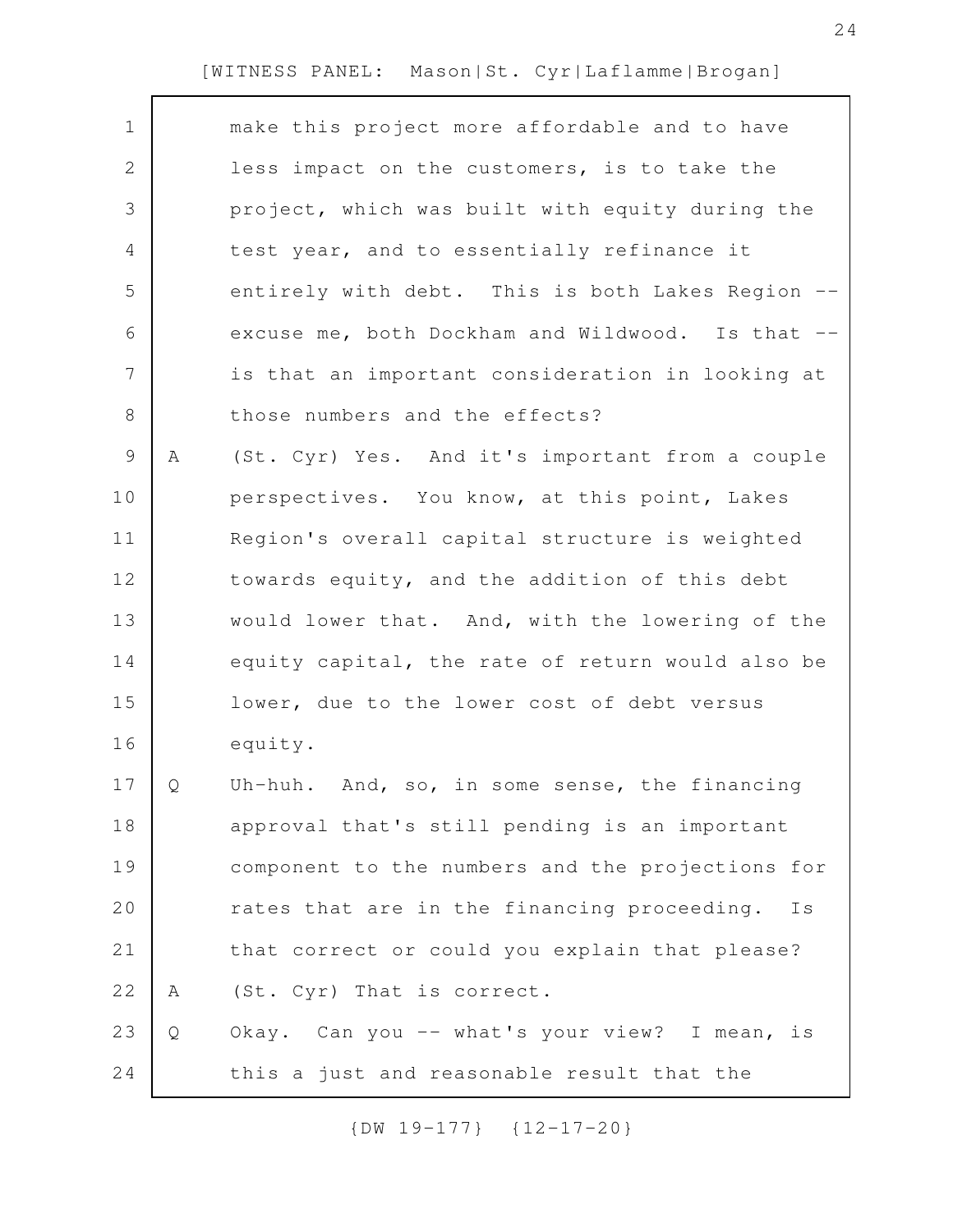| $\mathbf 1$  |   | Settlement Agreement is producing for customers?  |
|--------------|---|---------------------------------------------------|
| $\mathbf{2}$ |   | Can you comment on that for the Commission        |
| 3            |   | please?                                           |
| 4            | Α | (St. Cyr) It is. It's a step in the direction     |
| 5            |   | that Lakes Region ultimately wants for the        |
| 6            |   | Company as a whole, and for, specifically, the    |
| 7            |   | Dockham Shores customers.                         |
| 8            |   | MR. RICHARDSON: Thank you. Madam                  |
| 9            |   | Chairwoman, those are the only questions that I   |
| 10           |   | have for the Company's witnesses.                 |
| 11           |   | I understand that Mr. Tuomala is going            |
| 12           |   | to cover things from Staff's perspective. The     |
| 13           |   | only -- the only thing that I would ask is is,    |
| 14           |   | and maybe I'll ask this of Mr. Tuomala,           |
| 15           |   | presenting areas where Staff, you know, disagrees |
| 16           |   | or has a different perspective on what we've      |
| 17           |   | covered, maybe we could put that in the record,   |
| 18           |   | so that it's clear.                               |
| 19           |   | But that's essentially it, from the               |
| 20           |   | Company's perspective.                            |
| 21           |   | CHAIRWOMAN MARTIN: Okay. Thank you,               |
| 22           |   | Mr. Richardson.                                   |
| 23           |   | Mr. Tuomala, do you want to ask                   |
| 24           |   | questions of the Company's witnesses, before      |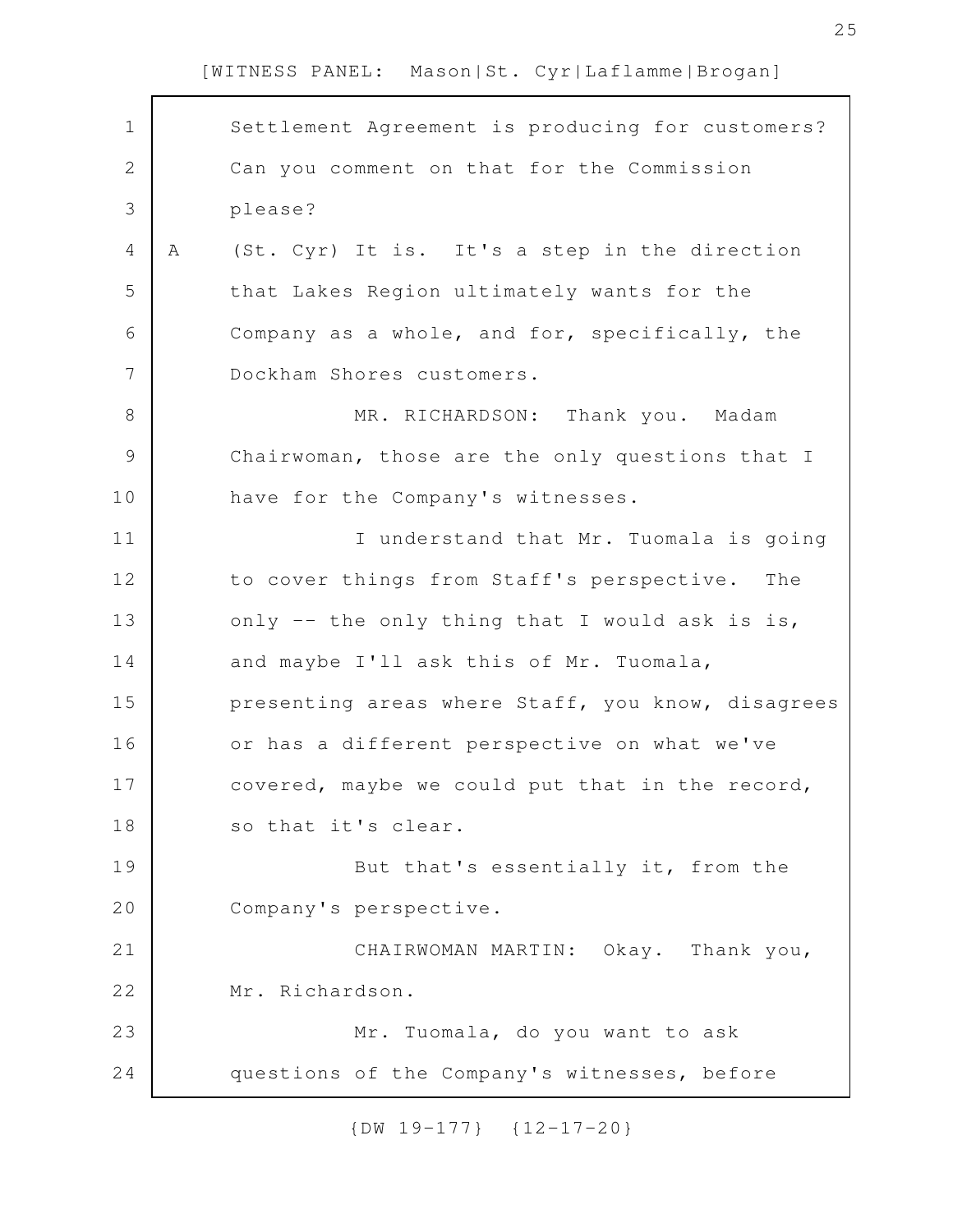introducing your own? MR. TUOMALA: No, Madam Chairwoman. I have no further questions for these witnesses. CHAIRWOMAN MARTIN: Okay. All right. Then, you can proceed with your witnesses. MR. TUOMALA: Thank you, Madam Chairwoman. I'm going to start with some introductory questions for my witnesses, and then turn to Mr. Brogan. But, first, if I may call Mr. Laflamme. Good morning, Mr. Laflamme. BY MR. TUOMALA: Q Could you please state your name for the record? A (Laflamme) My name is Jayson Laflamme. Q And who are employed by? A (Laflamme) The New Hampshire Public Utilities Commission. Q And your position there? A (Laflamme) I am the Assistant Director of the Gas and Water Division. Q And what responsibilities does Assistant Director entail? A (Laflamme) I directly supervise the Water staff of the Commission, and primarily oversee the 1 2 3 4 5 6 7 8 9 10 11 12 13 14 15 16 17 18 19 20 21 22 23 24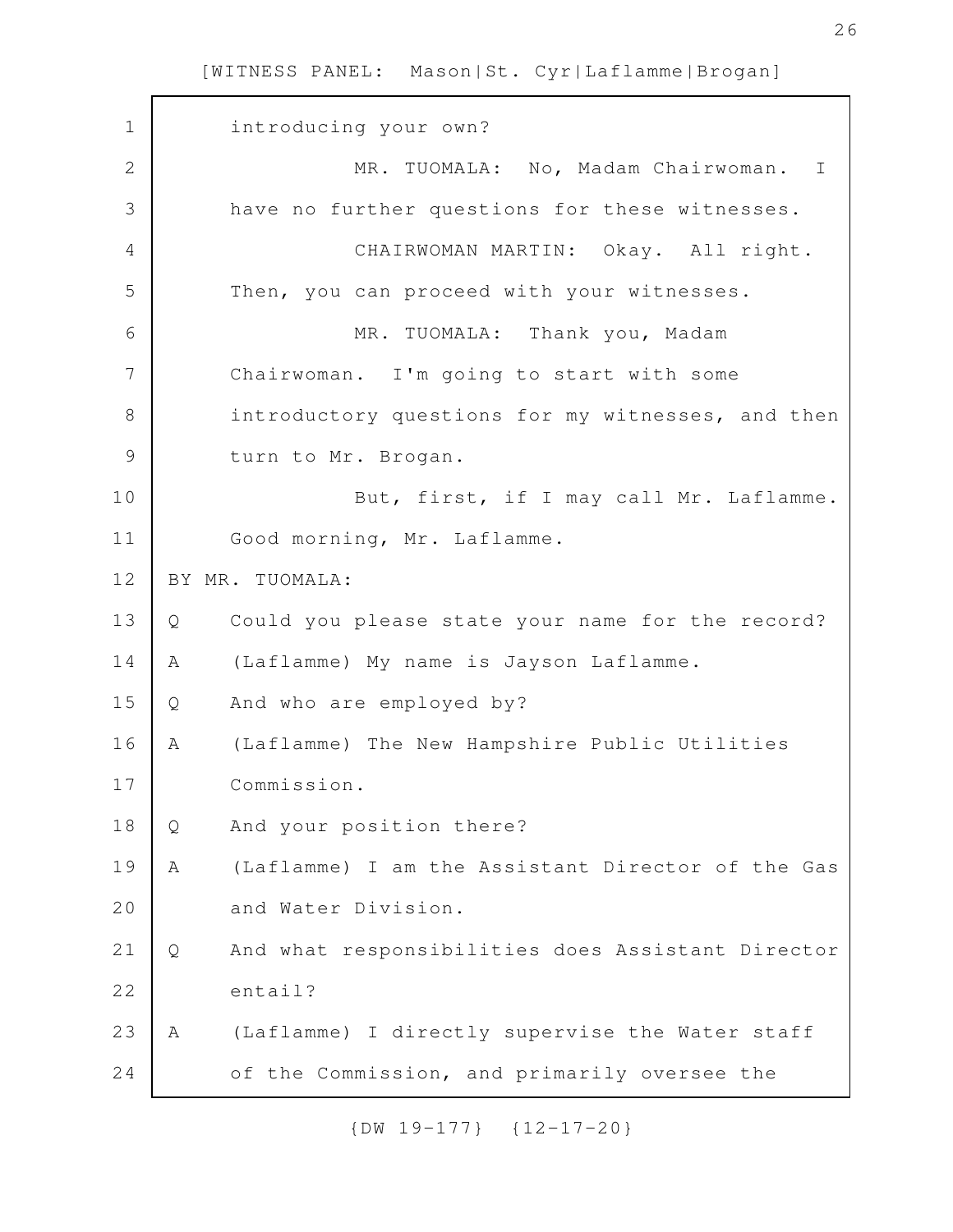| $\mathbf 1$    |   | course of examination for water and wastewater   |
|----------------|---|--------------------------------------------------|
| $\mathbf{2}$   |   | dockets that are filed before the Commission.    |
| 3              |   | I also directly examine select dockets           |
| $\overline{4}$ |   | that come before the Commission, such as the one |
| 5              |   | being heard this morning.                        |
| 6              | Q | And have you previously testified here at the    |
| 7              |   | Commission, Mr. Laflamme?                        |
| $\,8\,$        | Α | (Laflamme) Yes, I have.                          |
| $\mathcal{G}$  |   | MR. TUOMALA: That's all I have for               |
| 10             |   | introductory questions for Mr. Laflamme.         |
| 11             |   | I'd like to turn to Mr. Brogan now and           |
| 12             |   | ask the same set of questions. Good morning, Mr. |
| 13             |   | Brogan.                                          |
| 14             |   | BY MR. TUOMALA:                                  |
| 15             | Q | Could you please state your full name for the    |
| 16             |   | record?                                          |
| 17             | A | (Brogan) Good morning. Douglas Brogan.           |
| 18             | Q | And whom are you employed by, Mr. Brogan?        |
| 19             | A | (Brogan) I am self-employed as an engineering    |
| 20             |   | consultant.                                      |
| 21             | Q | And could you please describe your professional  |
| 22             |   | background and expertise as a consultant?        |
| 23             | Α | (Brogan) Yes. After holding different private    |
| 24             |   | and public sector jobs for a number of years, I  |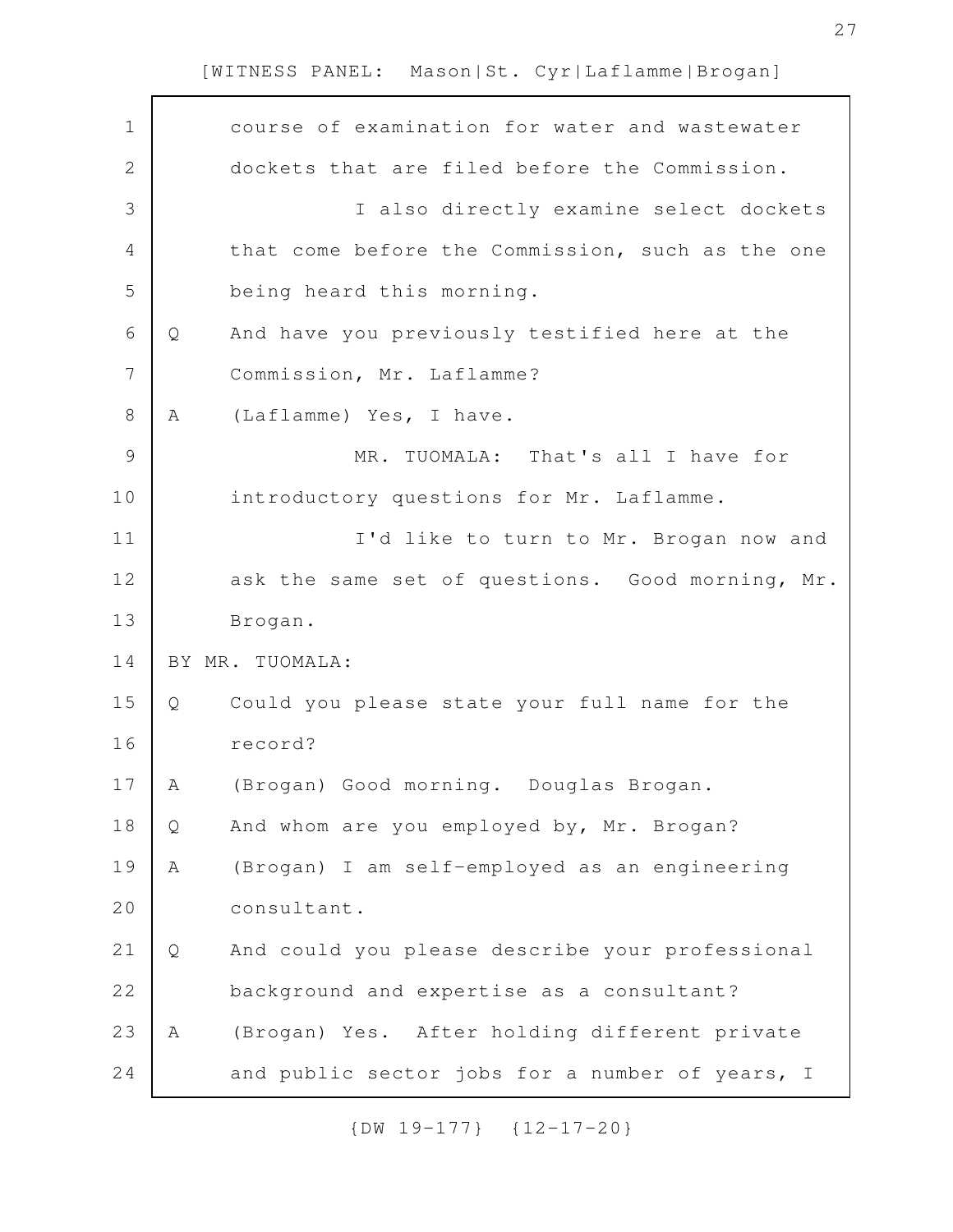| $\mathbf 1$    |   | then worked for 23 years at the New Hampshire     |
|----------------|---|---------------------------------------------------|
| $\mathbf{2}$   |   | Commission, the last twenty of those as Water and |
| 3              |   | Sewer Engineer. Retired in 2012. Since then, I    |
| 4              |   | have performed engineering consulting for         |
| 5              |   | Commission Staff and for one other entity, the    |
| 6              |   | latter also relating to cases at the Commission.  |
| $\overline{7}$ | Q | And have you previously testified here, Mr.       |
| 8              |   | Brogan?                                           |
| $\mathsf 9$    | Α | (Brogan) Yes, I have.                             |
| 10             | Q | Okay. Thank you. And now, for the substantive     |
| 11             |   | questions, I'm going to stay with you, Mr.        |
| 12             |   | Brogan.                                           |
| 13             |   | Could you please describe your                    |
| 14             |   | involvement with this particular docket?          |
| 15             | Α | (Brogan) As far as the actual rate case docket, I |
| 16             |   | reviewed the Company's filings and participated   |
| 17             |   | in the prehearing conference back in March, and   |
| 18             |   | both technical sessions between the Staff and the |
| 19             |   | Company.                                          |
| 20             | Q | And -- oh, sorry. Mr. Brogan, go ahead.           |
| 21             | Α | (Brogan) No. That's it.                           |
| 22             | Q | Okay. And you also were involved with the         |
| 23             |   | related matter in Docket Number DW 19-135,        |
| 24             |   | correct?                                          |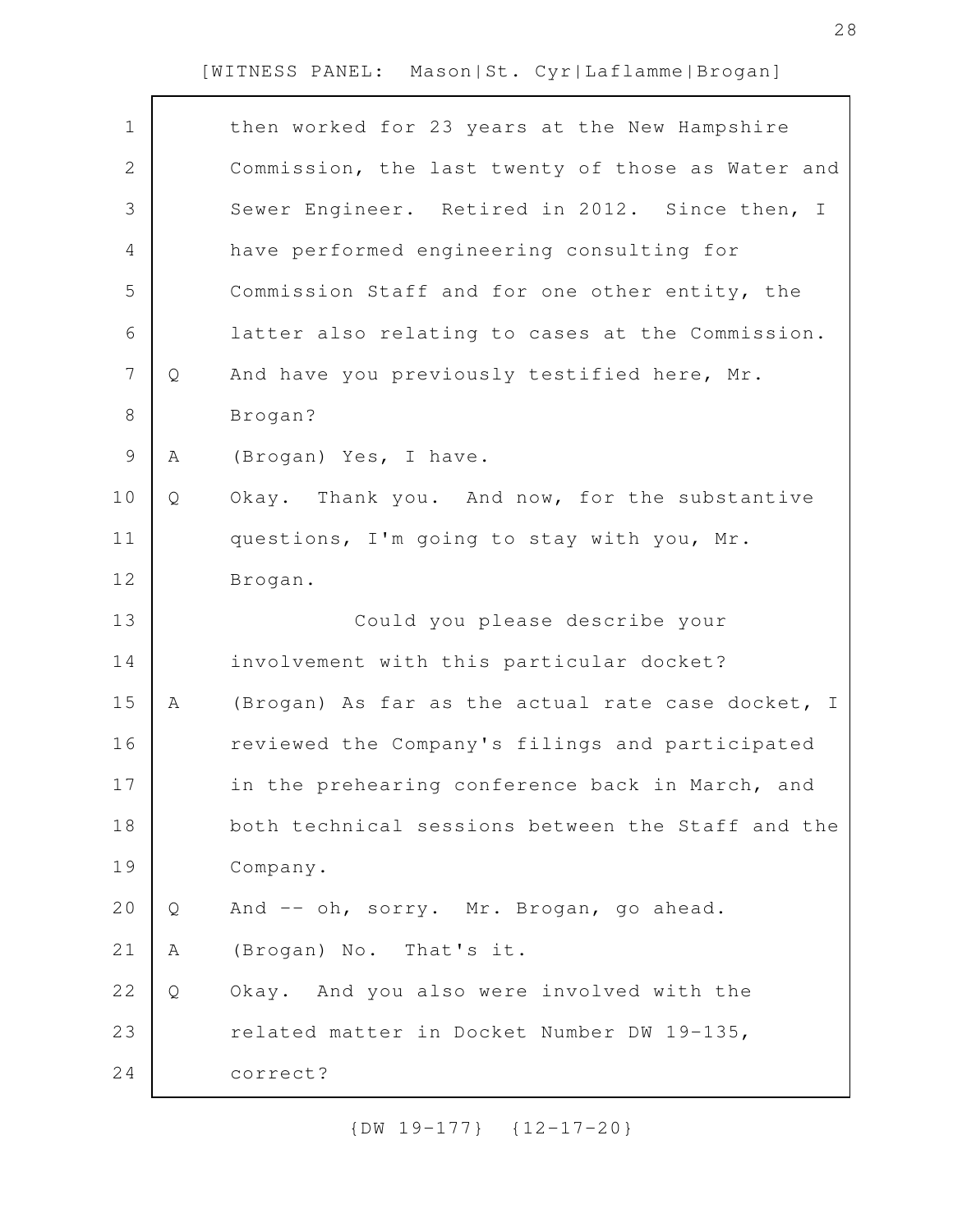| $\mathbf 1$  | Α | (Brogan) That's correct.                          |
|--------------|---|---------------------------------------------------|
| $\mathbf{2}$ | Q | And issued and reviewed a number of discovery     |
| 3            |   | requests?                                         |
| 4            | Α | (Brogan) Correct.                                 |
| 5            | Q | Okay. Are you familiar with the Settlement        |
| 6            |   | Agreement that has been entered and marked as     |
| 7            |   | "Exhibit Number 1" for this proceeding today?     |
| 8            | A | (Brogan) Yes, I am.                               |
| $\mathsf 9$  | Q | Do you have a copy of that document in front of   |
| 10           |   | you?                                              |
| 11           | A | (Brogan) I do.                                    |
| 12           | Q | Okay. If you would please, could you turn to      |
| 13           |   | Page Bates 014?                                   |
| 14           | A | (Brogan) I'm there.                               |
| 15           | Q | Okay. And that document is labeled "Attachment    |
| 16           |   | A" at the bottom left-hand corner. Could you      |
| 17           |   | describe what this document is?                   |
| 18           | Α | (Brogan) It's a memo I submitted to the Gas and   |
| 19           |   | Water Division back in July in this related       |
| 20           |   | financing docket, DW 19-135.                      |
| 21           | Q | And you are the author of this document?          |
| 22           | Α | (Brogan) Yes, I am.                               |
| 23           | Q | Could you briefly describe for the Commission the |
| 24           |   | purpose of this document?                         |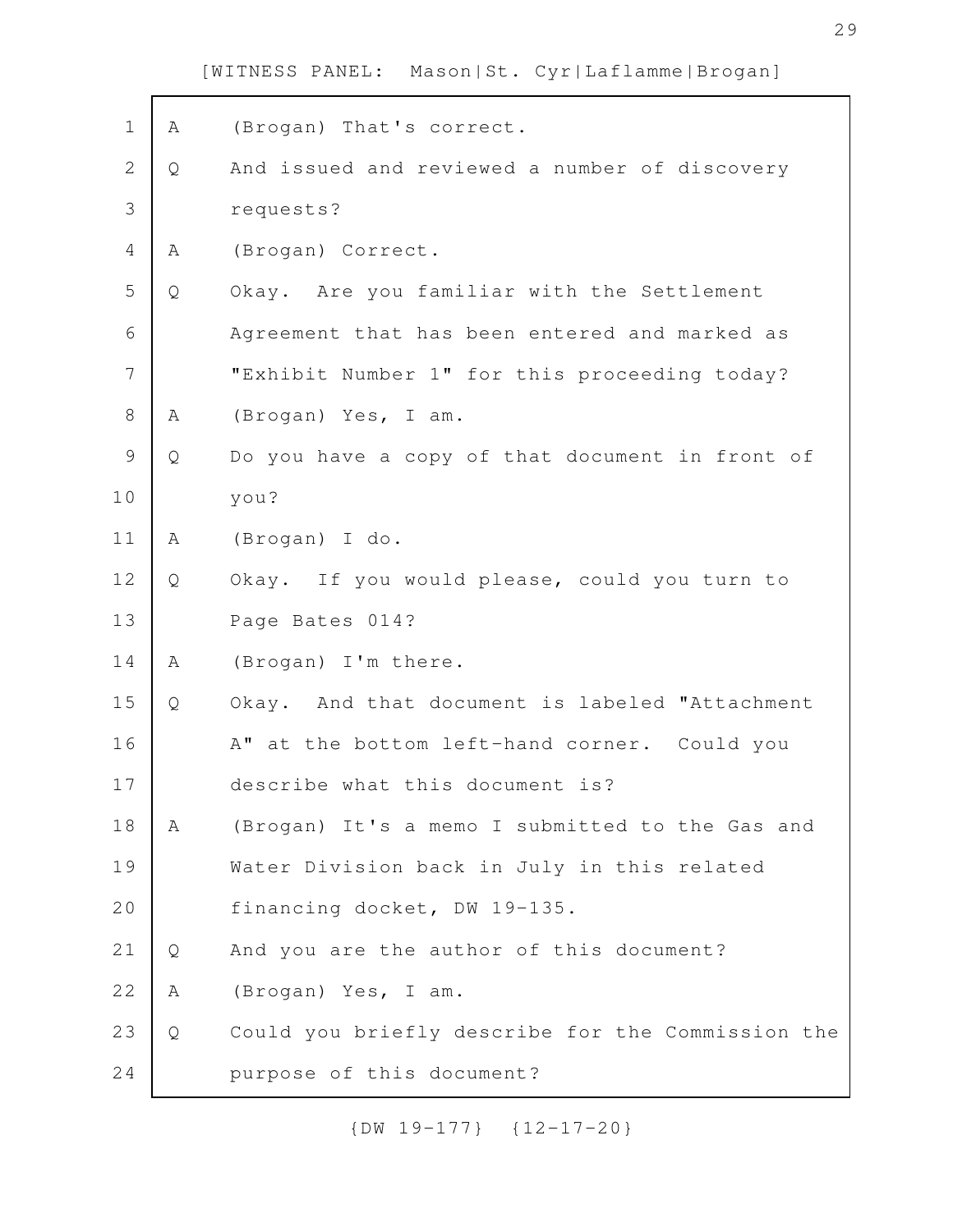| $\mathbf 1$    | Α | (Brogan) The docket was a financing request by     |
|----------------|---|----------------------------------------------------|
| $\overline{2}$ |   | Lakes Region involving four different projects.    |
| 3              |   | So, the memo reviewed those four projects for      |
| 4              |   | reasonableness for the purposes of the financing   |
| 5              |   | request.                                           |
| 6              | Q | Okay. And, to be clear for the record, this        |
| 7              |   | document was authored by you at the behest of      |
| 8              |   | Staff for the financing docket, in DW 19-135,      |
| $\mathcal{G}$  |   | correct?                                           |
| 10             | Α | (Brogan) That's correct.                           |
| 11             | Q | Okay. Why has this docket been included for        |
| 12             |   | consider $--$ excuse me $--$ why has this document |
| 13             |   | been included for consideration in this current    |
| 14             |   | docket?                                            |
| 15             | A | (Brogan) One of the four projects in the           |
| 16             |   | financing request was Dockham Shores, the          |
| 17             |   | improvements at Dockham Shores. And, so, my        |
| 18             |   | memo, although it stopped just short of affirming  |
| 19             |   | prudence, because it was written only in a         |
| 20             |   | financing docket, the issue of prudence is a       |
| 21             |   | determination included in today's Settlement       |
| 22             |   | Agreement in the rate case.                        |
| 23             | Q | Okay. So, in other words, a portion of the         |
| 24             |   | subject matter in the financing docket is exactly  |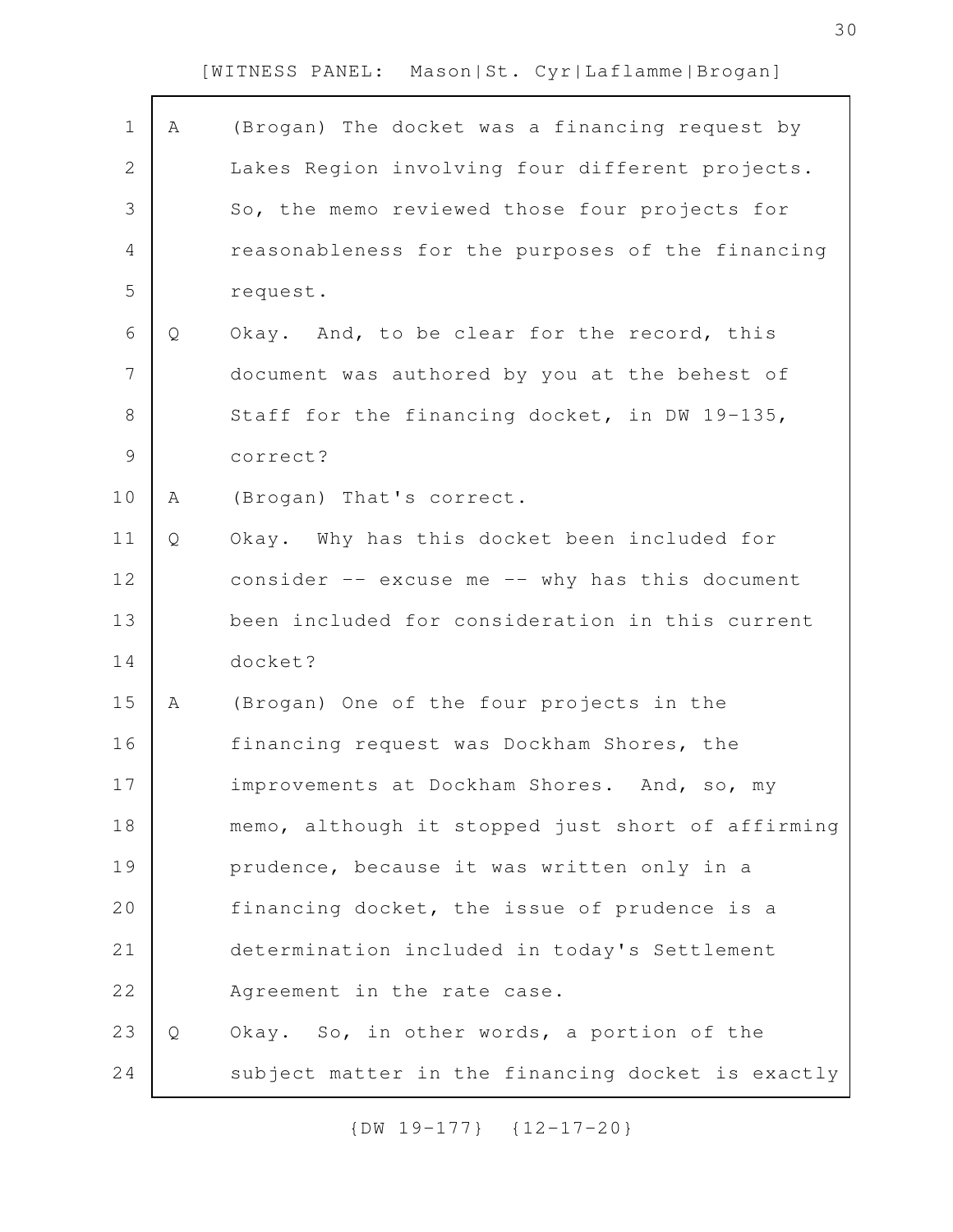| $1\,$          |   | the same as the subject matter here today, and    |
|----------------|---|---------------------------------------------------|
| $\mathbf 2$    |   | that is the improvements to Dockham Shores, and   |
| 3              |   | specifically the improvements that Mr. Mason had  |
| 4              |   | touched upon, as an entirely new pump station,    |
| 5              |   | the storage tank, and the addition of a           |
| 6              |   | generator, is that correct?                       |
| $\overline{7}$ | Α | (Brogan) That's correct.                          |
| $8\,$          | Q | So, the pertinent pages, in particular, for this  |
| $\mathcal{G}$  |   | proceeding of that document would be Bates Pages  |
| 10             |   | 014 through 017, which describes those            |
| 11             |   | improvements, is that correct?                    |
| 12             | Α | (Brogan) That's correct.                          |
| 13             | Q | Okay. Could you briefly summarize those, that     |
| 14             |   | portion of the document, for the Commission?      |
| 15             | Α | (Brogan) My review of the Dockham Shores Project  |
| 16             |   | was probably the subject of somewhat heightened   |
| 17             |   | intensity because -- for two reasons. One is      |
| 18             |   | that the improvements had already been completed, |
| 19             |   | unlike the other projects in the financing case.  |
| 20             |   | And they had been completed at a much greater     |
| 21             |   | cost than initially represented to the            |
| 22             |   | Commission.                                       |
| 23             |   | So, in my memo, I discussed that                  |
| 24             |   | background, and my review of the different        |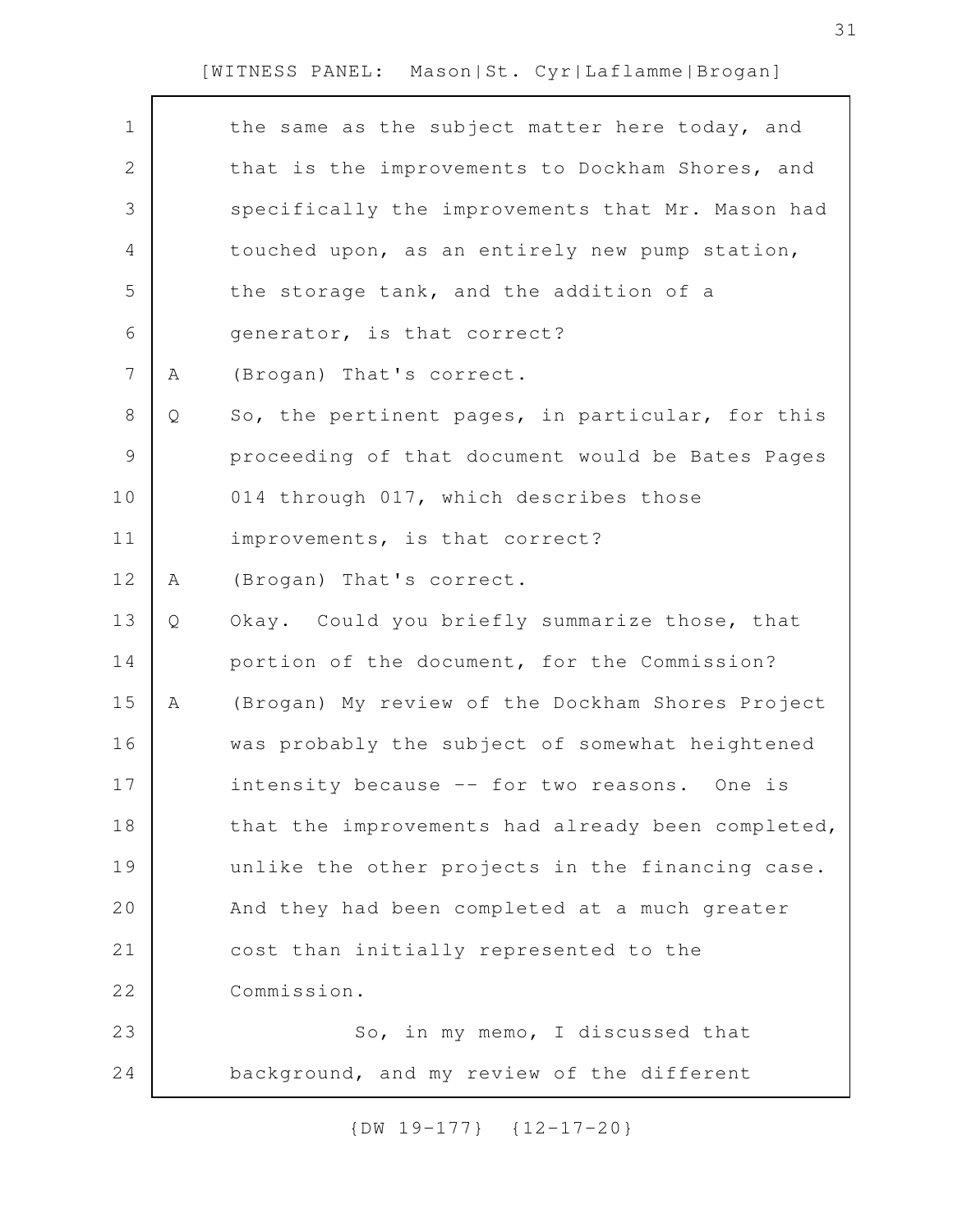| $\mathbf 1$    |             | factors that led the Company to basically replace |
|----------------|-------------|---------------------------------------------------|
| $\overline{2}$ |             | the whole pump station, instead of just doing     |
| 3              |             | more minor improvements to the existing           |
| $\overline{4}$ |             | facilities.                                       |
| 5              | Q           | And did you make any conclusions regarding this   |
| 6              |             | review?                                           |
| 7              | $\mathbb A$ | (Brogan) I did. On Bates Page 015, in the last    |
| $8\,$          |             | full paragraph, which starts out reviewing kind   |
| $\mathcal{G}$  |             | of the level of investigation. But, at the end    |
| 10             |             | of that paragraph, I say that "what ultimately    |
| 11             |             | emerged was what I believe to be adequate support |
| 12             |             | for the company's chosen course of action." And   |
| 13             |             | that was in relation to the improvements made at  |
| 14             |             | Dockham Shores.                                   |
| 15             | Q           | Apologies. And the context for today's            |
| 16             |             | proceeding, where we're requesting that the       |
| 17             |             | Commission set rates, and a prudency              |
| 18             |             | determination is required, would you say, in your |
| 19             |             | opinion, as a licensed professional engineer,     |
| 20             |             | would you agree that the improvements made to     |
| 21             |             | Dockham Shores are prudent, used and useful, and  |
| 22             |             | in service?                                       |
| 23             | A           | (Brogan) Yes, I would.                            |
| 24             | Q           | Okay. Is there anything else you would like to    |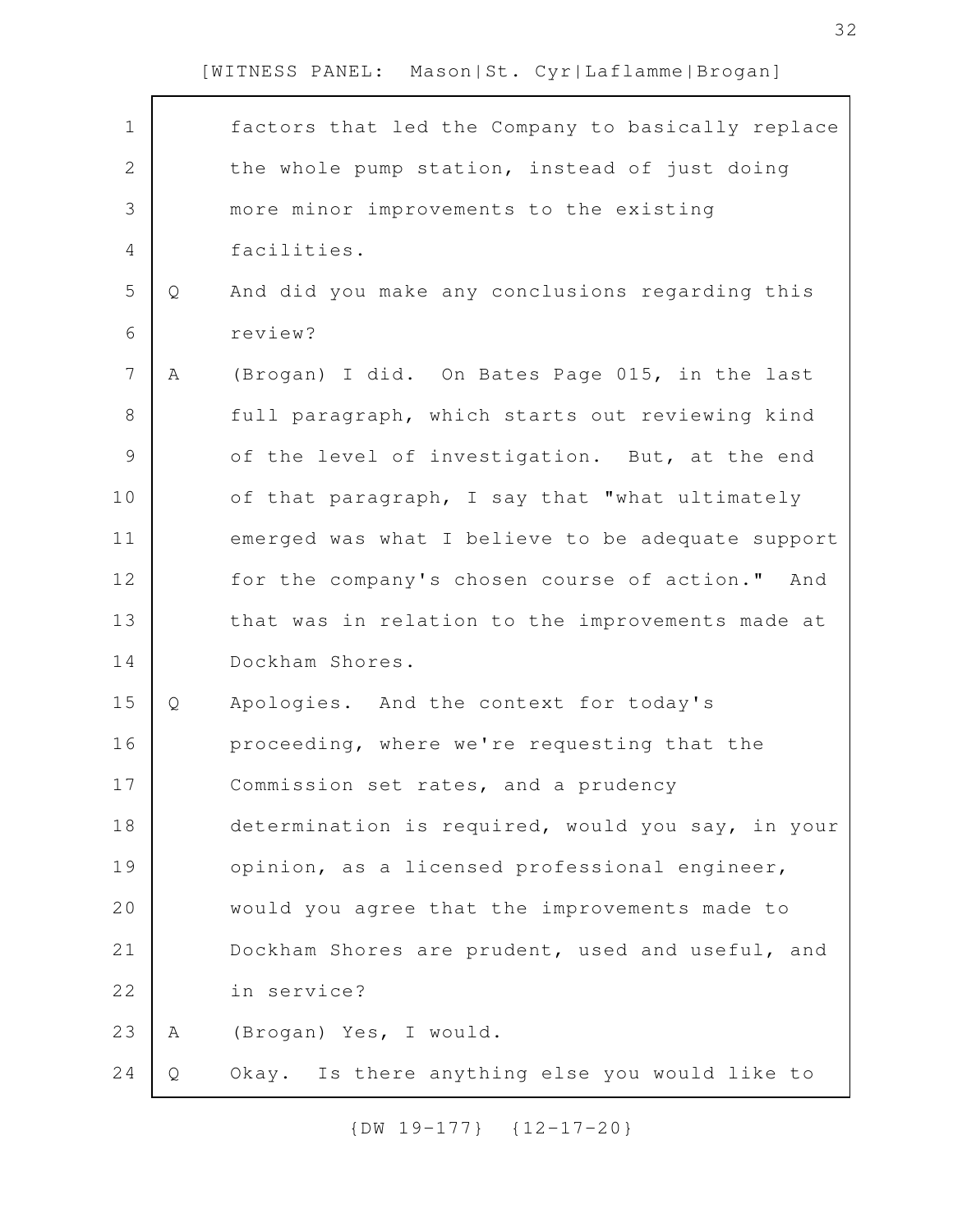| $\mathbf 1$     | add to the record, Mr. Brogan?                  |
|-----------------|-------------------------------------------------|
| $\mathbf{2}$    | (Brogan) No. I think that covers my input.<br>A |
| 3               | MR. TUOMALA: I do as well. Thank you            |
| $\overline{4}$  | very much, Mr. Brogan. That's all the questions |
| 5               | I have for him at this time.                    |
| 6               | MR. RICHARDSON: Madam Chair? And I              |
| $7\phantom{.0}$ | apologize, Attorney Tuomala. I saw our court    |
| $8\,$           | reporter waving his hand briefly. I wasn't sure |
| $\mathcal{G}$   | if he needed to break for some reason.          |
| 10              | CHAIRWOMAN MARTIN: I think he was               |
| 11              | waving it at Mr. Tuomala. And I think Mr.       |
| 12              | Tuomala unmuting himself. So, I think we're     |
| 13              | okay.                                           |
| 14              | Although, now I see that we've lost Mr.         |
| 15              | Laflamme.                                       |
| 16              | MR. TUOMALA: I do as well. Madam                |
| 17              | Chairwoman, would you mind if I had a brief     |
| 18              | moment to see if I could address this problem   |
| 19              | again?                                          |
| 20              | CHAIRWOMAN MARTIN: No. That's fine.             |
| 21              | Let's go off the record for a minute.           |
| 22              | MR. TUOMALA: Thank you.                         |
| 23              | (Brief recess taken to address Witness          |
| 24              | Laflamme's connectivity issue.)                 |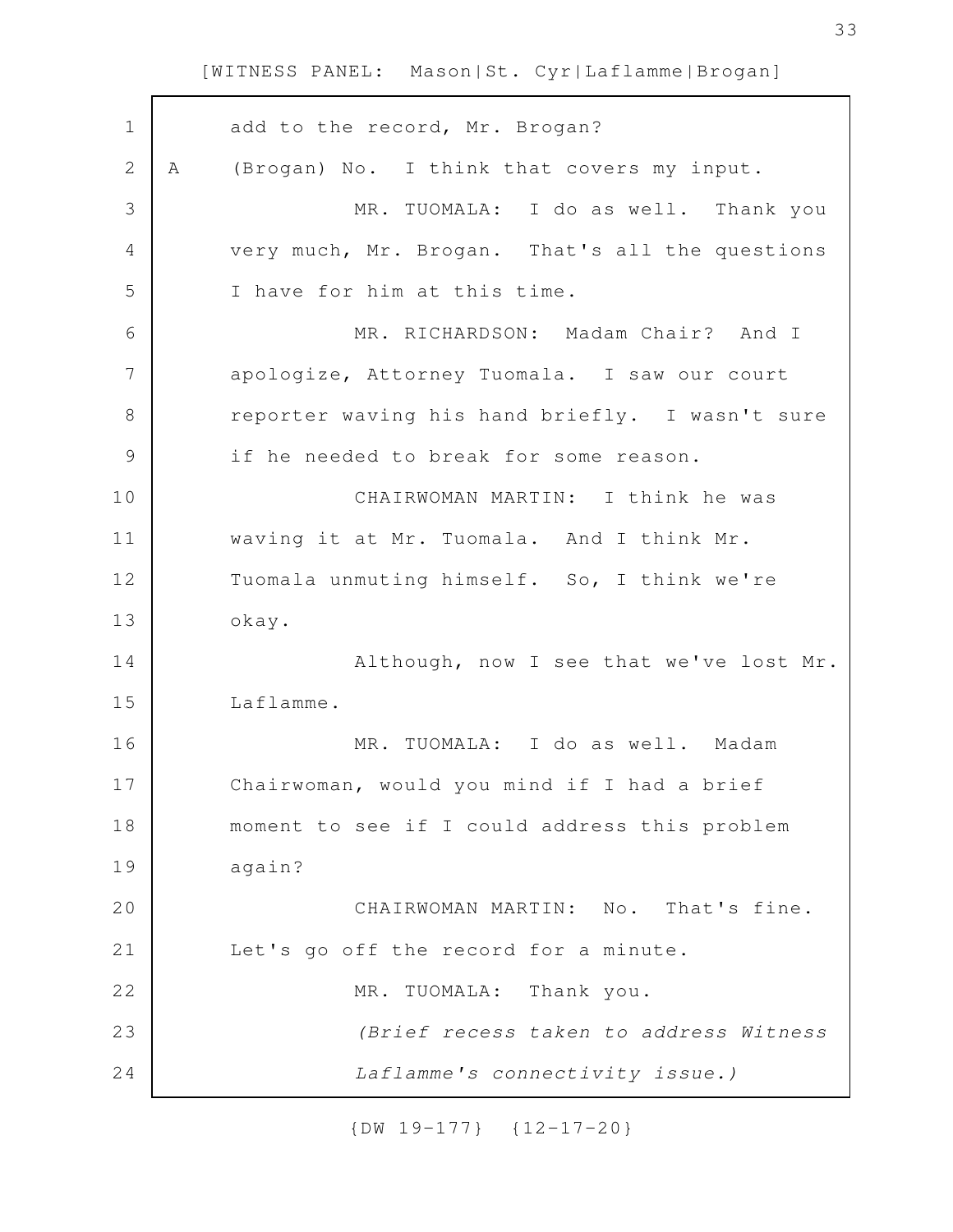CHAIRWOMAN MARTIN: Back on the record. Please go ahead, Mr. Tuomala. MR. TUOMALA: Thank you, Madam Chairwoman. I would like to now turn to Mr. Laflamme for some questioning. BY MR. TUOMALA: Q Mr. Laflamme, could you describe your involvement with this docket specifically? You're on mute. A (Laflamme) I examined the Company's rate filing, in conjunction with the books and records previously on file with the Commission, regarding Lakes Region and the Dockham Shores system. I participated in the discovery process, and participated in technical sessions and settlement conferences leading up to the Settlement Agreement that's being presented this morning. I have also materially participated in previous dockets and other rate cases relative to Lakes Region, including DW 15-209, DW 16-619, DW 18-056, and DW 19-135. Q Thank you for that, Mr. Laflamme. As discussed previously, marked for "Exhibit Number 1", do you 1 2 3 4 5 6 7 8 9 10 11 12 13 14 15 16 17 18 19 20 21 22 23 24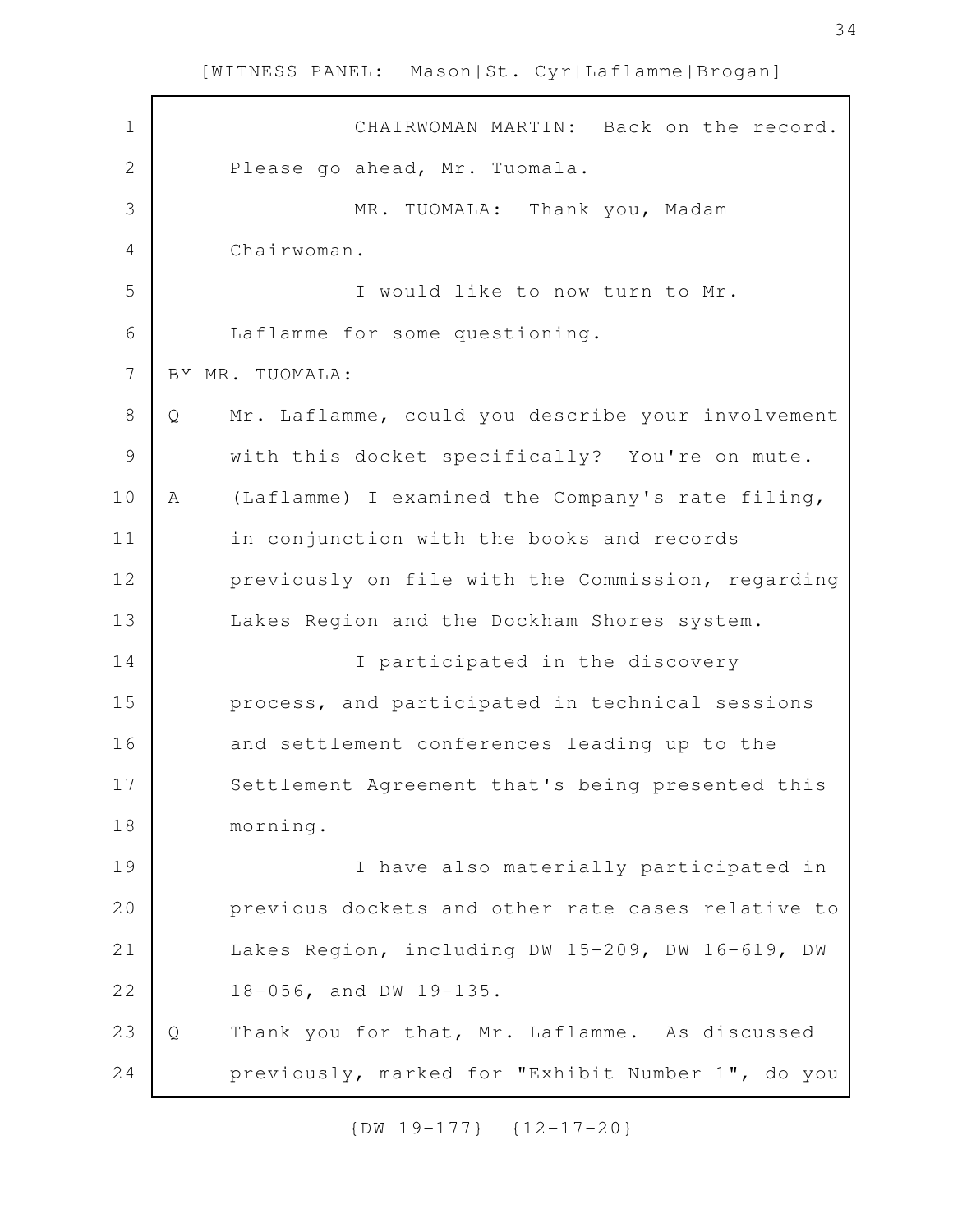|   | have that document in front of you, Mr. Laflamme, |
|---|---------------------------------------------------|
|   | the Settlement Agreement?                         |
| Α | (Laflamme) Yes, I do.                             |
| Q | And did you assist in the preparation of this     |
|   | document?                                         |
| Α | (Laflamme) Yes.                                   |
| Q | Before we begin, do you wish to make any          |
|   | revisions or corrections to this exhibit?         |
| Α | (Laflamme) No.                                    |
| Q | And the information contained in this exhibit, is |
|   | it true and accurate to the best of your          |
|   | knowledge?                                        |
| Α | (Laflamme) Yes.                                   |
| Q | Okay. Let's turn to Bates 006 of Exhibit 1,       |
|   | please. And I'd like to just briefly go through   |
|   | the terms of the Settlement Agreement here for    |
|   | the record, specifically going through the        |
|   | requirements of Section III, that begins on Bates |
|   | Page 006.                                         |
|   | And Part A discusses the "Temporary               |
|   | Rates". Could you discuss what Staff and Lakes    |
|   | Region agree upon for temporary rates in this     |
|   | proceeding?                                       |
| A | (Laflamme) Yes. Briefly, for temporary rates,     |
|   |                                                   |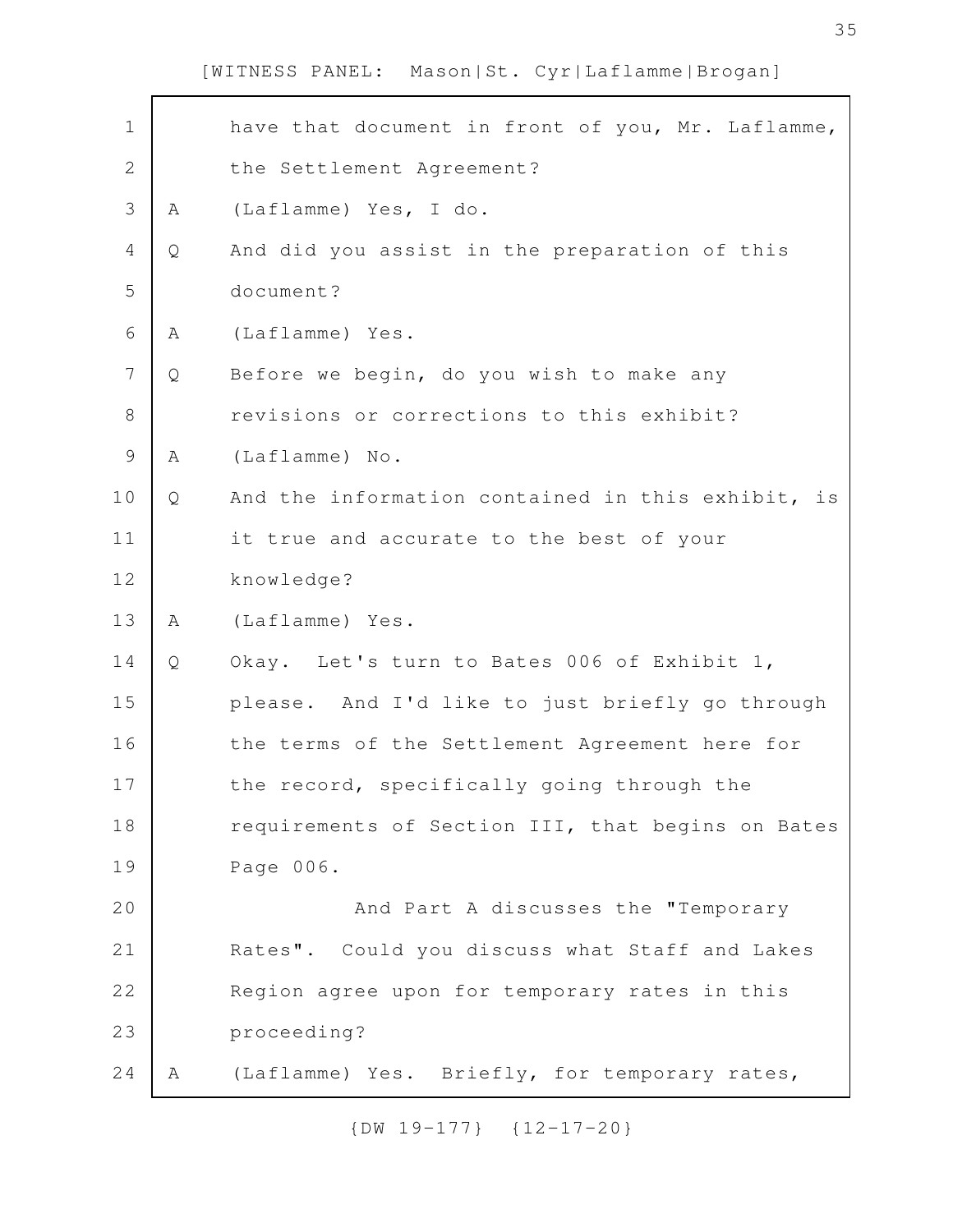| $\mathbf 1$    |   | the Settling Parties have agreed to set temporary |
|----------------|---|---------------------------------------------------|
| $\mathbf{2}$   |   | rates at current rates, effective on or after     |
| 3              |   | February 10th, 2020.                              |
| 4              | Q | And, when you say "current rates", you mean the   |
| 5              |   | current rates for the Dockham Shores customers    |
| 6              |   | right now, correct?                               |
| $\overline{7}$ | Α | (Laflamme) That is correct.                       |
| 8              | Q | And why the effective date of "February 10th,     |
| $\mathcal{G}$  |   | $2020$ "?                                         |
| 10             | Α | (Laflamme) Well, the Settling Parties are relying |
| 11             |   | on the past precedent and practice of the         |
| 12             |   | Commission, in which the effective date is set as |
| 13             |   | of the date that Lakes Region provided effective  |
| 14             |   | notice of this proceeding to the Dockham Shores   |
| 15             |   | customers, including its request for temporary    |
| 16             |   | rates.                                            |
| 17             | Q | And would you say it's Staff's position that the  |
| 18             |   | temporary rates are set in accordance with RSA    |
| 19             |   | 378:27, as shown by Lakes Region's reports filed  |
| 20             |   | with the Commission, and that the temporary rates |
| 21             |   | provide a reasonable return to Lakes Region's     |
| 22             |   | invested plant at Dockham Shores?                 |
| 23             | Α | (Laflamme) Yes.                                   |
| 24             | Q | And, as such, Lakes Region is, if approved by the |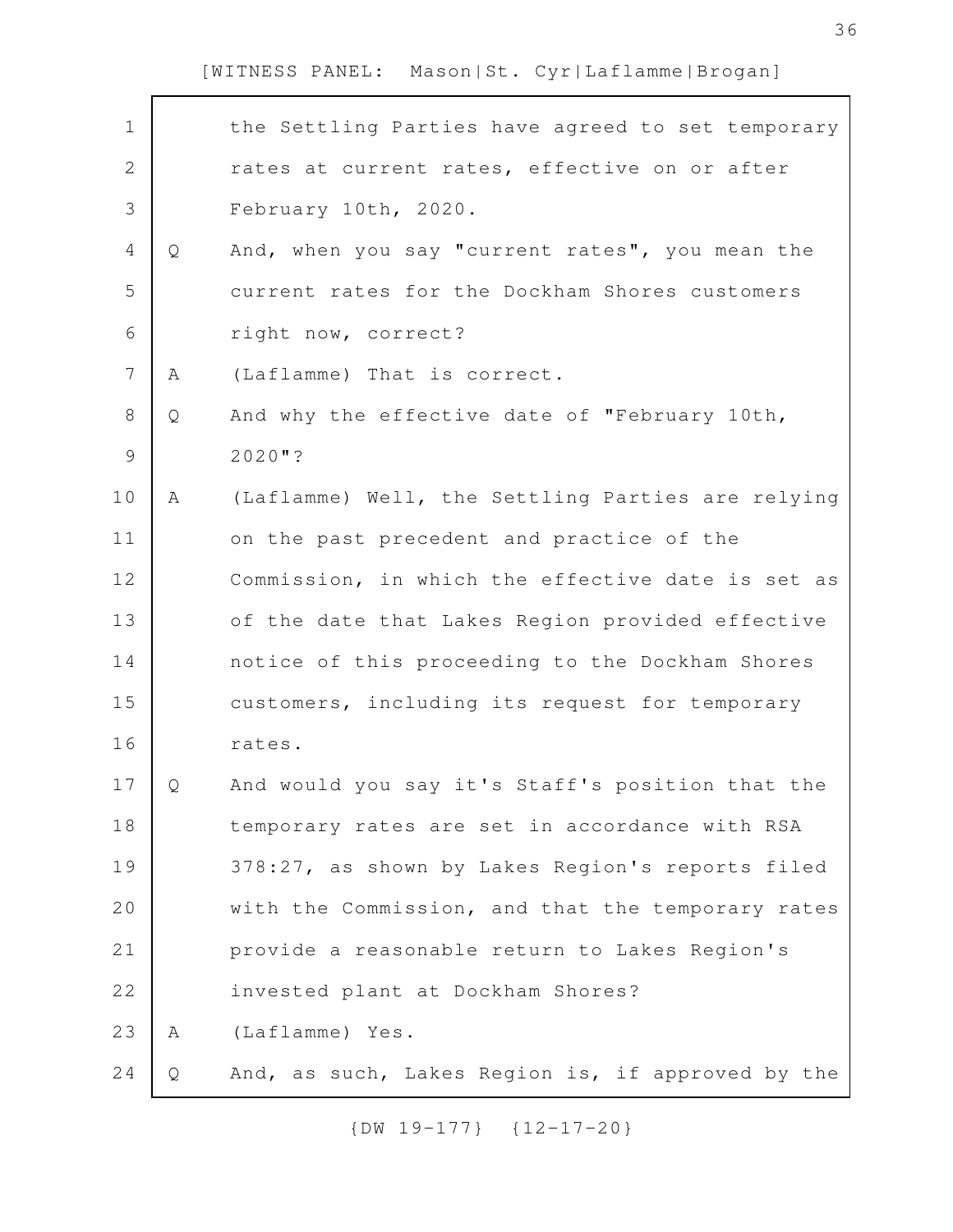| $\mathbf 1$    |   | Commission, Lakes Region will be eligible for     |
|----------------|---|---------------------------------------------------|
| 2              |   | recoupment pursuant to RSA 378:29?                |
| 3              | Α | (Laflamme) Yes.                                   |
| 4              | Q | If we move on to Part B please, it describes the  |
| 5              |   | permanent rates agreed to by Staff and Lakes      |
| 6              |   | Region. Could you discuss the resulting           |
| $\overline{7}$ |   | permanent rate please?                            |
| 8              | Α | (Laflamme) Yes. Based upon Mr. Brogan's analysis  |
| 9              |   | and the Staff audit reports, the Settling Parties |
| 10             |   | agree that the upgrades made to Dockham Shores    |
| 11             |   | are prudent, used and useful, and that Lakes      |
| 12             |   | Region should earn recovery for those             |
| 13             |   | improvements.                                     |
| 14             |   | Lakes Region indicated that, in its               |
| 15             |   | impending full rate case filing, which has been   |
| 16             |   | docketed as "DW 20-187", the Company would be     |
| 17             |   | seeking to consolidate rates for all of its       |
| 18             |   | divisions, including Dockham Shores. Thus, the    |
| 19             |   | Parties agreed to increase Dockham Shores' rates  |
| 20             |   | to Lakes Region's current consolidated rates, and |
| 21             |   | then to examine the feasibility of consolidation  |
| 22             |   | in its impending rate case.                       |
| 23             | Q | And you calculated the proposed increases,        |
| 24             |   | impacts on Dockham Shores' average customers,     |
|                |   |                                                   |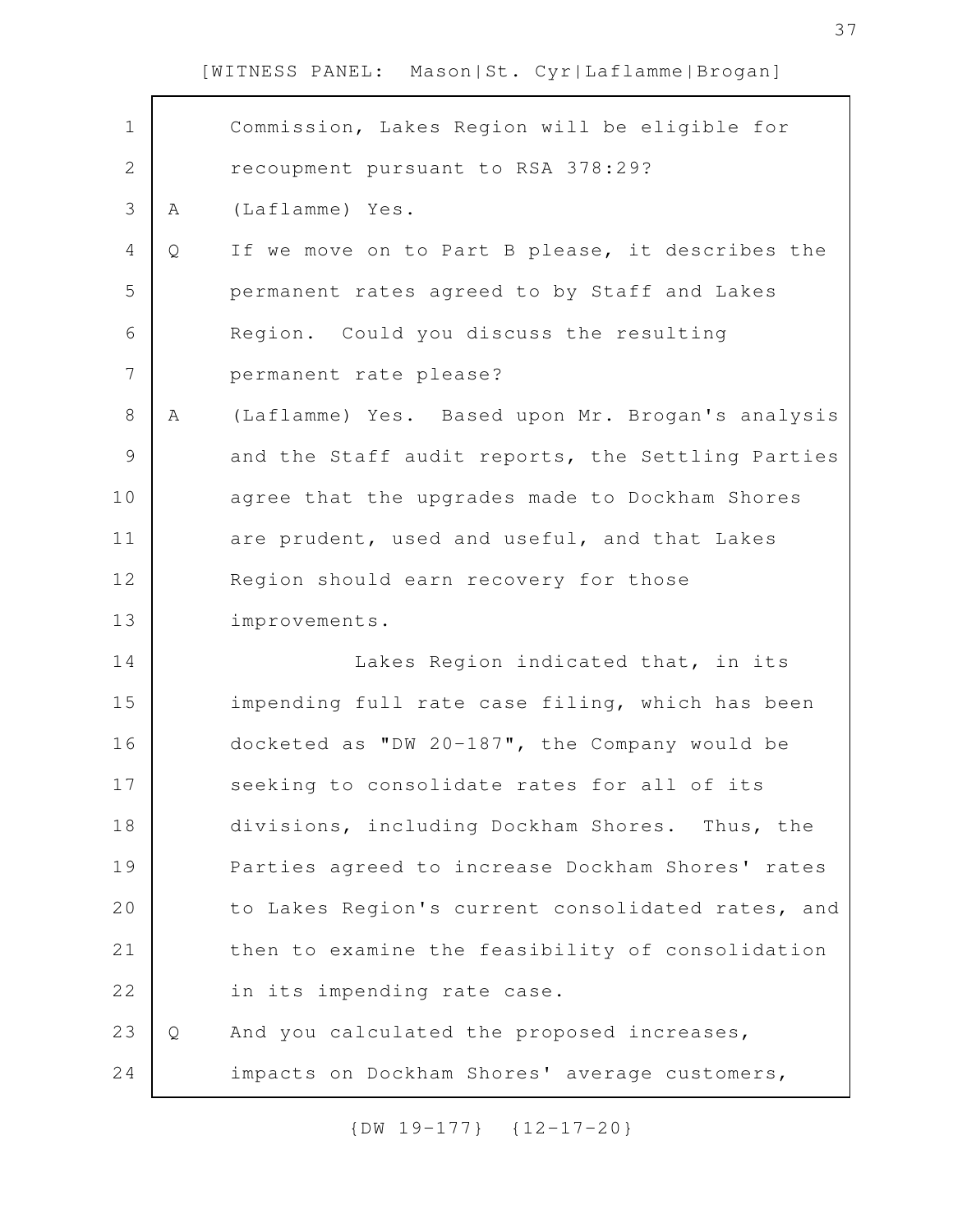correct, that's Schedule 1, located at Bates Page 040? A (Laflamme) Yes. Q Could you, and Mr. St. Cyr already described a good deal of that schedule, could you again, for the record, briefly describe how this, the resulting rates that we're requesting the Commission to approve today, compares with what was requested by Lakes Region, when it initially filed for both temporary and permanent rates? A (Laflamme) Yes. And I'll just basically reiterate what Mr. St. Cyr stated earlier. And I would draw the Commissioners' attention to the very top part of that schedule, which compares Dockham Shores' current rates, in Column (1), which are being proposed today as their temporary rates; Column (2) is the rates proposed by the Company for temporary rates; Column (3) is what was proposed by the Company for permanent rates; and Column (4) is what's being proposed in the Settlement Agreement. And the very top of the -- the very top of that schedule indicates that the rates being proposed per the Settlement -- excuse me -- per 1 2 3 4 5 6 7 8 9 10 11 12 13 14 15 16 17 18 19 20 21 22 23 24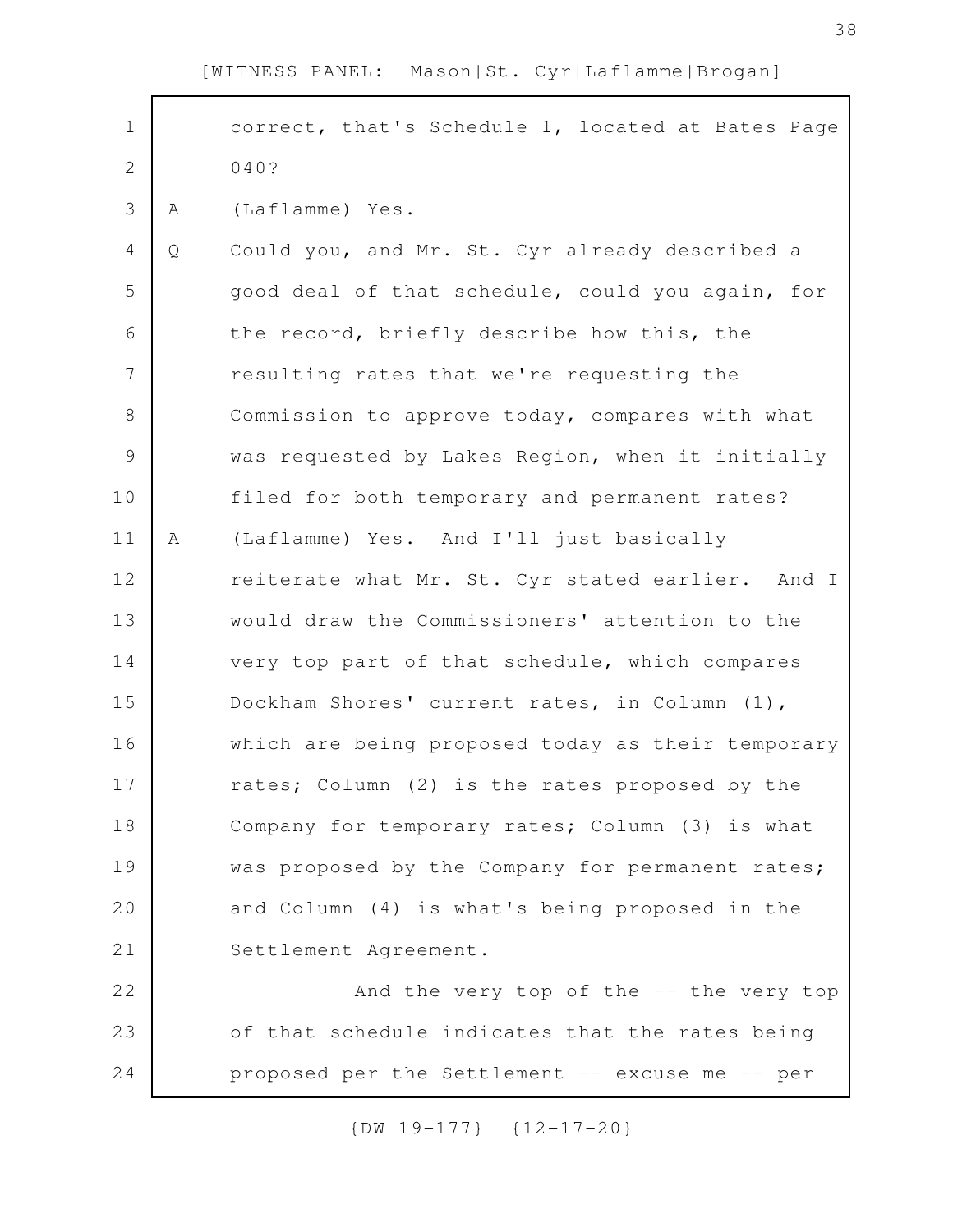| $\mathbf 1$  |   | the Settlement Agreement result in a 27.59        |
|--------------|---|---------------------------------------------------|
| $\mathbf{2}$ |   | percent increase to Dockham Shores' customers.    |
| 3            |   | And that's compared to the 106 and a half percent |
| 4            |   | increase that was originally proposed by Lakes    |
| 5            |   | Region for permanent rates, and the 80 -- roughly |
| 6            |   | 83 percent increase that was proposed by Lakes    |
| 7            |   | Region for temporary rates.                       |
| 8            | Q | And would you say that it's Staff's position that |
| $\mathsf 9$  |   | these resulting rates are just and reasonable and |
| 10           |   | provide a reasonable return on Lakes Region's     |
| 11           |   | plant investment in Dockham Shores?               |
| 12           | Α | (Laflamme) Yes.                                   |
| 13           | Q | And, to be clear, because it was discussed with   |
| 14           |   | some of the questioning by Mr. Richardson, we're  |
| 15           |   | not recommending -- Staff is not recommending     |
| 16           |   | today for Dockham Shores to be included into the  |
| 17           |   | consolidated rate group, but instead that         |
| 18           |   | examination will take place in the context of DW  |
| 19           |   | $20 - 187?$                                       |
| 20           | Α | (Laflamme) Yes. Staff and the other parties in    |
| 21           |   | the proceeding will consider and evaluate         |
| 22           |   | inclusion of Dockham Shores within Lakes Region's |
|              |   |                                                   |
| 23           |   | present consolidated rate structure in DW 20-187. |
| 24           |   | Based upon that examination, Staff anticipates    |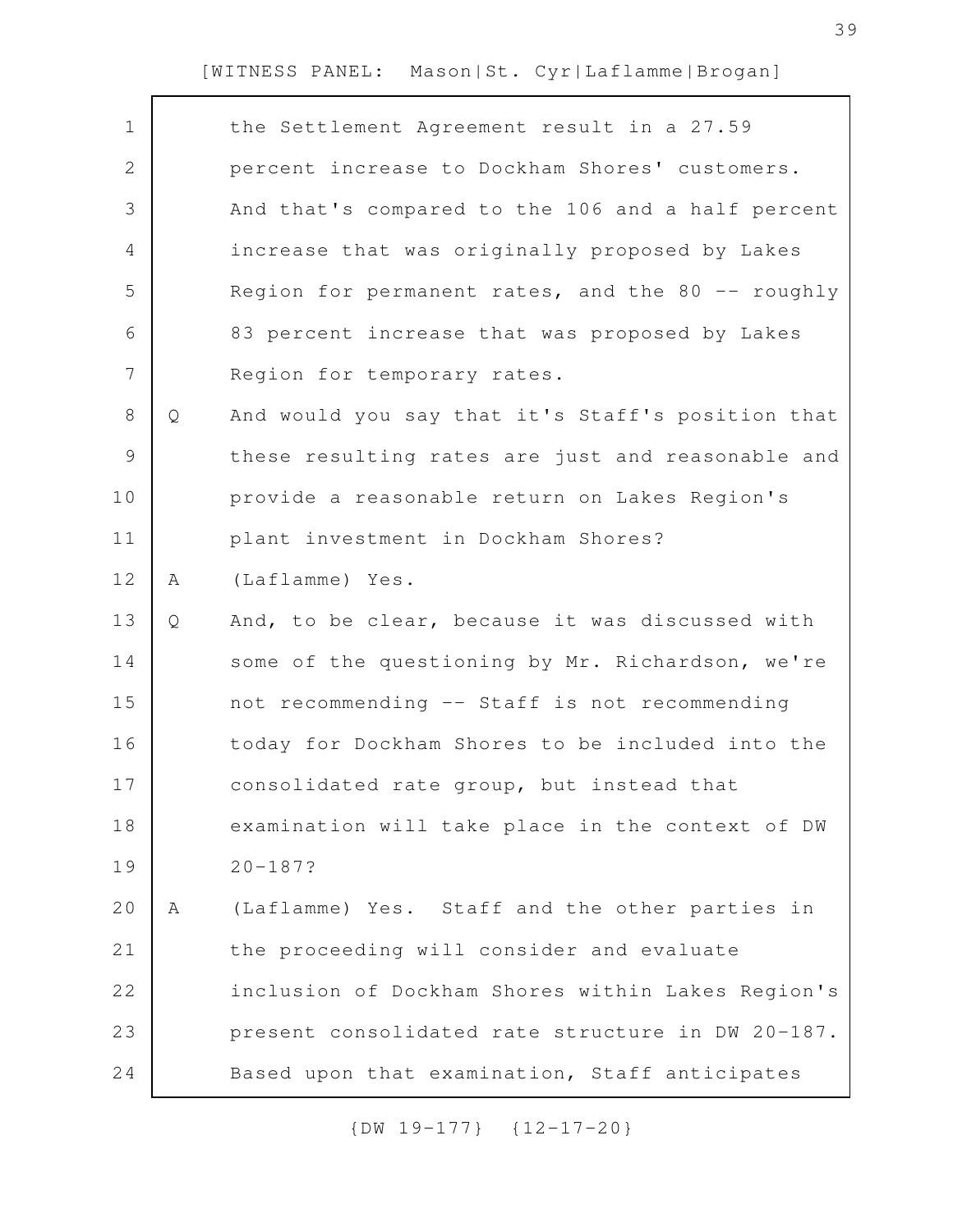| $\mathbf 1$    |   | that a recommendation concerning such will be     |
|----------------|---|---------------------------------------------------|
| $\overline{2}$ |   | presented to the Commission for its               |
| 3              |   | consideration.                                    |
| 4              | Q | Thank you for that, Mr. Laflamme. If we could     |
| 5              |   | turn to Bates Pages 008 and 009, and about the    |
| 6              |   | "Temporary-Permanent Rate Recoupment", in Section |
| 7              |   | D, and Section E, the "Rate Case Expenses".       |
| 8              |   | Could you briefly describe those Settlement       |
| $\mathcal{G}$  |   | points for the Commission?                        |
| 10             | Α | (Laflamme) Yes. Per the Agreement, Lakes Region   |
| 11             |   | would file within thirty days from an order on    |
| 12             |   | the Settlement, if approved, its calculation of   |
| 13             |   | the recoupment of rates, of the difference        |
| 14             |   | between the revenues actually collected by the    |
| 15             |   | Company, versus the revenues it would have        |
| 16             |   | collected had the permanent rate been in effect   |
| 17             |   | since February 10th, 2020. Staff agrees to        |
| 18             |   | review the calculation, and make a recommendation |
| 19             |   | to the Commission on the proposed surcharge.      |
| 20             |   | The Company also agrees to submit its             |
| 21             |   | rate case expenses within thirty days of an order |
| 22             |   | on this Settlement for Staff review. Staff        |
| 23             |   | agrees to review the charges and submit a         |
| 24             |   | recommendation likewise to the Commission on the  |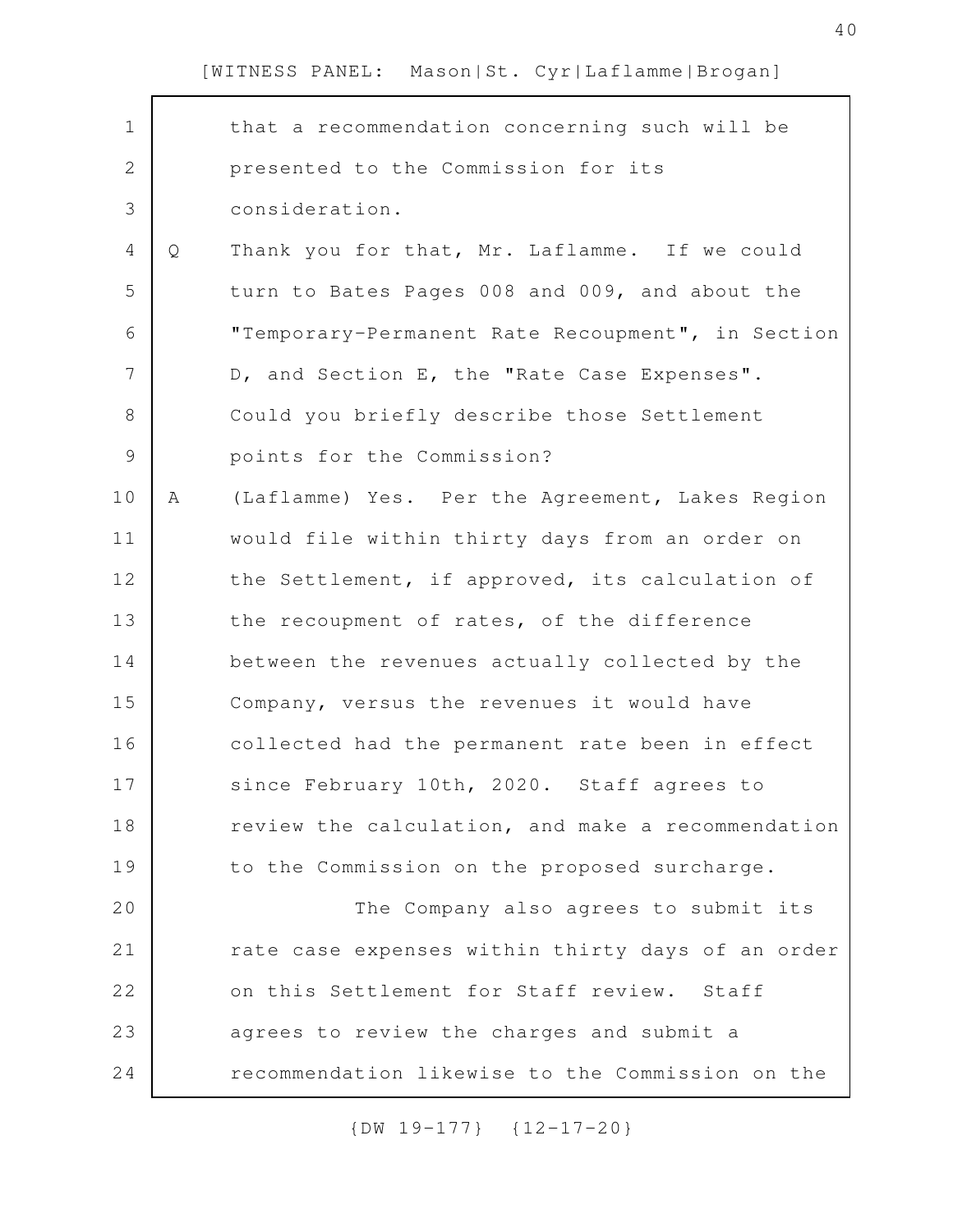| $\mathbf 1$   |   | Company's filing for rate case expenses.          |
|---------------|---|---------------------------------------------------|
| 2             | Q | Thank you for that, Mr. Laflamme. If we could     |
| 3             |   | move on to Section F, entitled "Closure of Docket |
| 4             |   | Number DW 19-177", could you provide a brief      |
| 5             |   | overview of that section?                         |
| 6             | A | (Laflamme) Yes. The Settling Parties agree and    |
| 7             |   | recommend that, subsequent to the issuance of     |
| 8             |   | Commission orders concerning this Settlement      |
| $\mathcal{G}$ |   | Agreement, temporary and permanent rate           |
| 10            |   | recoupment, and rate case expenses, the           |
| 11            |   | Commission should close this docket.              |
| 12            | Q | Thank you for that. Mr. Laflamme, if we could go  |
| 13            |   | on, move on to Sections, excuse me, G and H, I    |
| 14            |   | believe, could you summarize for the Commission   |
| 15            |   | those as well?                                    |
| 16            | A | (Laflamme) Yes. Those pertain to the              |
| 17            |   | incorporation of Dockham Shores into the Lakes    |
| 18            |   | Region consolidated rate structure, which will be |
| 19            |   | considered in DW 20-187. And, in doing so, Lakes  |
| 20            |   | Region has agreed to file separate permanent rate |
| 21            |   | schedules for Dockham Shores under two scenarios. |
| 22            |   | The first being based on Dockham Shores'          |
| 23            |   | inclusion within the Lakes Region consolidated    |
| 24            |   | rate structure. And, secondly, based on Dockham   |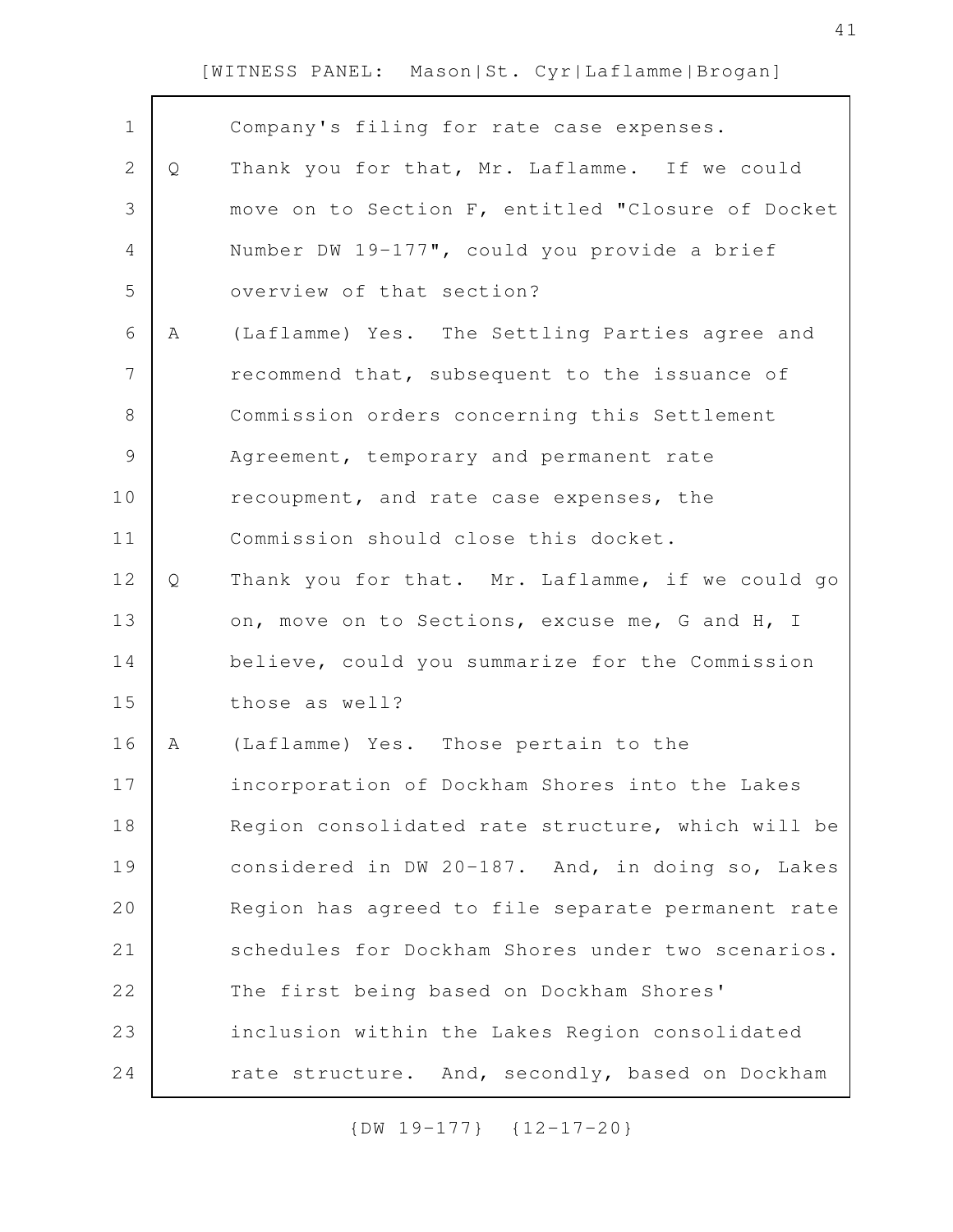|   | Shores as a stand-alone rate entity.              |
|---|---------------------------------------------------|
|   | Staff and the Parties agree that, if              |
|   | consolidation seems unsupportable, an appropriate |
|   | stand-alone rate will be examined and recommended |
|   | to the Commission.                                |
| Q | And, finally, as far as the Settlement, Mr.       |
|   | Laflamme, if you could summarize Sections, excuse |
|   | me, Parts I and J as well?                        |
| Α | (Laflamme) Yes. In DW 187 [20-187?], which is     |
|   | the impending rate case involving Lakes Region,   |
|   | the parties and Staff will examine and evaluate   |
|   | the acquisition costs incurred to acquire Dockham |
|   | Shores; the costs expended by Lakes Region to     |
|   | obtain the initial financing for Dockham Shores;  |
|   | along with the costs incurred associated with the |
|   | initial step increase that was approved for       |
|   | Dockham Shores in DW 16-619.                      |
|   | Staff and the Company agree that Lakes            |
|   | Region will not seek recovery of costs incurred   |
|   | relative to the Commission's audits in either DW  |
|   | 16-619 or this docket, per Commission precedent.  |
| Q | Thank you for that, Mr. Laflamme. In conclusion,  |
|   | is it Staff's position that, again, the           |
|   | Settlement produces just and reasonable rates,    |
|   |                                                   |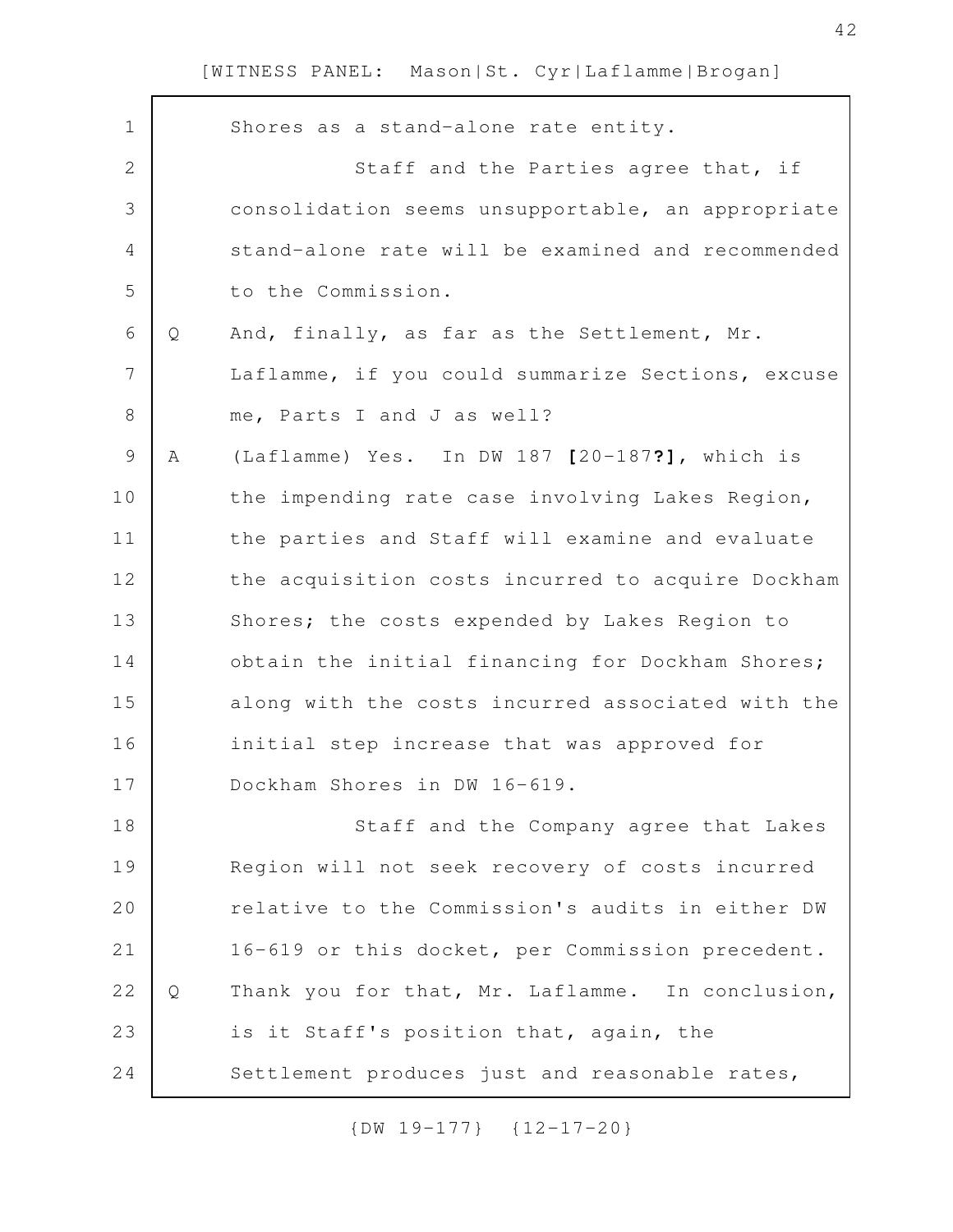43

[WITNESS PANEL: Mason|St. Cyr|Laflamme|Brogan]

| $\mathbf 1$    |   | but it also fairly balances the interests between |
|----------------|---|---------------------------------------------------|
| $\mathbf{2}$   |   | Dockham Shores' customers and Lakes Region as a   |
| 3              |   | utility?                                          |
| 4              | Α | (Laflamme) Yes.                                   |
| 5              | Q | Do you have anything further to add to the record |
| 6              |   | today, Mr. Laflamme?                              |
| $\overline{7}$ | Α | (Laflamme) I do not.                              |
| 8              |   | MR. TUOMALA: Thank you, Madam                     |
| $\mathsf 9$    |   | Chairwoman. That concludes my questioning of      |
| 10             |   | both my witnesses. Thank you.                     |
| 11             |   | CHAIRWOMAN MARTIN: Okay. Thank you.               |
| 12             |   | Commissioner Bailey, do you have questions?       |
| 13             |   | CMSR. BAILEY: Yes. Thank you.                     |
| 14             |   | BY CMSR. BAILEY:                                  |
| 15             | Q | Mr. Laflamme, can we start with Paragraph H, on   |
| 16             |   | Bates Page 011 of Exhibit 1, that you were just   |
| 17             |   | discussing, about what happens during the rate    |
| 18             |   | case. So, as I understood your testimony, in the  |
| 19             |   | rate case, which is Docket DW 20-187, Dockham     |
| 20             |   | Shores will propose two rates; one if the rate is |
| 21             |   | consolidated and one if the rate remains          |
| 22             |   | stand-alone. Is that correct?                     |
| 23             | A | (Laflamme) Yes. The first would be, if Dockham    |
| 24             |   | Shores is included in the consolidated rate       |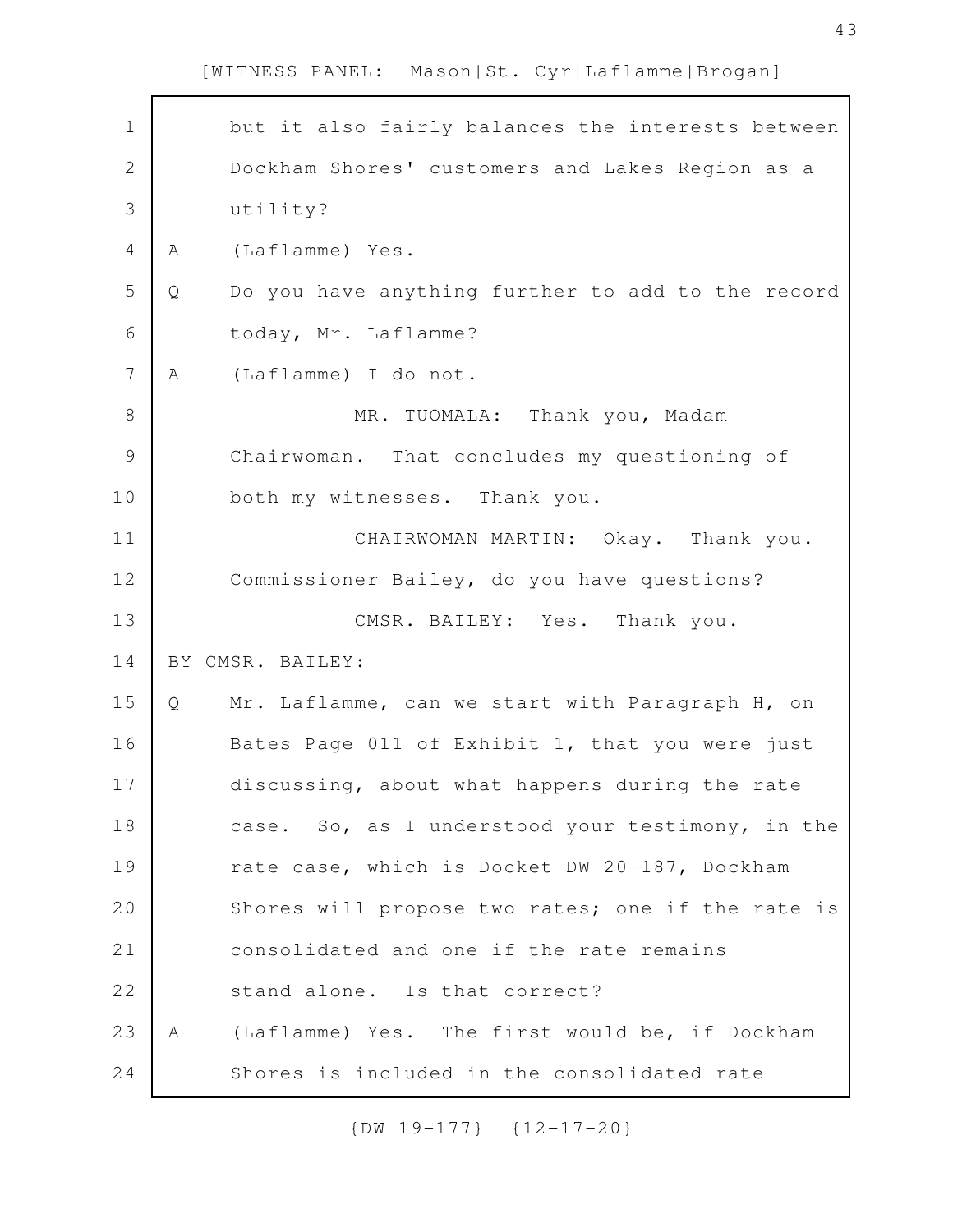| $\mathbf 1$    |   | structure. And, secondly, --                      |
|----------------|---|---------------------------------------------------|
| 2              | Q | If they're not?                                   |
| 3              | Α | (Laflamme) -- if Dockham Shores is on a           |
| 4              |   | stand-alone basis, yes.                           |
| 5              | Q | Okay. So, what does the phrase "subsequent to     |
| 6              |   | that proceeding", in that very long sentence in   |
| $\overline{7}$ |   | Paragraph H, mean? Does it mean that, if Dockham  |
| 8              |   | Shores' rate doesn't get consolidated, there will |
| $\mathsf 9$    |   | be another proceeding to figure out the           |
| 10             |   | stand-alone rate?                                 |
| 11             | Α | (Laflamme) I would not envision -- I would not    |
| 12             |   | envision that. I would envision that same         |
| 13             |   | stand-alone rate would be -- would be recommended |
| 14             |   | to the Commission regarding Dockham Shores in     |
| 15             |   | that rate proceeding.                             |
| 16             | Q | Mr. St. Cyr, is that your understanding as well?  |
| 17             | A | (St. Cyr) Yes. I was essentially going to say     |
| 18             |   | the same thing. We've already started to put      |
| 19             |   | together the rate case. And we envision,          |
| 20             |   | actually, four sets of schedules: One being the   |
| 21             |   | total company, one being Dockham Shores. One      |
| 22             |   | being Wildwood, is the other system that's not    |
| 23             |   | yet consolidated, and then a final set, which     |
| 24             |   | would be the remaining Lakes Region Water Company |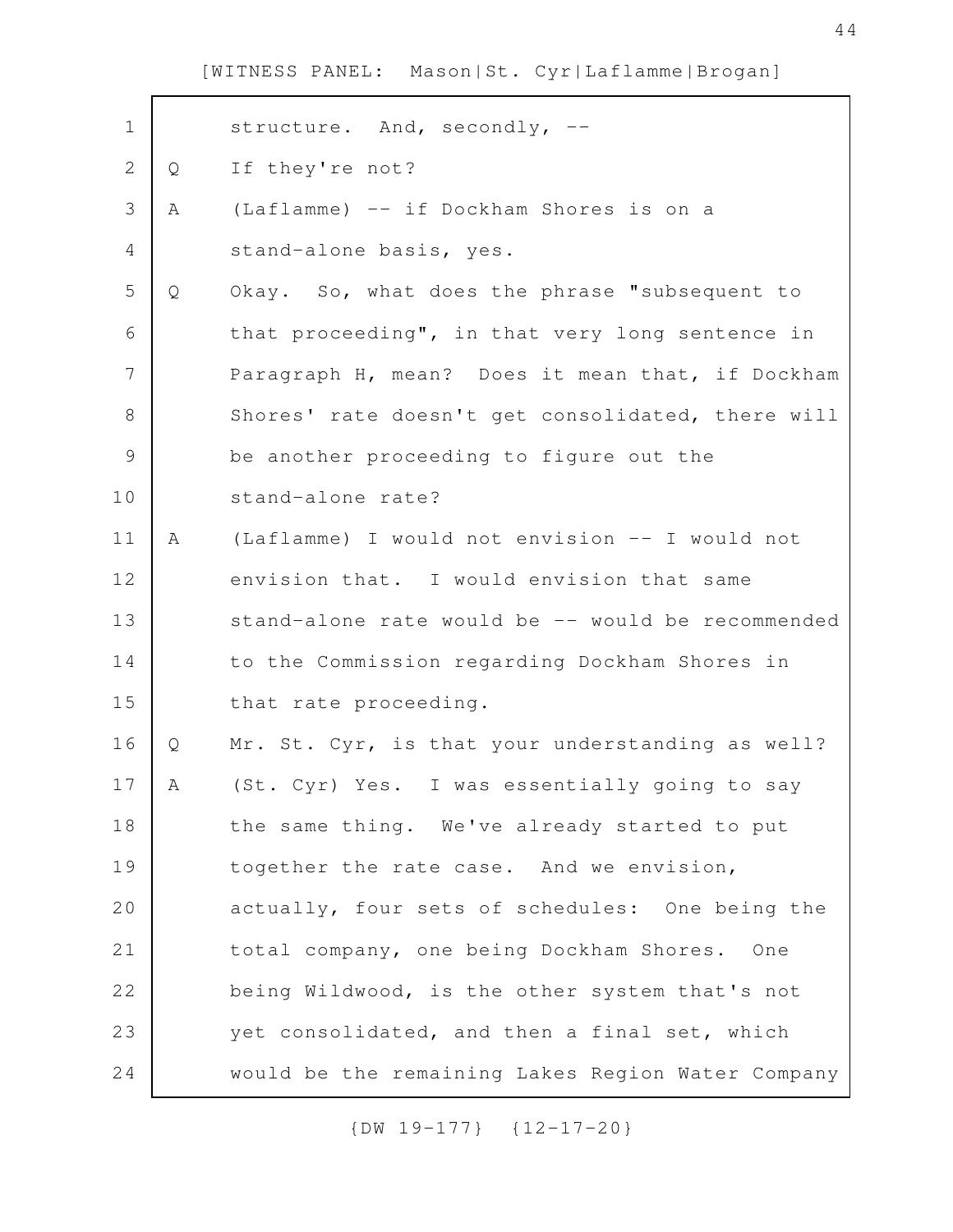| $\mathbf 1$    |   | systems.                                         |
|----------------|---|--------------------------------------------------|
| $\mathbf{2}$   |   | And the overall plan would be to                 |
|                |   |                                                  |
| 3              |   | consolidate both Dockham and Wildwood. But, to   |
| $\overline{4}$ |   | the extent that that doesn't happen, then both   |
| 5              |   | Wildwood and Dockham, you know, would have rates |
| 6              |   | proposed on a stand-alone basis as part of that  |
| 7              |   | proceeding.                                      |
| $\,8\,$        | Q | Okay. Thank you for clarifying that. So, the     |
| $\mathcal{G}$  |   | language "subsequent to that proceeding" has no  |
| 10             |   | meaning?                                         |
| 11             | Α | (Laflamme) No. I think all rates should be --    |
| 12             |   | all rates should be decided in the DW 20-187     |
| 13             |   | proceeding.                                      |
| 14             | Q | Okay. Thank you. Sorry, I'm just trying to find  |
| 15             |   | my next note.                                    |
| 16             |   | Okay. Let's talk about the temporary             |
| 17             |   | rates. Did, Mr. Mason or Mr. St. Cyr, did you    |
| 18             |   | notify your customers that this was a hearing on |
| 19             |   | temporary rates?                                 |
| 20             | Α | (Mason) Steve, is that a question -- I'm not     |
| 21             |   | sure, on my part.                                |
| 22             | Α | (St. Cyr) So, I'd have to check to see what the  |
| 23             |   | notice said. It would have been, you know, more  |
| 24             |   | than a year ago. There was no specific notice    |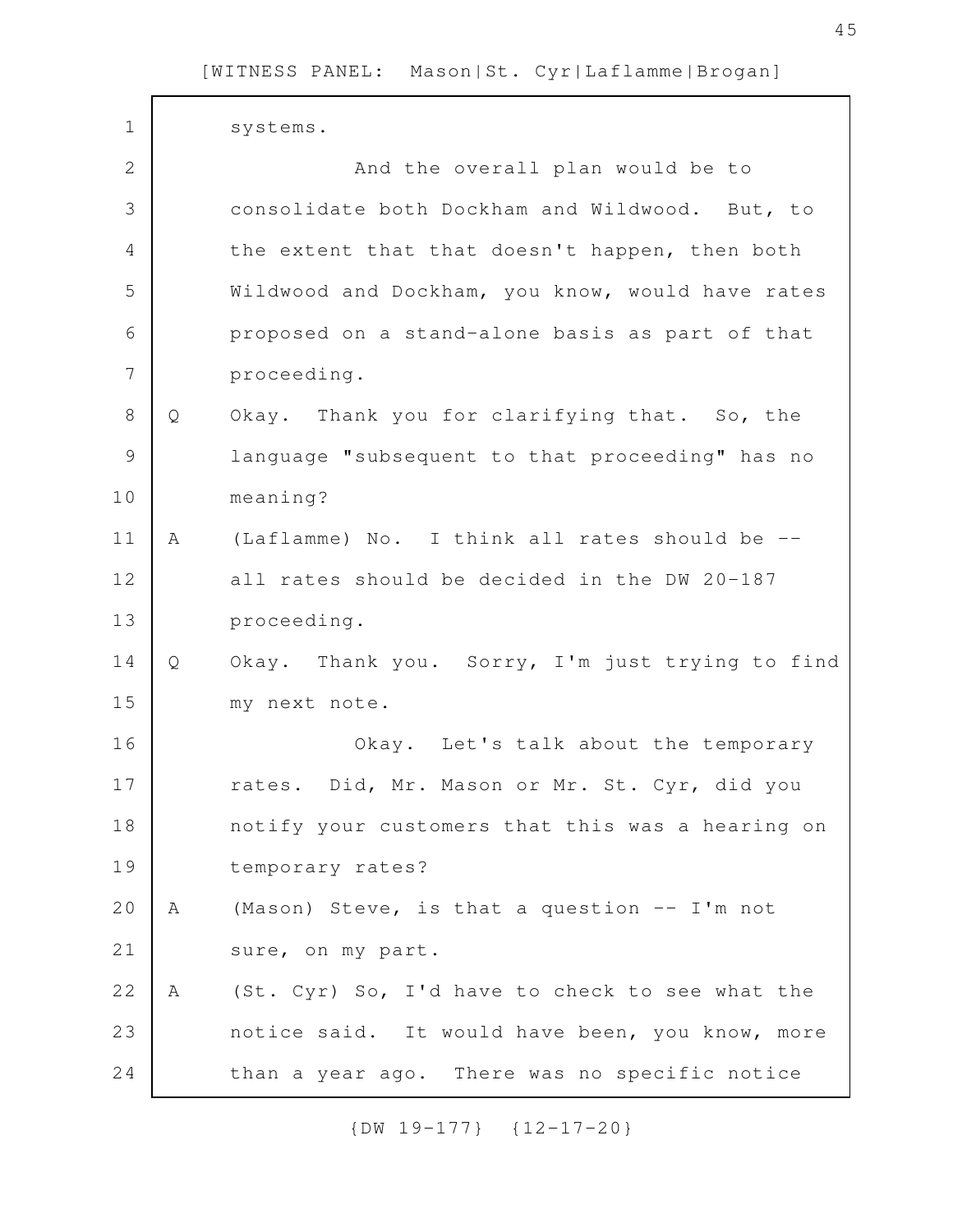| $\mathbf 1$   |   | that went out pertaining to this hearing today.   |
|---------------|---|---------------------------------------------------|
| $\mathbf{2}$  | Q | Mr. Laflamme, you were asked a question about RSA |
| 3             |   | 378:27. And, if you can't answer it, I'd like     |
| 4             |   | the lawyers to in discussion after this. But      |
| 5             |   | that statute requires "reasonable notice and      |
| 6             |   | hearing", that the temporary rates can be         |
| 7             |   | approved "after reasonable notice and hearing".   |
| 8             |   | And, so, I assume the position is that            |
| $\mathcal{G}$ |   | this is the hearing on temporary rates? Is that   |
| 10            |   | your -- is that everybody's understanding?        |
| 11            |   | You're on mute.                                   |
| 12            |   | MR. RICHARDSON: Thank you,                        |
| 13            |   | Commissioner Bailey.                              |
| 14            |   | I believe you're correct. The original            |
| 15            |   | proceeding was filed back in December, and then   |
| 16            |   | temporary rates in January. Orders of Notice --   |
| 17            |   | I believe a single Order of Notice was issued,    |
| 18            |   | I'm trying to do this from recollection without   |
| 19            |   | having the whole docket in front of me. And       |
| 20            |   | there were no intervention requests. But parties  |
| 21            |   | were notified of the request for pending $-$ or,  |
| 22            |   | for temporary rates and permanent rates. And      |
| 23            |   | that's why the effective date of the temporary    |
| 24            |   | rate change and permanent rates is the date of    |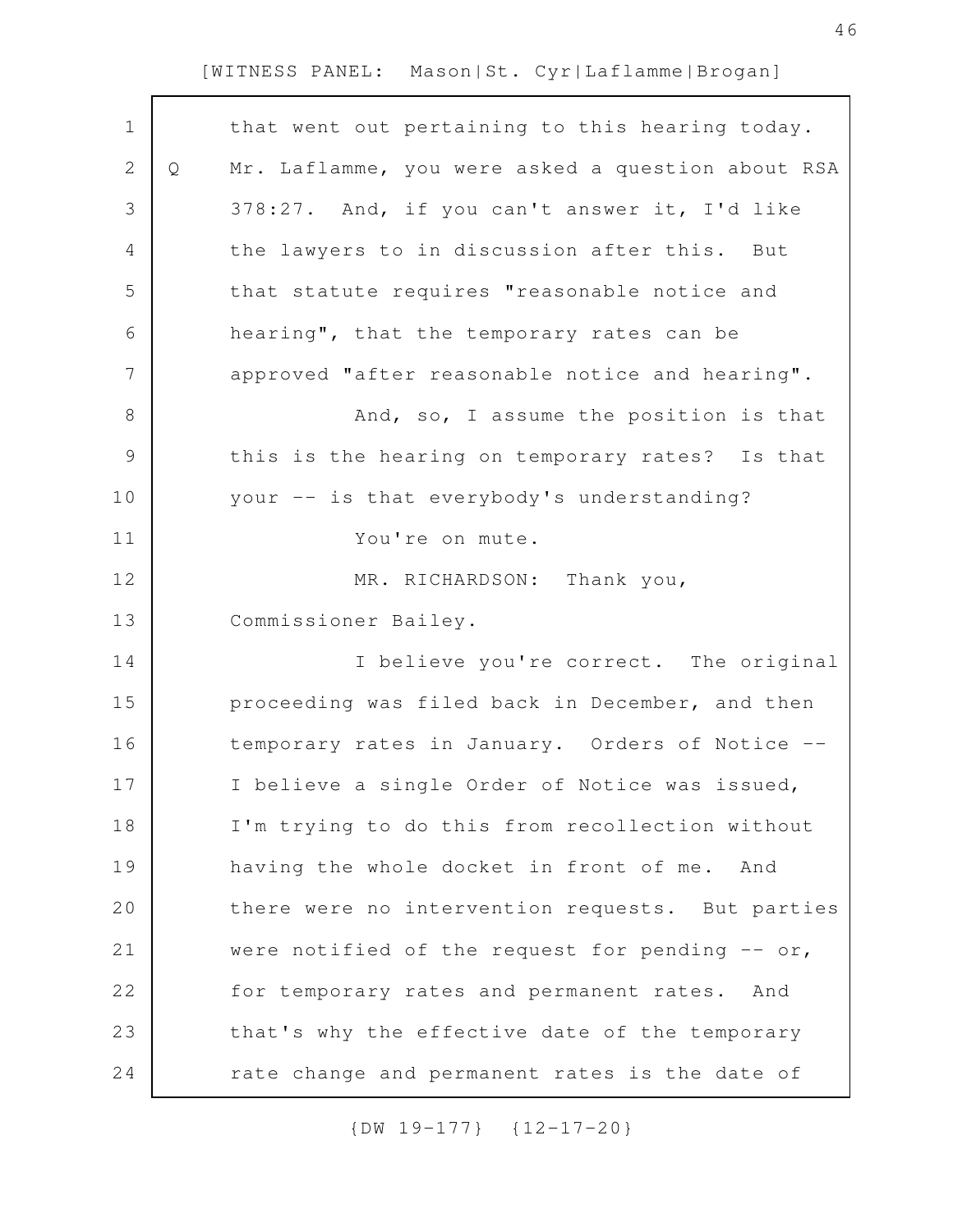| $\mathbf 1$    | publication of that Order of Notice. No persons   |
|----------------|---------------------------------------------------|
| 2              | came in to ask for it. I don't think there was a  |
| 3              | separate notice for this hearing, but that's not  |
| 4              | my understanding of how the proceedings typically |
| 5              | proceed.                                          |
| 6              | Normally, you would expect to see,                |
| $\overline{7}$ | obviously, greater participation. If this were,   |
| 8              | obviously, an Eversource hearing on rate changes, |
| $\mathsf 9$    | you'd see plenty of intervention requests.        |
| 10             | In this case, we've just worked with              |
| 11             | Staff, and essentially reached a single           |
| 12             | Settlement Agreement that covers the entirety of  |
| 13             | the docket, based on the effective date of the    |
| 14             | permanent rate change. In that sense, I'm not     |
| 15             | sure that, because we have agreed upon a          |
| 16             | recoupment, that the distinction between          |
| 17             | temporary rates and permanent rates matters that  |
| 18             | much, because the permanent rates are effective   |
| 19             | back to the date of publication of the Order of   |
| 20             | Notice.                                           |
| 21             | CMSR. BAILEY: I think that would be               |
| 22             | the case, if we had a hearing to establish        |
| 23             | temporary rates, but we never did that.           |
| 24             | Do you know of any other proceeding               |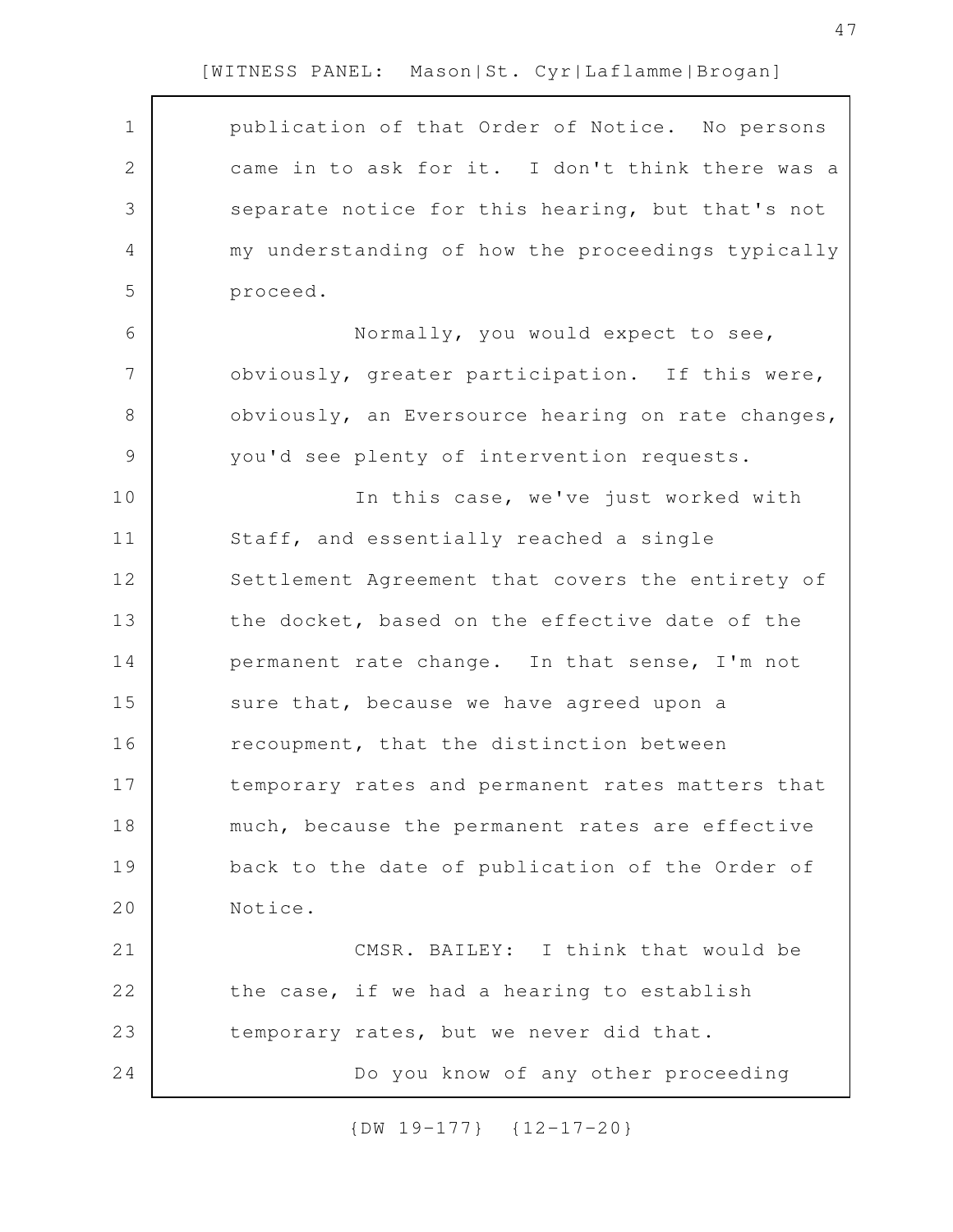| $\mathbf 1$   | where the Commission didn't have a hearing on     |
|---------------|---------------------------------------------------|
| $\mathbf{2}$  | temporary rates?                                  |
| 3             | MR. RICHARDSON: I do not. And I guess             |
| 4             | the way I would characterize this is this         |
| 5             | Settlement Agreement is the hearing on both       |
| 6             | temporary and permanent rates.                    |
| 7             | CMSR. BAILEY: And what do you think               |
| 8             | the words in the statute that say that you have   |
| $\mathcal{G}$ | to "notice the hearing" on temporary rates to     |
| 10            | your customers mean?                              |
| 11            | MR. RICHARDSON: I'll need to pull that            |
| 12            | statute up and look at it. Let me do that. And,   |
| 13            | if Mr. Tuomala or other parties want to weigh in, |
| 14            | I can come back to you in a second, if that's     |
| 15            | indeed acceptable?                                |
| 16            | CMSR. BAILEY: Okay. Thank you. Mr.                |
| 17            | Tuomala, do you have a position on this?          |
| 18            | MR. TUOMALA: I do. If I can run                   |
| 19            | through a few dates from the docket, and,         |
| 20            | essentially, my argument would be that today's    |
| 21            | hearing is a hearing on temporary and permanent   |
| 22            | rates. And, if I can backtrack a bit, the order   |
| 23            | of suspension and notice, 26,329, was published   |
| 24            | on January 30th of this year. And, in that        |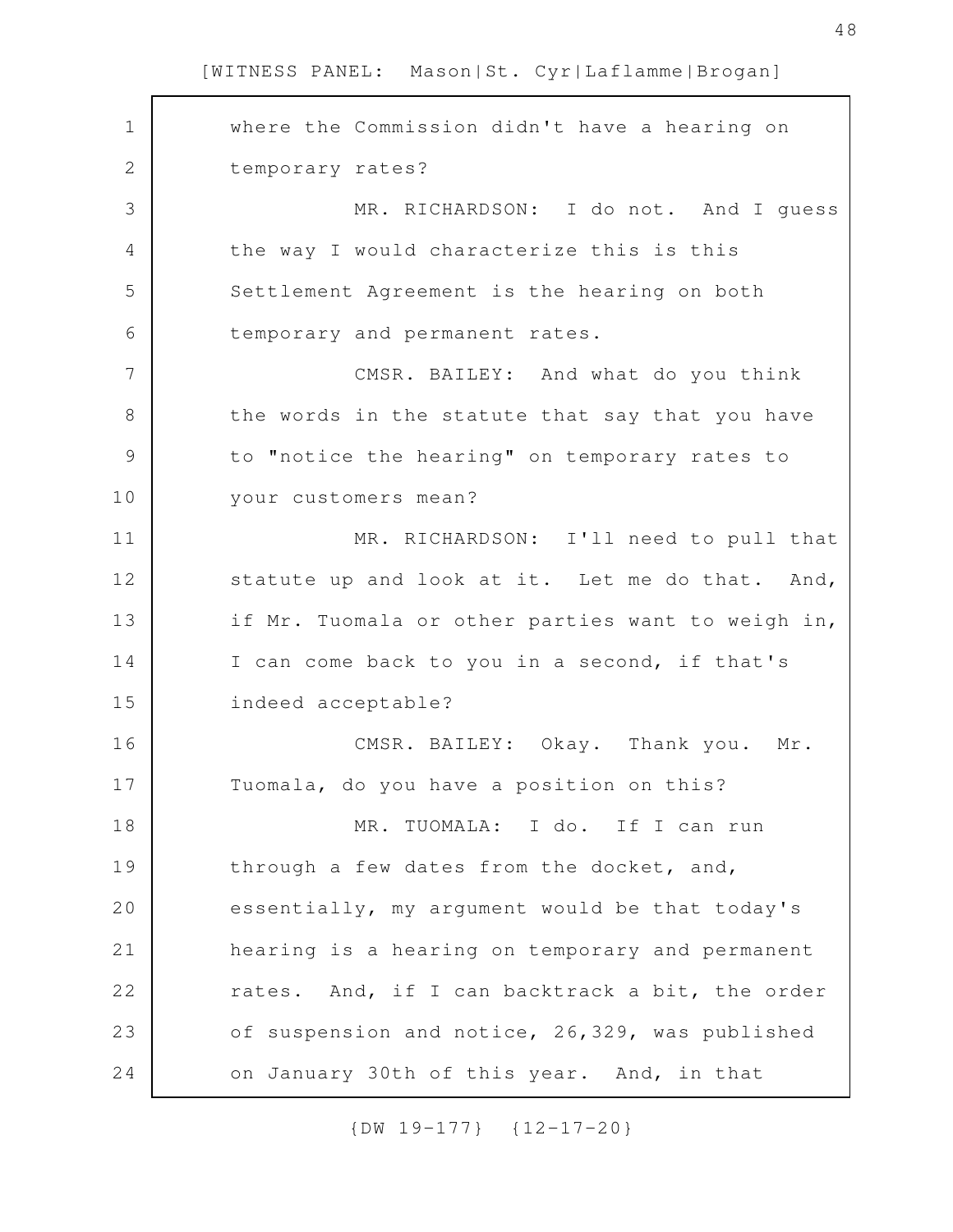| $\mathbf 1$ | notice and suspension order, it noted four times  |
|-------------|---------------------------------------------------|
| 2           | that Lakes Region was requesting temporary rates. |
| 3           | Lakes Region filed its affidavit of publication   |
| 4           | on February 13th, stating that all customers had  |
| 5           | received notice on February 10th. And, as Mr.     |
| 6           | Laflamme had discussed earlier in his testimony,  |
| 7           | February 10th is the proposed effective date.     |
| 8           | This Settlement was filed on December             |
| $\mathsf 9$ | 4th. Oh, if I may backtrack for a moment. The     |
| 10          | duly noticed suspension order, Order of Notice    |
| 11          | and prehearing conference, all customers received |
| 12          | notice, as Mr. Richardson had discussed, no       |
| 13          | intervenors. So, the whole world was, at least    |
| 14          | of Dockham Shores, was noticed of this            |
| 15          | proceeding. No one intervened. And, as            |
| 16          | Mr. Richardson said, we've been working together  |
| 17          | with just Lakes Region, even the OCA did not      |
| 18          | participate.                                      |
| 19          | A Settlement was filed on December 4th,           |
| 20          | which contained both provisions for temporary and |
| 21          | permanent rates. And the Commission issued a      |
| 22          | secretarial letter scheduling this hearing today  |
| 23          | on the Settlement Agreement, which everyone on    |

{DW 19-177} {12-17-20}

the service list got notice, contains both

24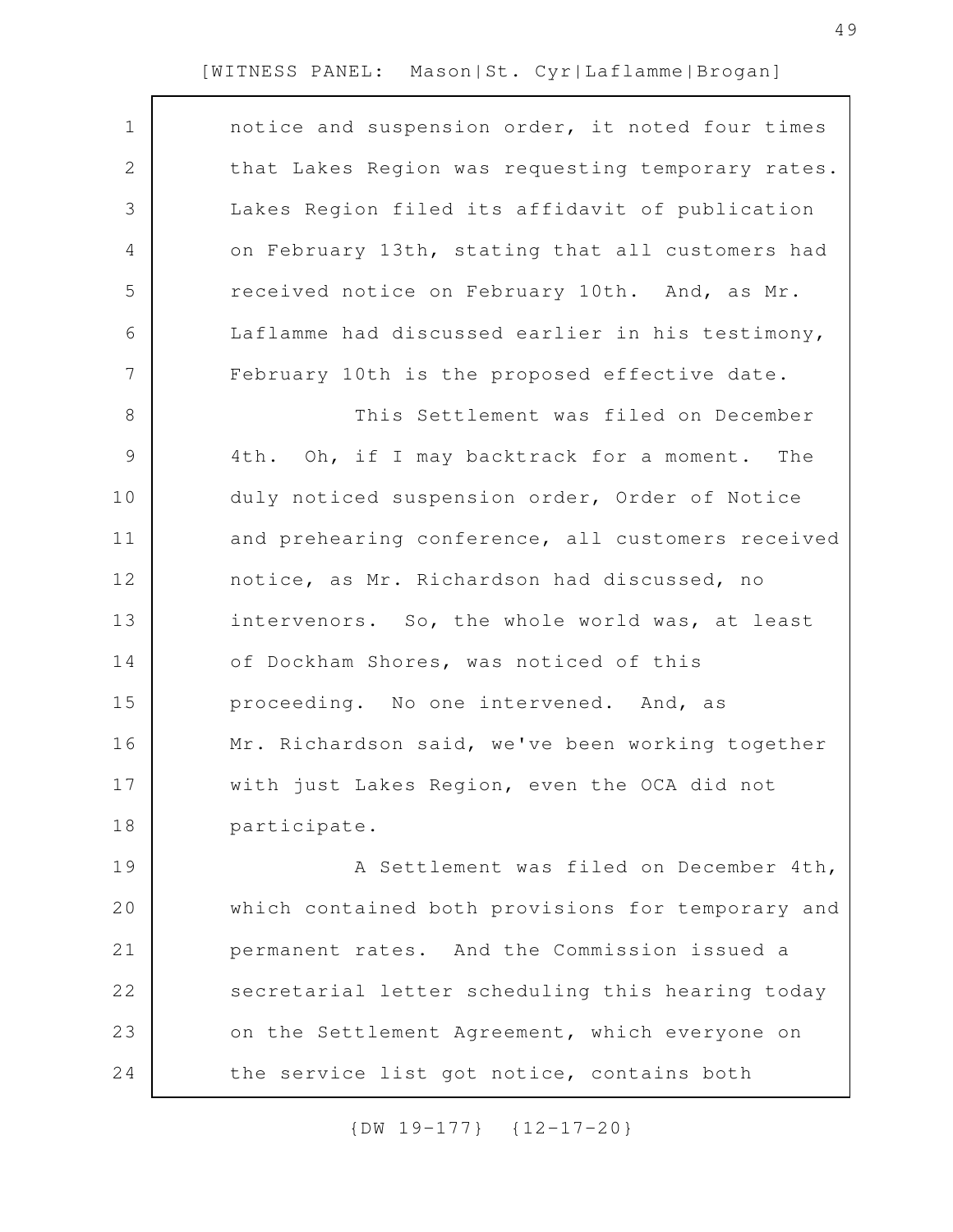provisions for temporary and permanent rates. So, this is a -- while this is a hearing on the Settlement Agreement, it contains both provisions. So, I would argue that today's hearing is duly noticed to everyone on the service list, as there are no intervenors. And I would say an analogous proceeding, to my memory, would be the PWW. While PWW's recent rate case, in DW 19-084, had a separate hearing on temporary rates, that was set by a procedural schedule, and I don't have that date in front of me, that never noted it was a temporary rate hearing. A settlement was filed, and the hearing was held on that Settlement. So, I would say that's analogous. We're discussing the Settlement today. The Settlement has been noticed. The provision for temporary rates was in that Settlement. So, this is when the Commission can decide on those temporary rates, fulfilling the requirements of 378:27. And, as you know, we have talked, in other hearings, the precedent from *Appeal of* 1 2 3 4 5 6 7 8 9 10 11 12 13 14 15 16 17 18 19 20 21 22 23 24

[WITNESS PANEL: Mason|St. Cyr|Laflamme|Brogan]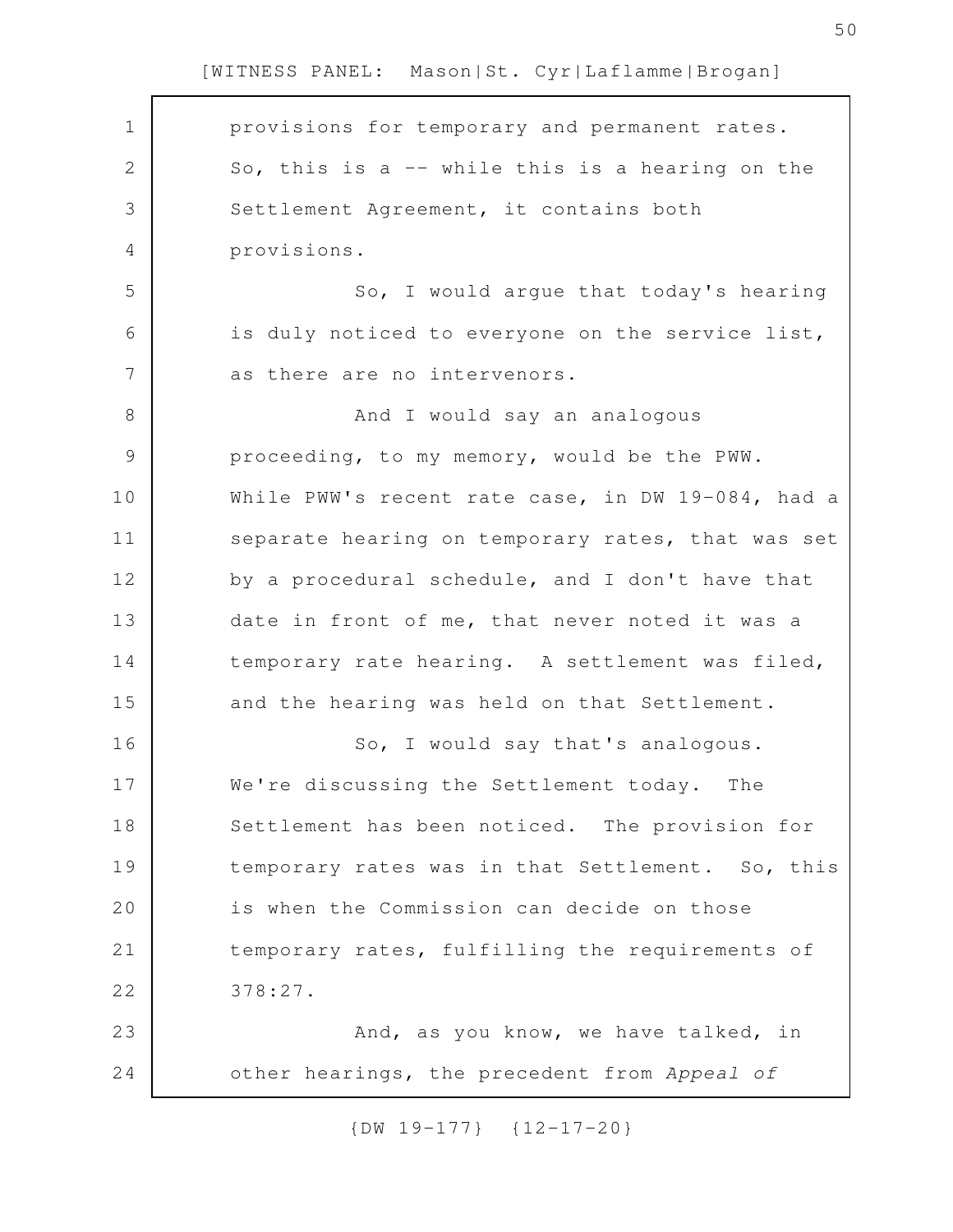| $\mathbf 1$   | Pennichuck Water Works, 120 NH 562, at 567, I     |
|---------------|---------------------------------------------------|
| 2             | believe, they held that the earliest date on      |
| 3             | which the PUC can order temporary rates to take   |
| 4             | effect is the date of the initial filing. And,    |
| 5             | in this case, it could have been all the way back |
| 6             | to December 23rd, 2019.                           |
| 7             | So, I think, from Staff's point of                |
| 8             | view, legally, all the boxes have been checked.   |
| $\mathcal{G}$ | That today's hearing suffices, the secretarial    |
| 10            | suffices as notice. Since there are no            |
| 11            | intervenors, the service list received notice     |
| 12            | that today's hearing was going to be discussing   |
| 13            | all those topics, and customers knew about        |
| 14            | temporary rates way back in February, that that   |
| 15            | was in play.                                      |
| 16            | So, I don't -- I don't see any legal              |
| 17            | issues to approving the Settlement as is, and     |
| 18            | setting those rates effective to current rates    |
| 19            | back to February 10th.                            |
| 20            | Thank you.                                        |
| 21            | CMSR. BAILEY: Okay. Thank you. Mr.                |
| 22            | Tuomala, do you happen to know -- or, actually,   |
| 23            | Mr. Laflamme probably can answer this question.   |
| 24            | BY CMSR. BAILEY:                                  |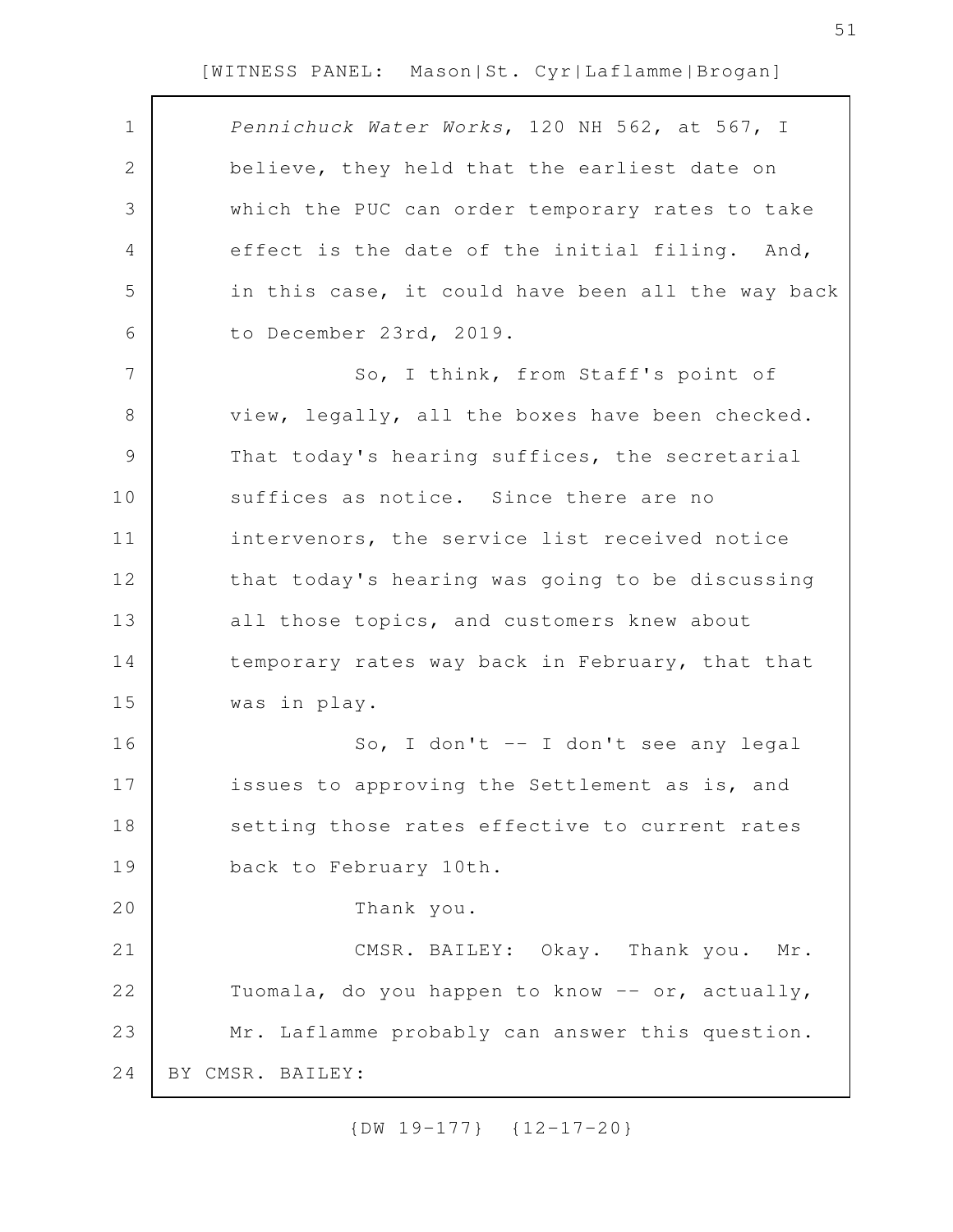| Q | Do you happen to know, when we suspended the      |
|---|---------------------------------------------------|
|   | rates, did we suspend for twelve months?<br>That  |
|   | was prior to our-eighteen month authority.<br>So, |
|   | when do we have to approve or reject this         |
|   | Settlement by?                                    |
| Α | (Laflamme) I believe it's January 30th of 2021.   |
|   | CMSR. BAILEY: Okay. Thank you.                    |
|   | That's all the questions I have.                  |
|   | CHAIRWOMAN MARTIN: Okay. And I don't              |
|   | have any other questions.                         |
|   | Do either attorney have need for                  |
|   | redirect?                                         |
|   | MR. RICHARDSON: No. I believe that                |
|   | covers everything.                                |
|   | There's -- the only thing I would add             |
|   | is, is in response to Commissioner Bailey's       |
|   | question, that I agree with Attorney Tuomala's    |
|   | explanation. The notice that was provided was of  |
|   | both the temporary and permanent rates that were  |
|   | provided, and that resulted in this hearing on    |
|   | both the permanent and temporary rate requests.   |
|   | I think this is a -- this ended up                |
|   | being the most efficient way to do this, because  |
|   | of all of the questions that Staff wished to      |
|   |                                                   |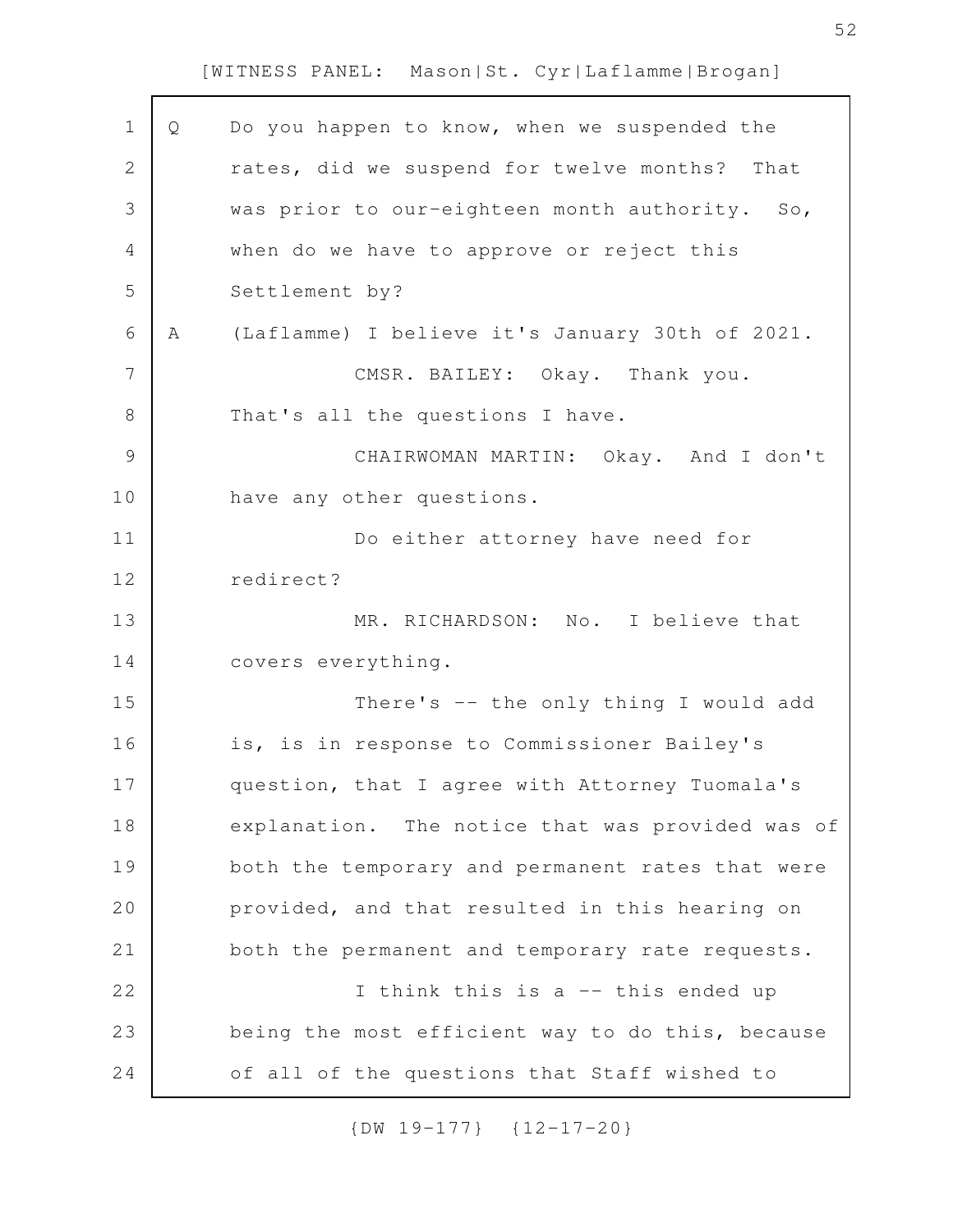| $\mathbf 1$    | investigate. And I think it was administratively  |
|----------------|---------------------------------------------------|
| 2              | efficient to, you know, rely on the ability to    |
| 3              | recoup back, rather than having two separate      |
| 4              | hearings and two separate processes. Especially   |
| 5              | when you have to remember there's 61 customers of |
| 6              | Dockham Shores. And, so, the cost of a separate   |
| $\overline{7}$ | hearing would be significant to those customers.  |
| $8\,$          | And we really struggled in this case to try to    |
| $\mathcal{G}$  | keep all of our expenses as low as possible.      |
| 10             | I also think that the other piece,                |
| 11             | looking at 378 as a whole, that's important, and  |
| 12             | the reason why we proceeded as we did is, is that |
| 13             | what proceeding in this manner allows us to do is |
| 14             | avoid implementing the rates, you know, as soon   |
| 15             | as they're filed and noticed. In other words, we  |
| 16             | allowed the work to be done during the suspension |
| 17             | period, with the ability to recoup back when the  |
| 18             | hearing was finally held, all these issues have   |
| 19             | been resolved. And that puts us in the right      |
| 20             | place, rather than having two sets of hearings,   |
| 21             | setting two different rates, and then,            |
| 22             | ultimately, having to reconcile a changed rate to |
| 23             | a final changed rate. I think this worked out.    |
| 24             | It was a little different from what we            |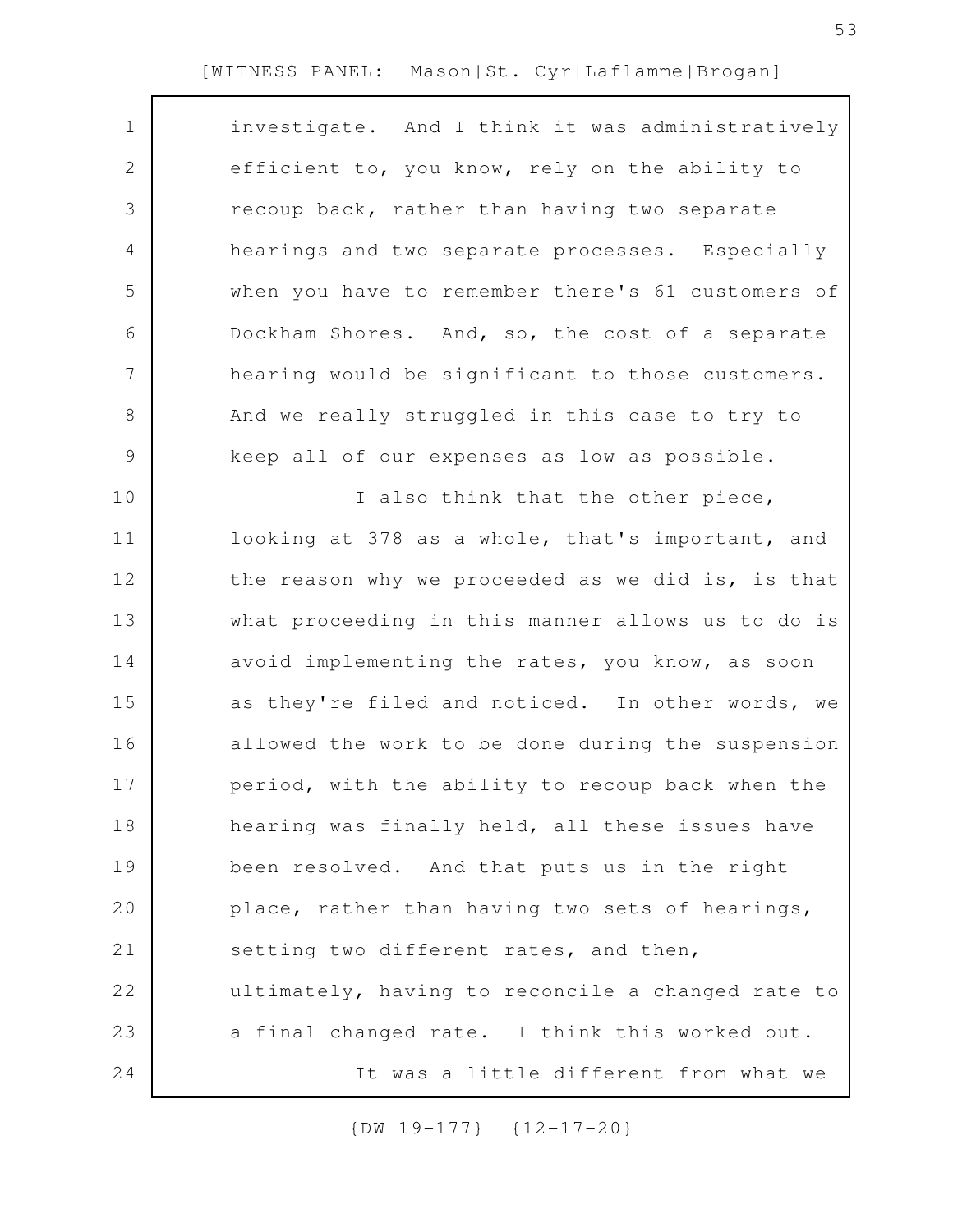| $\mathbf 1$   | normally see, but it's all within the parameters |
|---------------|--------------------------------------------------|
| $\mathbf{2}$  | of the statute.                                  |
| 3             | CHAIRWOMAN MARTIN: Commissioner                  |
| 4             | Bailey, any follow-up on that?                   |
| 5             | CMSR. BAILEY: No. Thank you.                     |
| 6             | CHAIRWOMAN MARTIN: Okay. Mr. Tuomala,            |
| 7             | did you have anything else for the witnesses?    |
| $8\,$         | MR. TUOMALA: I do not, Madam                     |
| $\mathcal{G}$ | Chairwoman. Thank you.                           |
| 10            | CHAIRWOMAN MARTIN: Okay. Thank you.              |
| 11            | Then, without objection, we'll strike            |
| 12            | ID on Exhibits 1 through 3 and admit those as    |
| 13            | full exhibits.                                   |
| 14            | And we've heard some argument, but we            |
| 15            | will take closings, to the extent you have them. |
| 16            | Mr. Tuomala, would you like to start?            |
| 17            | MR. TUOMALA: Yes. Thank you, Madam               |
| 18            | Chairwoman and Commissioner Bailey.              |
| 19            | Staff reviewed the rate case filings,            |
| 20            | conducted technical sessions, and engaged in     |
| 21            | extensive settlement discussions with Lakes      |
| 22            | Region. And we'd like to thank them at this time |
| 23            | for the productive settlement discussions.<br>We |
| 24            | felt it was a just and reasonable outcome,       |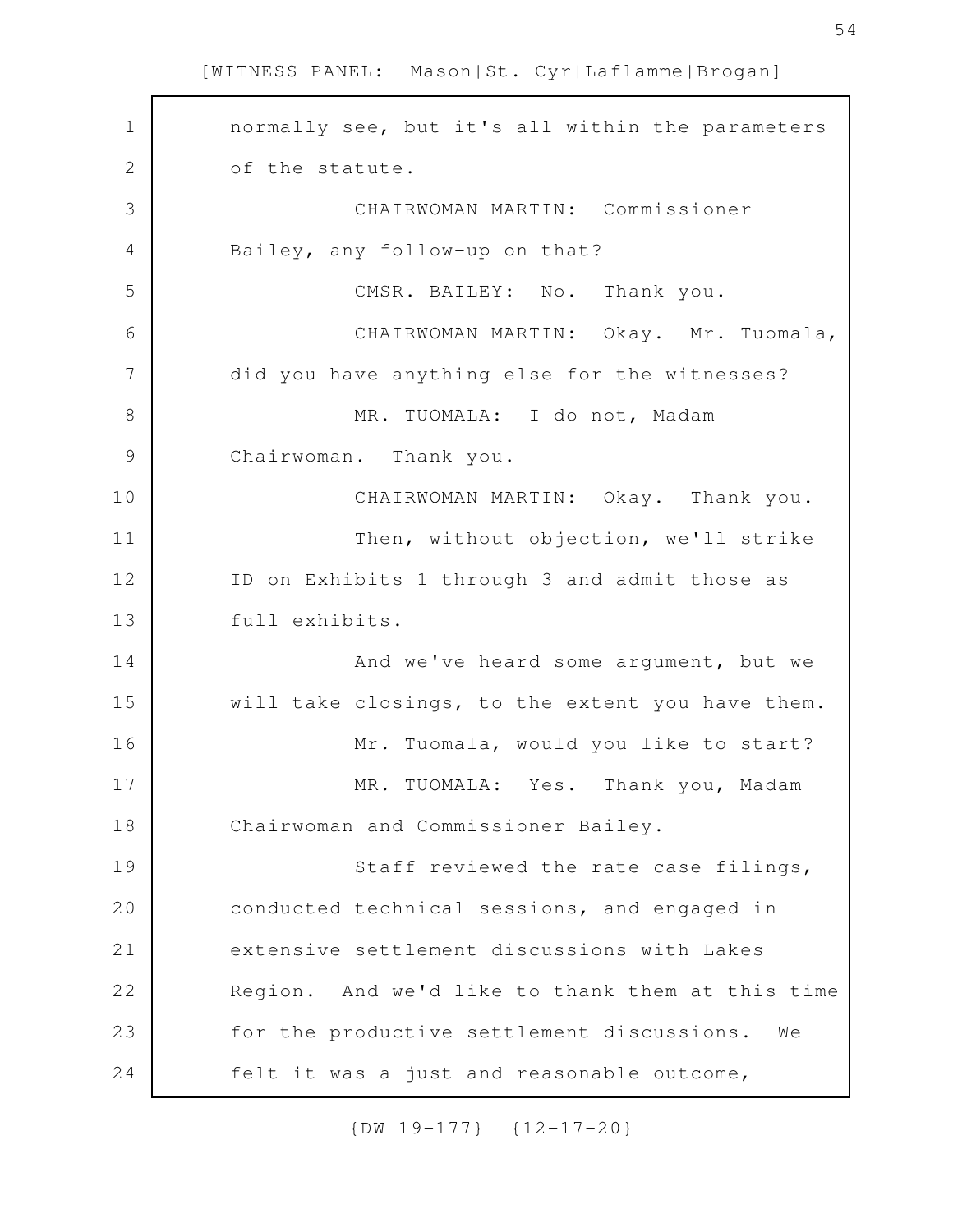especially in light of, as Attorney Richardson had discussed, with such a small customer base, everybody was mindful of the impact that this proceeding might have on them, especially in rate case expenses. So, we do appreciate the Company being willing to work with us in this docket. And, as I stated, we, in conjunction with Lakes Region, drafted this Settlement Agreement, and we submit it for Commission approval. Staff determined, in its opinion, that the proposed rate increase, and future consolidation of rates, balances both the interests of the Dockham Shores customers and Lakes Region's health as a utility. And it is Staff's position that the resulting rates are just and reasonable, pursuant to RSA 374:2, 378:7, and 378:27 and 28. As such, Staff respectfully recommends that the Commission approve the proposed Settlement Agreement. Thank you. CHAIRWOMAN MARTIN: Okay. Thank you. And Mr. Richardson. 1 2 3 4 5 6 7 8 9 10 11 12 13 14 15 16 17 18 19 20 21 22 23 24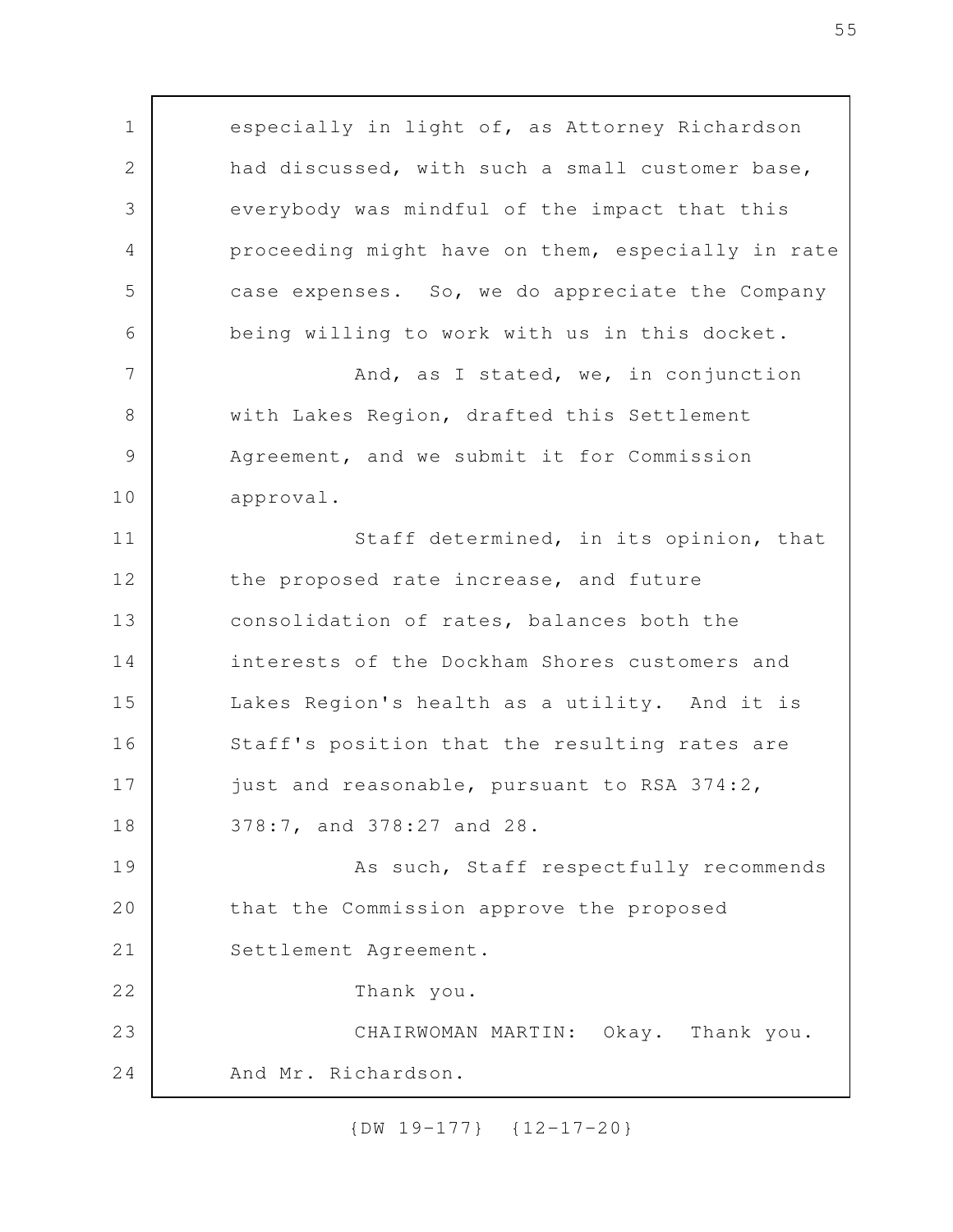MR. RICHARDSON: Thank you, Madam Chairwoman. Lakes Region concurs with Staff's presentation and summary. I believe, going back to the 16-619 docket, it's been a few years, but we introduced this proposal to acquire the system and approve the pump station as a great project. And the path we have taken to implement those improvements isn't exactly the one we had planned originally. But we've reached the end result of a good project. One that benefits customers, one that is prudent, used and useful, and a framework that provides for just and reasonable rates. And the reason why I say a "framework" is Lakes Region, it's preferred alternative, is to consolidate rates. We don't -- we recognize that there are impacts with doing rates on a stand-alone basis. And, in hindsight, we probably would have requested to consolidate prior to acquisition, because that would have resulted in a little bit less complexity, or perhaps more difficulty up front. But that's  $-$  that's okay, because we think this is a great path forward. Lakes Region 1 2 3 4 5 6 7 8 9 10 11 12 13 14 15 16 17 18 19 20 21 22 23 24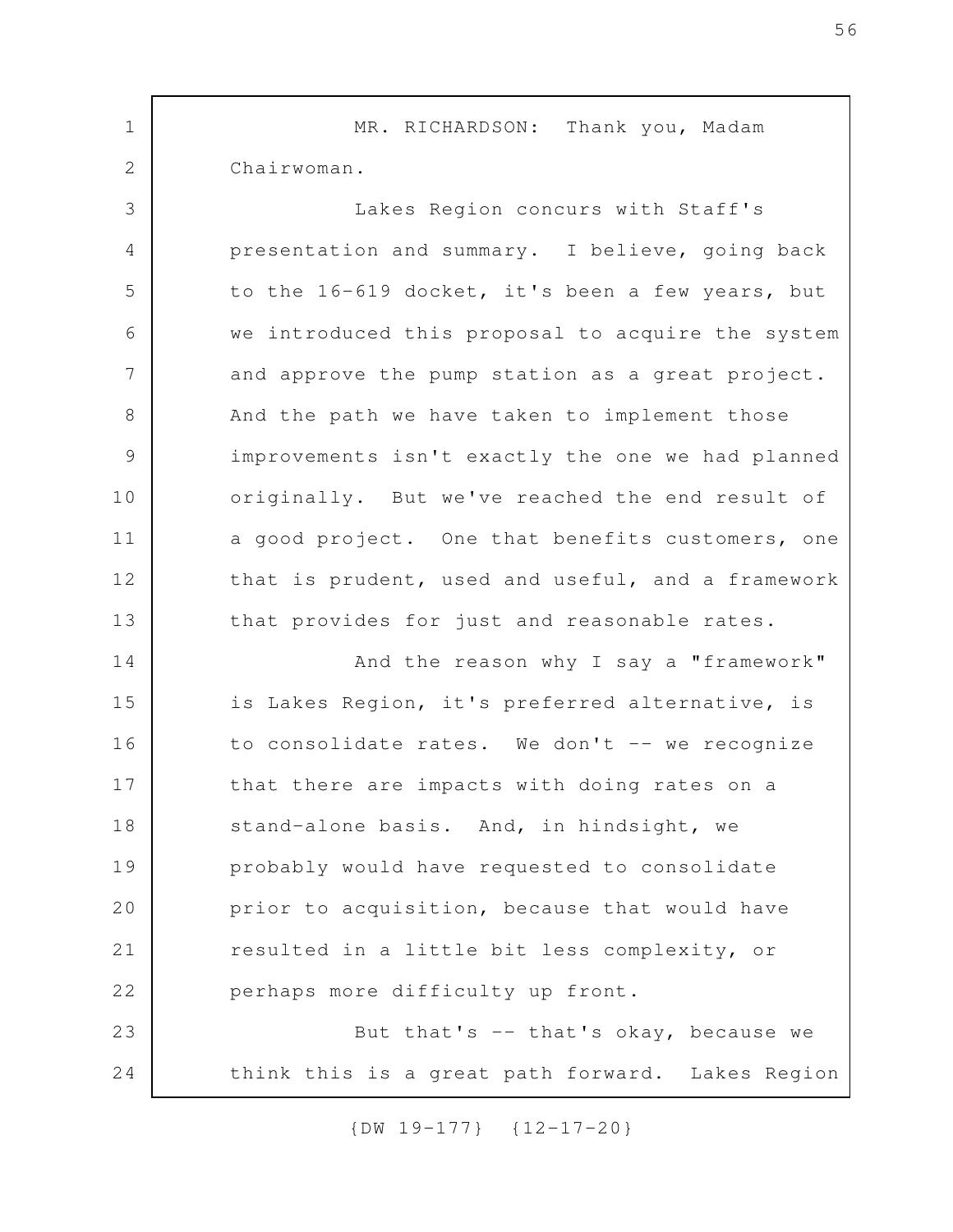is preparing its schedules and its analysis of how the rates will be impacted, both for a stand-alone basis, which would be approximately a 100 percent increase, and with the much smaller increase that would occur with a consolidated rate. Remember, Lakes Region has about nineteen systems. They're all pretty small. They average about a hundred customers for each system. And what that means is is that all of the customer groups, all of the systems benefit from that consolidated approach, which we are laying out in this Settlement Agreement. When this work is done, there will be, in the future, other systems that a need pump station improvements, the drought has shown us this year that there are systems that do need improvements to their wells and production capacity. And what consolidation does, that benefits customers, is it avoids rate shock in each system every time there's one system that needs a capital improvement. And, you know, we are very confident that we're headed down the right path. And we 1 2 3 4 5 6 7 8 9 10 11 12 13 14 15 16 17 18 19 20 21 22 23 24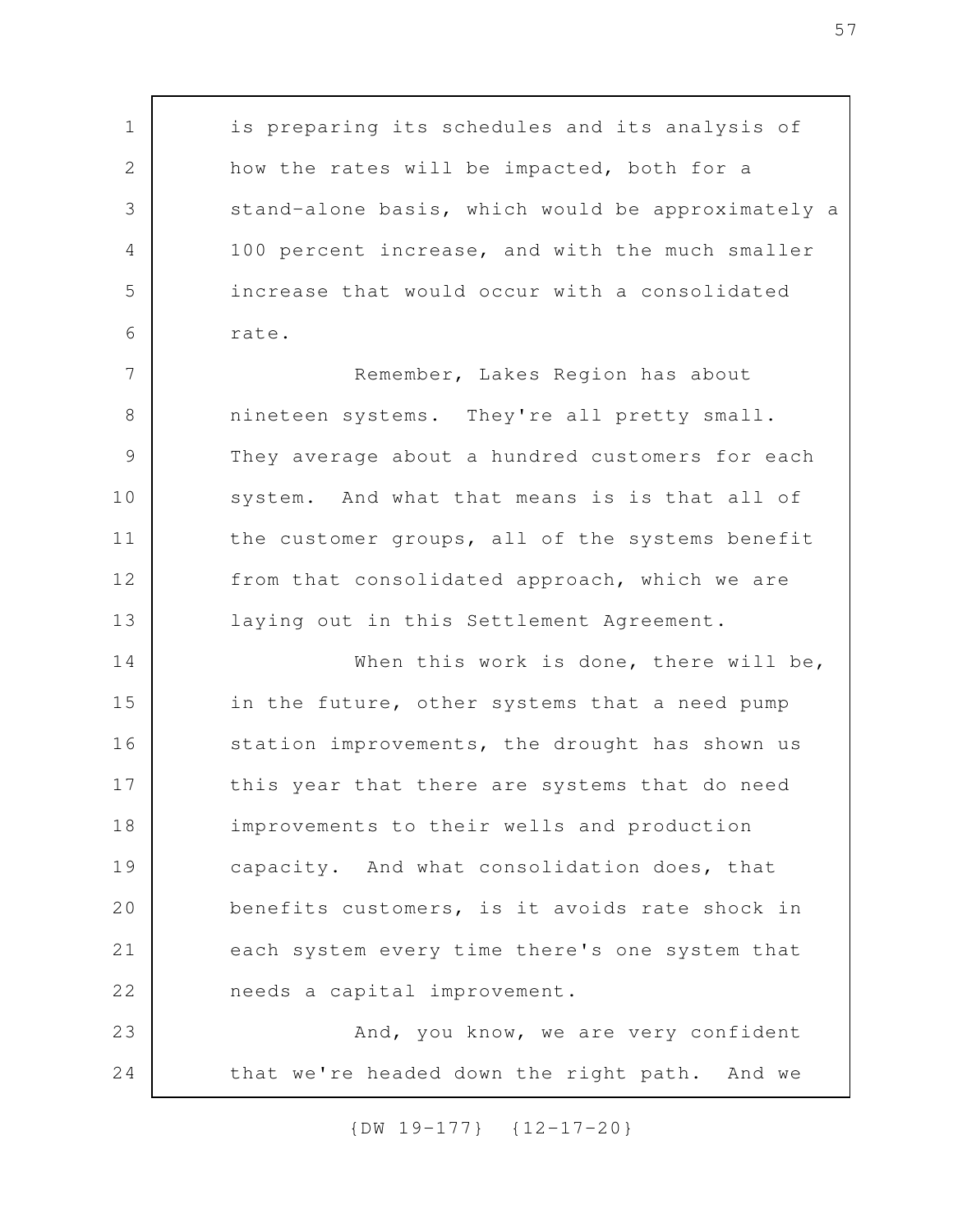look forward to working with Staff, and presume OCA will intervene and provide notice in the next rate case. We look forward to working with customer groups to talk about how this process works. And the numbers that are in the Notice of Intent that was filed in the 2020 rate case docket, I think give us a peek looking forward that show us that this approach for consolidation is one that really benefits all customers across the board. The outcome in the Settlement Agreement, and as you've heard in the testimony, is just and reasonable rates. There was really a very challenging, for the Company, review, but I would say a very thorough review, from the Commission's perspective and from the Staff's perspective, of these improvements, and what was done, and why things changed, and that there were good reasons for all of that. I'm not being critical here, but I think what really is commendable is is how robust the record is, how thorough the review was, and that ultimately should give the Commission a high degree of 1 2 3 4 5 6 7 8 9 10 11 12 13 14 15 16 17 18 19 20 21 22 23 24